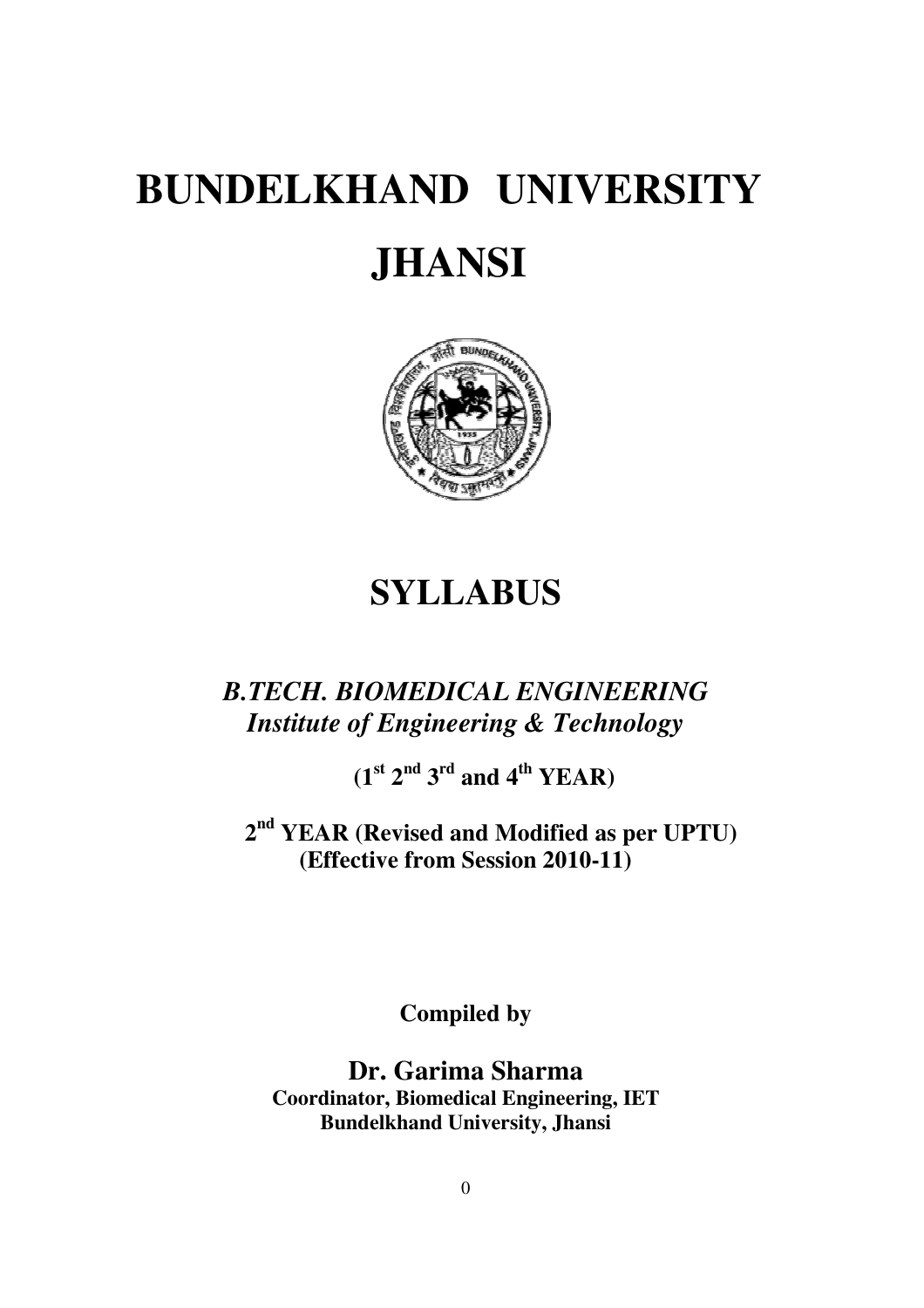## Course structure and Evaluation Scheme B.Tech. Biomedical Engineering,

|  |  |  | Year 1st, semester I |  |
|--|--|--|----------------------|--|
|--|--|--|----------------------|--|

| S.<br>No.        | <b>COURSE</b><br><b>CODE</b> | <b>SUBJECT</b>                    | <b>PERIODS</b> |                | <b>EVALUATION</b><br><b>SCHEME</b> |                |                  |              |               | <b>SUBJECT</b><br><b>TOTAL</b> |
|------------------|------------------------------|-----------------------------------|----------------|----------------|------------------------------------|----------------|------------------|--------------|---------------|--------------------------------|
|                  |                              |                                   |                |                |                                    |                | <b>SESSIONAL</b> |              | <b>ESE</b>    |                                |
|                  |                              |                                   | L              | T              | ${\bf P}$                          | <b>TA</b>      | CT               | <b>Total</b> |               |                                |
|                  | <b>THEORY SUBJECTS</b>       |                                   |                |                |                                    |                |                  |              |               |                                |
| 1.               | PH-101                       | Physics                           | $\overline{3}$ | $\mathbf{1}$   | $\overline{0}$                     | 30             | 20               | 50           | 100           | 150                            |
| 2.               | HU-101                       | Professional Communication        | $\overline{3}$ | $\mathbf{1}$   | $\overline{0}$                     | 30             | 20               | 50           | 100           | 150                            |
| 3.               | <b>MA-101</b>                | Mathematics-I                     | $\overline{3}$ | $\mathbf{1}$   | $\overline{0}$                     | 30             | 20               | 50           | 100           | 150                            |
| $\overline{4}$ . | EE-101                       | <b>Electrical Engineering</b>     | $\overline{3}$ | $\mathbf{1}$   | $\overline{0}$                     | 30             | 20               | 50           | 100           | 150                            |
| 5.               | EC-101                       | <b>Electronics Engineering</b>    | $\overline{3}$ | $\mathbf{1}$   | $\Omega$                           | 30             | 20               | 50           | 100           | 150                            |
|                  | PRACTICAL LABORATORY         |                                   |                |                |                                    |                |                  |              |               |                                |
| 6.               | PH-151                       | Physics Lab                       | $\overline{0}$ | $\overline{0}$ | $\overline{3}$                     | 10             | 10               | 20           | 30            | 50                             |
| 7.               | EE-151                       | <b>Electrical Engineering Lab</b> | $\overline{0}$ | $\overline{0}$ | $\overline{3}$                     | 10             | 10               | 20           | 30            | 50                             |
| 8.               | WS-151                       | <b>Workshop Practice</b>          | $\overline{0}$ | $\overline{0}$ | $\overline{3}$                     | 10             | 10               | 20           | 30            | 50                             |
|                  | CE-151                       | <b>Engineering Graphics</b>       | $\overline{0}$ | $\overline{0}$ | $\overline{3}$                     | 10             | 10               | 20           | 30            | 50                             |
| 9.               |                              |                                   |                |                |                                    |                |                  |              |               |                                |
| 10.              | GP-101                       | <b>General Proficiency</b>        | $\blacksquare$ |                | $\blacksquare$                     | $\blacksquare$ | $\overline{a}$   | 50           | $\frac{1}{2}$ | 50                             |

L-Lecture, T-Tutorial , P-Practical, TA- Teacher's Assessment, CT-Class Test, ESE-End Semester Examination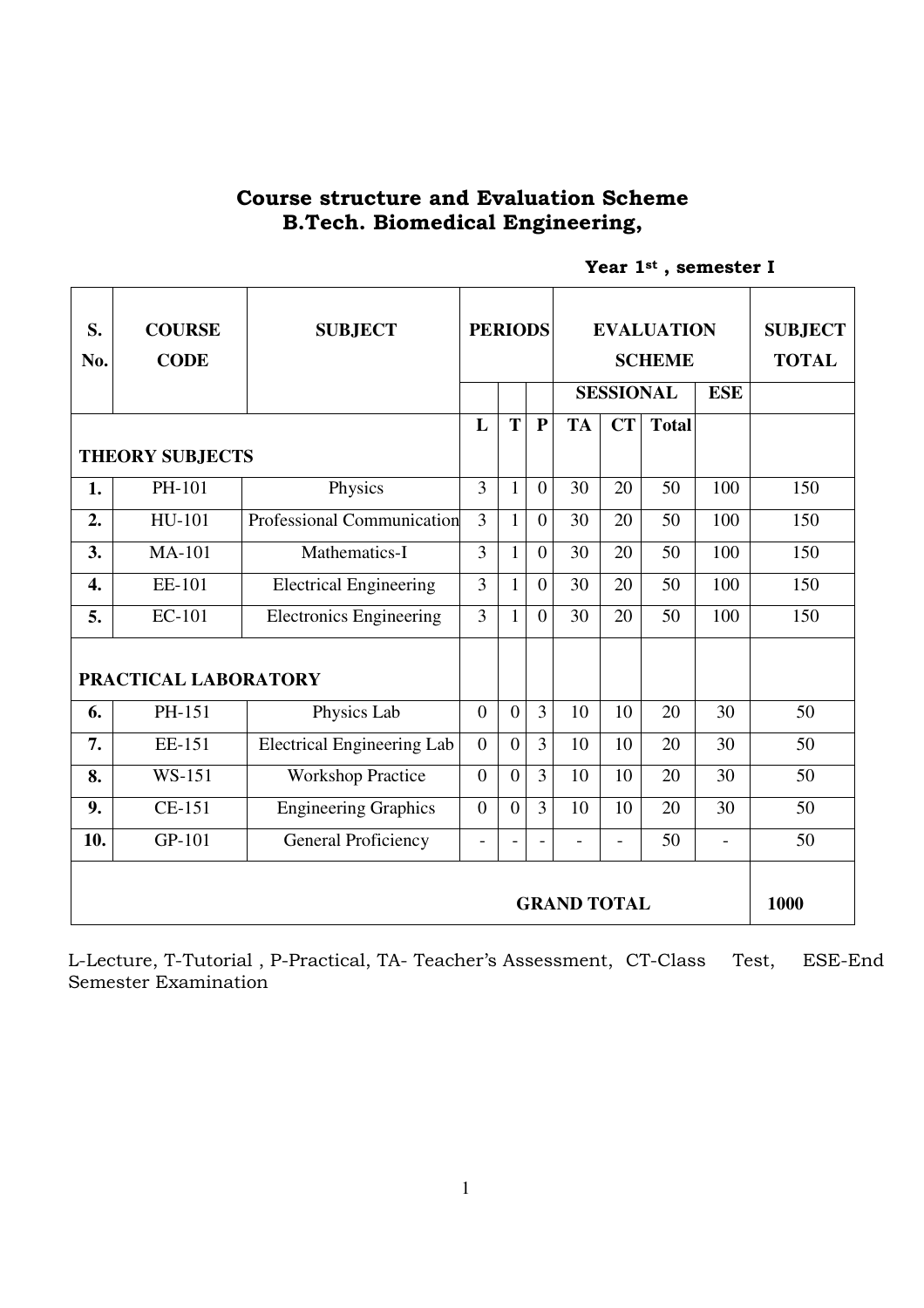## Course structure and Evaluation Scheme B.Tech. Biomedical Engineering,

Year 1st, Semester-II

| S.<br>No.          | <b>COURSE</b><br><b>CODE</b> | <b>SUBJECT</b>                    | <b>PERIODS</b> |                          |                |                | <b>EVALUATION</b><br><b>SCHEME</b> | <b>SUBJECT</b><br><b>TOTAL</b> |                          |      |
|--------------------|------------------------------|-----------------------------------|----------------|--------------------------|----------------|----------------|------------------------------------|--------------------------------|--------------------------|------|
|                    |                              |                                   |                |                          |                |                | <b>SESSIONAL</b>                   |                                | <b>ESE</b>               |      |
|                    | <b>THEORY SUBJECTS</b>       |                                   | L              | T                        | ${\bf P}$      | <b>TA</b>      | <b>CT</b>                          | <b>Total</b>                   |                          |      |
| 1.                 | CY-201                       | Chemistry                         | $\overline{3}$ | $\mathbf{1}$             | $\overline{0}$ | 30             | 20                                 | 50                             | 100                      | 150  |
| 2.                 | <b>CE-201</b>                | <b>Environmental Studies</b>      | 3              | 1                        | $\overline{0}$ | 30             | 20                                 | 50                             | 100                      | 150  |
| 3.                 | <b>MA-201</b>                | Mathematics-II                    | 3              | $\mathbf{1}$             | $\overline{0}$ | 30             | 20                                 | 50                             | 100                      | 150  |
| 4.                 | ME-201                       | Mechanical Engineering            | 3              | $\mathbf{1}$             | $\overline{0}$ | 30             | 20                                 | 50                             | 100                      | 150  |
| 5.                 | $IT-201$                     | <b>Information Technology</b>     | 3              | 1                        | $\overline{0}$ | 30             | 20                                 | 50                             | 100                      | 150  |
|                    | PRACTICAL LABORATORY         |                                   |                |                          |                |                |                                    |                                |                          |      |
| 6.                 | $CY-251$                     | Chemistry Lab                     | $\overline{0}$ | $\overline{0}$           | $\overline{3}$ | 10             | 10                                 | 20                             | 30                       | 50   |
| 7.                 | <b>ME-251</b>                | Mechanical Engineering            | $\overline{0}$ | $\overline{0}$           | $\overline{3}$ | 10             | 10                                 | 20                             | 30                       | 50   |
| 8.                 | IT251/<br>$CS-251$           | <b>Information Technology Lab</b> | $\theta$       | $\theta$                 | $\overline{3}$ | 10             | 10                                 | 20                             | 30                       | 50   |
| 9.                 | HU-251                       | Professional Communication<br>Lab | $\theta$       | $\overline{0}$           | $\overline{3}$ | 10             | 10                                 | 20                             | 30                       | 50   |
| 10.                | GP-201                       | <b>General Proficiency</b>        | ÷              | $\overline{\phantom{a}}$ | $\frac{1}{2}$  | $\overline{a}$ | $\overline{a}$                     | 50                             | $\overline{\phantom{0}}$ | 50   |
| <b>GRAND TOTAL</b> |                              |                                   |                |                          |                |                |                                    |                                |                          | 1000 |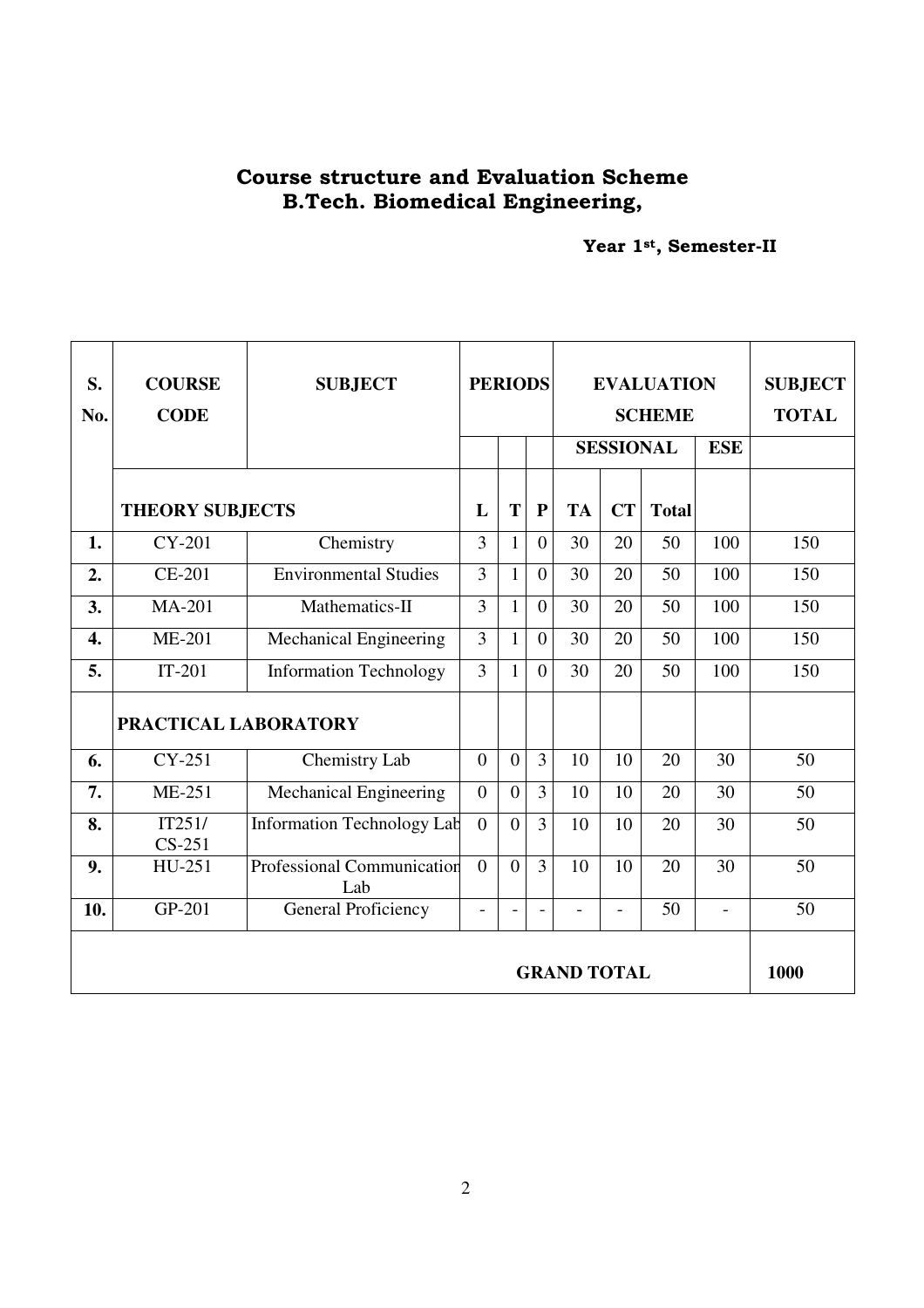## MODIFIED Course structure and Evaluation Scheme B.Tech. Biomedical Engineering, [Effective from the session 2010-11] **The Superior 2nd, Semester-III**

| S.<br>No.          | <b>COURSE</b><br><b>CODE</b> | <b>SUBJECT</b>                                                | <b>PERIODS</b> |                |                |              | <b>EVALUATION</b><br><b>SCHEME</b> | <b>SUBJECT</b><br><b>TOTAL</b> |            |      |
|--------------------|------------------------------|---------------------------------------------------------------|----------------|----------------|----------------|--------------|------------------------------------|--------------------------------|------------|------|
|                    |                              |                                                               |                |                |                |              | <b>SESSIONAL</b>                   |                                | <b>ESE</b> |      |
|                    | <b>THEORY SUBJECTS</b>       |                                                               | L              | $\mathbf T$    | ${\bf P}$      | <b>TA</b>    | <b>CT</b>                          | <b>Total</b>                   |            |      |
| 1.                 | <b>BM-301</b>                | <b>Electronic Devices</b><br>and Components                   | 3              | $\mathbf{1}$   | $\theta$       | 30           | 20                                 | 50                             | 100        | 150  |
| 2.                 | <b>BM-302</b>                | Human Anatomy and<br>Physiology                               | $\overline{3}$ | $\mathbf{1}$   | $\overline{0}$ | 30           | 20                                 | 50                             | 100        | 150  |
| 3.                 | <b>BM-303</b>                | <b>Fundamentals of Networks</b><br>Analysis and System        | $\overline{3}$ | $\mathbf{1}$   | $\overline{0}$ | 30           | 20                                 | 50                             | 100        | 150  |
| $\overline{4}$ .   | <b>BM-304</b>                | <b>Electronic Measuring</b><br>and Measurement<br>Instruments | $\overline{3}$ | $\mathbf{1}$   | $\theta$       | 30           | 20                                 | 50                             | 100        | 150  |
| 5.                 | <b>BM-305</b>                | <b>Biomedical Statistics</b>                                  | $\overline{3}$ | $\mathbf{1}$   | $\overline{0}$ | 30           | 20                                 | 50                             | 100        | 150  |
|                    | PRACTICAL LABORATORY         |                                                               |                |                |                |              |                                    |                                |            |      |
| 6.                 | <b>BM-351</b>                | <b>Electronic Devices Lab</b>                                 | $\overline{0}$ | $\overline{0}$ | $\overline{3}$ | 10           | 10                                 | 20                             | 30         | 50   |
| 7.                 | <b>BM-352</b>                | Human Anatomy and<br>Physiology Lab                           | $\overline{0}$ | $\overline{0}$ | $\overline{3}$ | 10           | 10                                 | 20                             | 30         | 50   |
| 8.                 | <b>BM-353</b>                | Network and System Lab                                        | $\overline{0}$ | $\overline{0}$ | $\overline{3}$ | 10           | 10                                 | 20                             | 30         | 50   |
| 9.                 | <b>BM-354</b>                | <b>EMMI</b> Lab                                               | $\overline{0}$ | $\overline{0}$ | $\overline{3}$ | 10           | 10                                 | 20                             | 30         | 50   |
| 10.                | GP-301                       | General Proficiency Lab                                       | $\blacksquare$ | $\overline{a}$ |                | $\mathbf{r}$ | ÷.                                 | 50                             | ÷.         | 50   |
| <b>GRAND TOTAL</b> |                              |                                                               |                |                |                |              |                                    |                                |            | 1000 |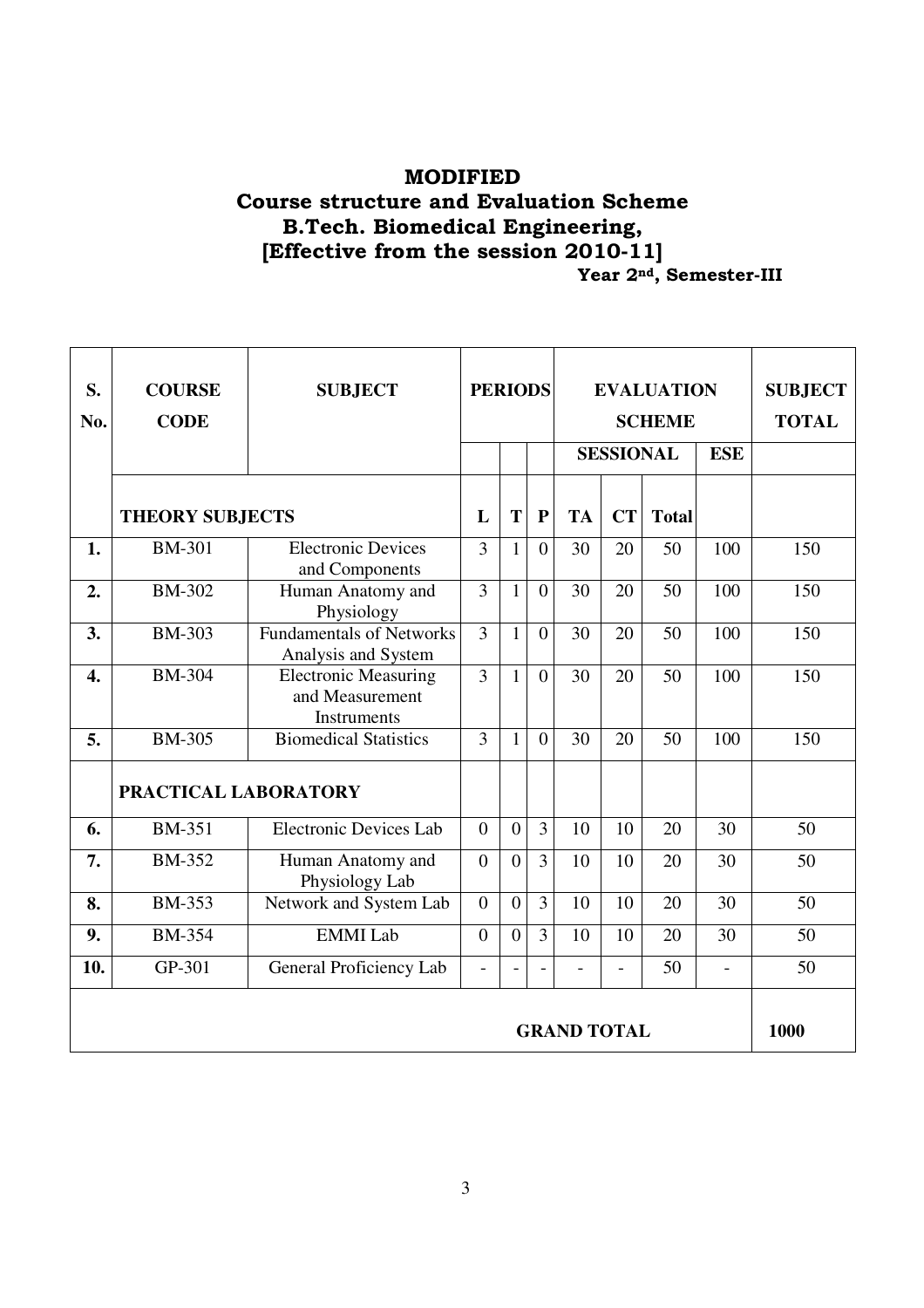## MODIFIED Course structure and Evaluation Scheme B. Tech. Biomedical Engineering, [Effective from the session 2010-11] **The Seme 2nd, Seme Ster-IV**

| S.<br>No.          | <b>COURSE</b><br><b>CODE</b> | <b>SUBJECT</b>                                                  | <b>PERIODS</b> |                |                |           | <b>EVALUATION</b><br><b>SCHEME</b> | <b>SUBJECT</b><br><b>TOTAL</b> |                |     |
|--------------------|------------------------------|-----------------------------------------------------------------|----------------|----------------|----------------|-----------|------------------------------------|--------------------------------|----------------|-----|
|                    |                              |                                                                 |                |                |                |           | <b>SESSIONAL</b>                   |                                | <b>ESE</b>     |     |
|                    | <b>THEORY SUBJECTS</b>       |                                                                 | L              | T              | $\mathbf{P}$   | <b>TA</b> | CT                                 | <b>Total</b>                   |                |     |
| 1.                 | <b>BM-401</b>                | <b>Digital Electronics</b>                                      | $\overline{3}$ | $\mathbf{1}$   | $\overline{0}$ | 30        | 20                                 | 50                             | 100            | 150 |
| 2.                 | <b>BM-402</b>                | Analogue Electronic<br>Circuits                                 | $\overline{3}$ | 1              | $\overline{0}$ | 30        | 20                                 | 50                             | 100            | 150 |
| 3.                 | <b>BM-403</b>                | Sensors and Transducers in<br><b>Biomedical Instrumentation</b> | $\overline{3}$ | $\mathbf{1}$   | $\overline{0}$ | 30        | 20                                 | 50                             | 100            | 150 |
| 4.                 | <b>BM-404</b>                | Signal and Systems                                              | $\overline{3}$ | $\mathbf{1}$   | $\overline{0}$ | 30        | 20                                 | 50                             | 100            | 150 |
| 5.                 | <b>BM-405</b>                | Electromagnetic Field<br>Theory                                 | 3              | 1              | $\Omega$       | 30        | 20                                 | 50                             | 100            | 150 |
|                    | PRACTICAL LABORATORY         |                                                                 |                |                |                |           |                                    |                                |                |     |
| 6.                 | <b>BM-451</b>                | Digital Electronics Lab                                         | $\overline{0}$ | $\overline{0}$ | $\overline{3}$ | 10        | 10                                 | 20                             | 30             | 50  |
| 7.                 | <b>BM-452</b>                | <b>Electronics Instruments Lab</b>                              | $\Omega$       | $\overline{0}$ | $\overline{3}$ | 10        | 10                                 | 20                             | 30             | 50  |
| 8.                 | <b>BM-453</b>                | <b>Sensors and Transducers</b><br>Lab                           | $\theta$       | $\theta$       | $\overline{3}$ | 10        | 10                                 | 20                             | 30             | 50  |
| 9.                 | <b>BM-454</b>                | Electronics Workshop and<br>PCB Lab                             | $\overline{0}$ | $\overline{0}$ | $\overline{3}$ | 10        | 10                                 | 20                             | 30             | 50  |
| 10.                | GP-401                       | <b>General Proficiency</b>                                      | $\blacksquare$ | ä,             |                | $\sim$    | $\overline{a}$                     | 50                             | $\overline{a}$ | 50  |
| <b>GRAND TOTAL</b> |                              |                                                                 |                |                |                |           |                                    |                                |                |     |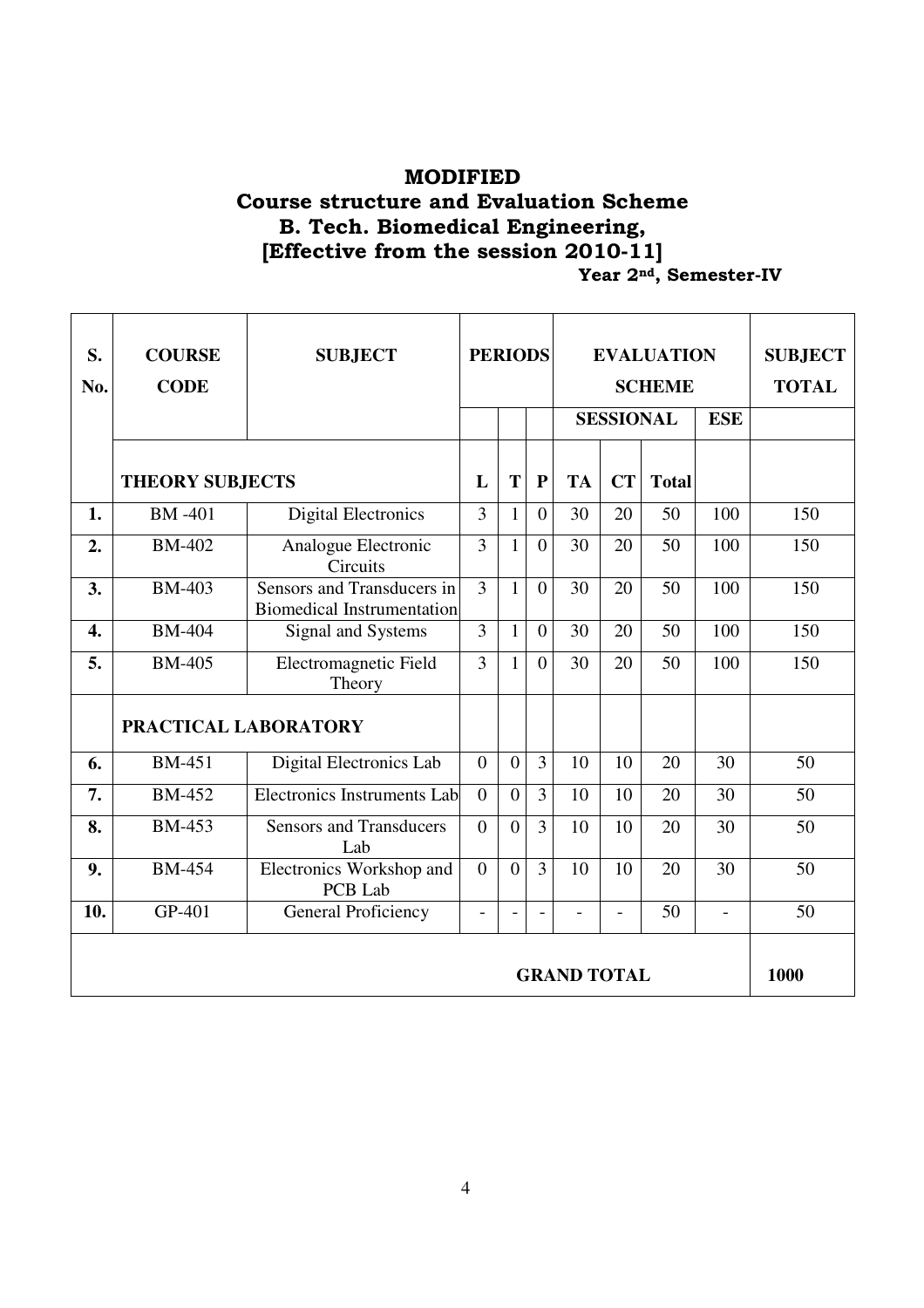## Course structure and Evaluation Scheme B.Tech. Biomedical Engineering

Year 3rd, Semester-V

| S.<br>No.          | <b>COURSE</b><br><b>CODE</b> | <b>SUBJECT</b>                                     | <b>PERIODS</b>   |                |                |           | <b>EVALUATION</b><br><b>SCHEME</b> | <b>SUBJECT</b><br><b>TOTAL</b> |            |      |
|--------------------|------------------------------|----------------------------------------------------|------------------|----------------|----------------|-----------|------------------------------------|--------------------------------|------------|------|
|                    |                              |                                                    |                  |                |                |           | <b>SESSIONAL</b>                   |                                | <b>ESE</b> |      |
|                    | <b>THEORY SUBJECTS</b>       |                                                    | L                | T              | $\mathbf{P}$   | <b>TA</b> | CT                                 | <b>Total</b>                   |            |      |
| 1.                 | <b>BM-501</b>                | <b>Biomedical Instrumentation-I</b>                | 3                | $\mathbf{1}$   | $\overline{0}$ | 30        | 20                                 | 50                             | 100        | 150  |
| 2.                 | <b>BM-502</b>                | Radiology and Medical<br>Imaging                   | $\overline{2}$   | $\mathbf{1}$   | $\overline{0}$ | 15        | 10                                 | 25                             | 50         | 75   |
| 3.                 | <b>BM-503</b>                | Microprocessor                                     | $\overline{3}$   | $\mathbf{1}$   | $\overline{0}$ | 30        | 20                                 | 50                             | 100        | 150  |
| $\overline{4}$ .   | <b>BM-504</b>                | Analogue and Digital<br><b>Integrated Circuits</b> | $\overline{3}$   | $\mathbf{1}$   | $\overline{0}$ | 30        | 20                                 | 50                             | 100        | 150  |
| 5.                 | <b>BM-505</b>                | Hospital Management and<br>Engineering             | $\overline{2}$   | $\mathbf{1}$   | $\overline{0}$ | 15        | 10                                 | 25                             | 50         | 75   |
| 6.                 | <b>BM-506</b>                | <b>Control Systems</b>                             | 3                | $\mathbf{1}$   | $\Omega$       | 30        | 20                                 | 50                             | 100        | 150  |
|                    |                              | PRACTICAL LABORATORY                               |                  |                |                |           |                                    |                                |            |      |
| 7.                 | <b>BM-551</b>                | <b>Biomedical Instrumentation</b><br>Lab           | $\theta$         | $\theta$       | $\overline{3}$ | 30        | 20                                 | 50                             | 50         | 100  |
| 8.                 | <b>BM-552</b>                | Control System Lab                                 | $\overline{0}$   | $\overline{0}$ | $\overline{3}$ | 10        | 10                                 | 20                             | 30         | 50   |
| 9.                 | <b>BM-553</b>                | Microprocessor Lab                                 | $\overline{0}$   | $\theta$       | $\overline{3}$ | 10        | 10                                 | 20                             | 30         | 50   |
| 10.                | <b>BM-554</b>                | Analogue Integrated Circuit<br>Lab                 | $\boldsymbol{0}$ | $\overline{0}$ | $\overline{3}$ | 10        | 10                                 | 20                             | 30         | 50   |
| <b>GRAND TOTAL</b> |                              |                                                    |                  |                |                |           |                                    |                                |            | 1000 |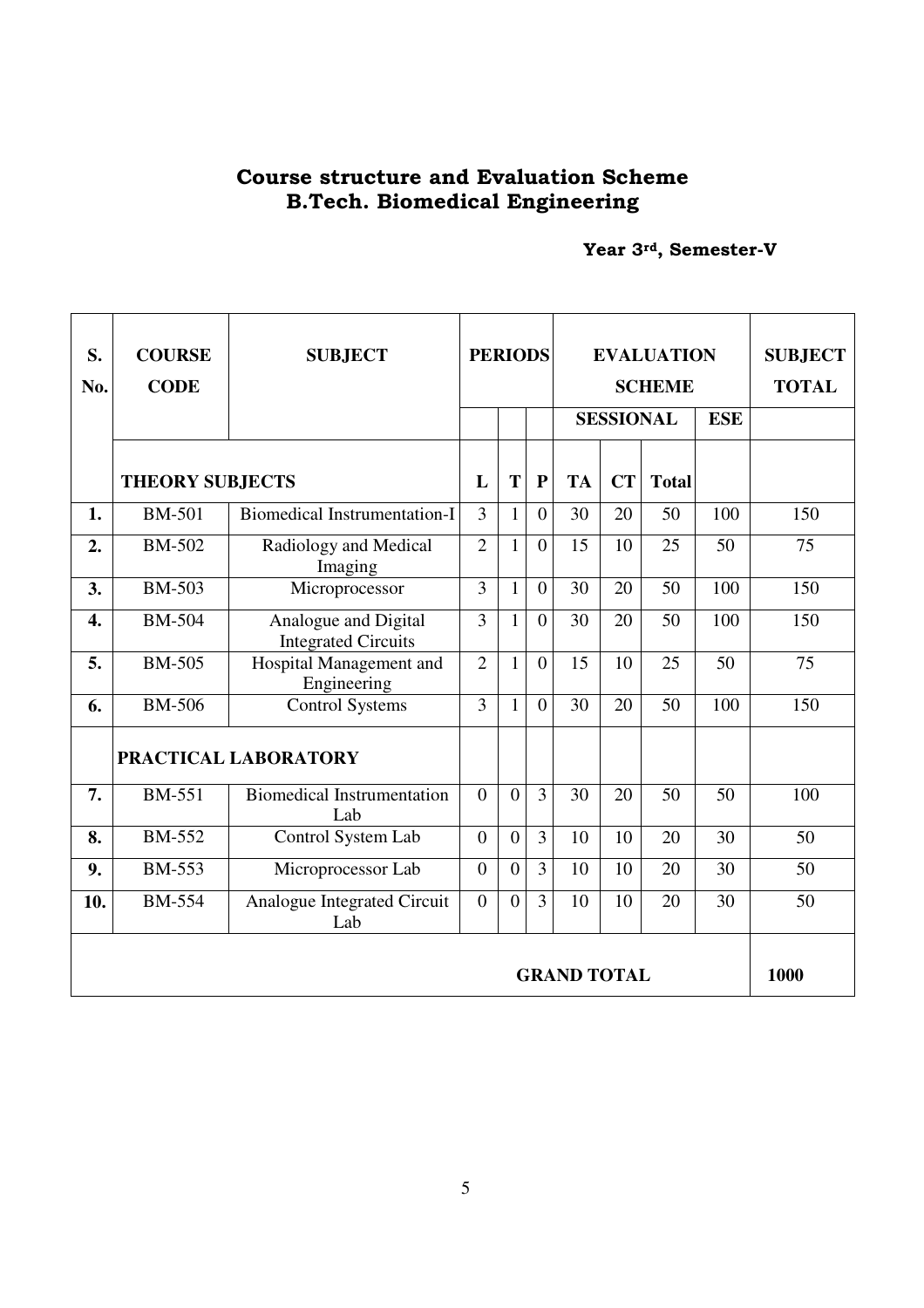## Course structure and Evaluation Scheme B.Tech. Biomedical Engineering

Year 3rd, Semester-VI

| S.<br>No.          | <b>COURSE</b><br><b>CODE</b> | <b>SUBJECT</b>                                            | <b>PERIODS</b>   |                |                |           | <b>EVALUATION</b><br><b>SCHEME</b> | <b>SUBJECT</b><br><b>TOTAL</b> |            |      |
|--------------------|------------------------------|-----------------------------------------------------------|------------------|----------------|----------------|-----------|------------------------------------|--------------------------------|------------|------|
|                    |                              |                                                           |                  |                |                |           | <b>SESSIONAL</b>                   |                                | <b>ESE</b> |      |
|                    | <b>THEORY SUBJECTS</b>       |                                                           | L                | T              | ${\bf P}$      | <b>TA</b> | <b>CT</b>                          | <b>Total</b>                   |            |      |
| 1.                 | <b>BM-601</b>                | <b>Biomedical Instrumentation-II</b>                      | 3                | $\mathbf{1}$   | $\Omega$       | 30        | 20                                 | 50                             | 100        | 150  |
| 2.                 | <b>BM-602</b>                | <b>Biochemistry and Histology</b>                         | $\overline{2}$   | $\mathbf{1}$   | $\overline{0}$ | 15        | 10                                 | 25                             | 50         | 75   |
| 3.                 | <b>BM-603</b>                | Biomechanics, Prosthetics<br>and Orthotics                | 3                | $\mathbf{1}$   | $\overline{0}$ | 30        | 20                                 | 50                             | 100        | 150  |
| 4.                 | <b>BM-604</b>                | Microcontroller and its<br><b>Biomedical applications</b> | 3                | $\mathbf{1}$   | $\overline{0}$ | 30        | 20                                 | 50                             | 100        | 150  |
| 5.                 | <b>BM-605</b>                | Clinical Science and<br>Engineering                       | $\overline{2}$   | $\mathbf{1}$   | $\overline{0}$ | 15        | 10                                 | 25                             | 50         | 75   |
| 6.                 | <b>BM-606</b>                | <b>Communication Engineering</b>                          | 3                | $\mathbf{1}$   | $\theta$       | 30        | 20                                 | 50                             | 100        | 150  |
|                    |                              | PRACTICAL LABORATORY                                      |                  |                |                |           |                                    |                                |            |      |
| 7.                 | <b>BM-651</b>                | <b>Biomedical Instrumentation</b><br>$Lab-II$             | $\overline{0}$   | $\overline{0}$ | 3              | 30        | 20                                 | 50                             | 50         | 100  |
| 8.                 | <b>BM-652</b>                | <b>Biochemistry Lab</b>                                   | $\boldsymbol{0}$ | $\overline{0}$ | $\overline{3}$ | 10        | 10                                 | 20                             | 30         | 50   |
| 9.                 | <b>BM-653</b>                | <b>Biomechanics Lab</b>                                   | $\overline{0}$   | $\overline{0}$ | 3              | 10        | 10                                 | 20                             | 30         | 50   |
| 10.                | <b>BM-654</b>                | Microprocessor and<br>Microcontroller Lab                 | $\overline{0}$   | $\overline{0}$ | $\overline{3}$ | 10        | 10                                 | 20                             | 30         | 50   |
| <b>GRAND TOTAL</b> |                              |                                                           |                  |                |                |           |                                    |                                |            | 1000 |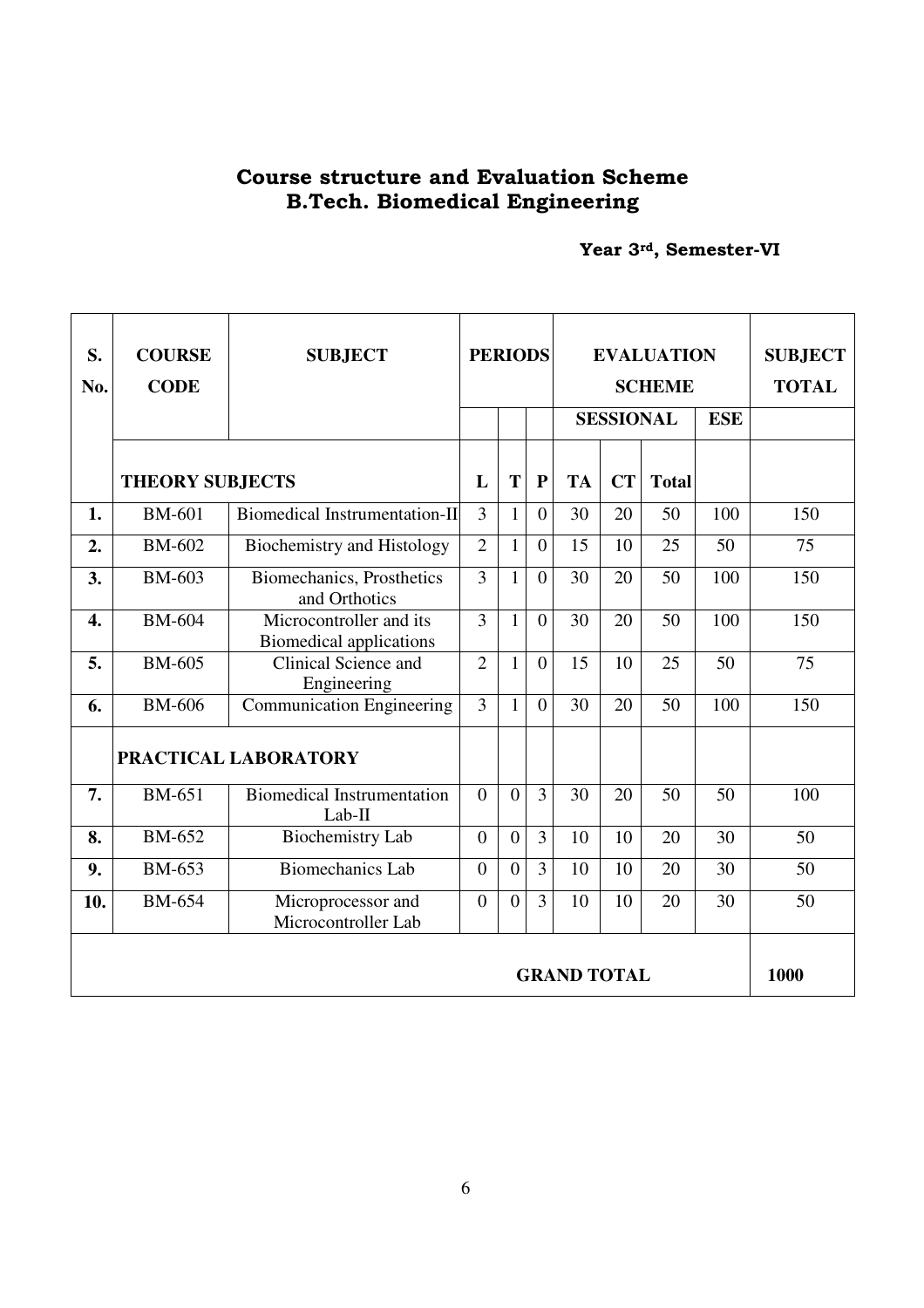## Course structure and Evaluation Scheme B.Tech. Biomedical Engineering

| S.<br>No. | <b>COURSE</b><br><b>CODE</b> | <b>SUBJECT</b>                                 | <b>PERIODS</b>           |                |                | <b>EVALUATION</b><br><b>SCHEME</b><br><b>SESSIONAL</b> | <b>ESE</b> | <b>SUBJECT</b><br><b>TOTAL</b> |     |     |
|-----------|------------------------------|------------------------------------------------|--------------------------|----------------|----------------|--------------------------------------------------------|------------|--------------------------------|-----|-----|
|           |                              |                                                |                          |                |                |                                                        |            |                                |     |     |
|           | <b>THEORY SUBJECTS</b>       |                                                | L                        | T              | ${\bf P}$      | <b>TA</b>                                              | <b>CT</b>  | <b>Total</b>                   |     |     |
| 1.        | <b>BM-751</b>                | Industrial Training *<br>$(16 \text{ weeks})$  | $\overline{\phantom{0}}$ |                |                | 50                                                     | 50         | 100                            | 100 | 200 |
| 2.        | <b>BM-801</b>                | <b>Biological Control System</b>               | 3                        | $\mathbf{1}$   | $\overline{0}$ | 30                                                     | 20         | 50                             | 100 | 150 |
| 3.        | <b>BM-802</b>                | <b>Biomedical Digital</b><br>Signal processing | 3                        | $\mathbf{1}$   | $\overline{0}$ | 30                                                     | 20         | 50                             | 100 | 150 |
| 4.        | <b>BM-803</b>                | **Departmental Elective -I                     | 3                        | $\mathbf{1}$   | $\overline{0}$ | 30                                                     | 20         | 50                             | 100 | 150 |
| 5.        | <b>BM-804</b>                | **Departmental Elective -II                    | 3                        | $\mathbf{1}$   | $\overline{0}$ | 30                                                     | 20         | 50                             | 100 | 150 |
|           | PRACTICAL LABORATORY         |                                                |                          |                |                |                                                        |            |                                |     |     |
| 6.        | <b>BM-853</b>                | <b>Biomedical Signal</b><br>Processing Lab     | $\boldsymbol{0}$         | $\overline{0}$ | $\overline{3}$ | 10                                                     | 10         | 20                             | 30  | 50  |
| 7.        | <b>BM-855</b>                | Project                                        | $\overline{0}$           | $\overline{0}$ | 6              | 30                                                     | 20         | 50                             | 100 | 150 |
|           | <b>GRAND TOTAL</b>           |                                                |                          |                |                |                                                        |            |                                |     |     |

## Year 4<sup>th</sup>, Semester-VII + VIII

\* In Industrial Training each student must undergo training of 16 weeks at various Hospital / Biomedical Research Center / Biomedical Company/ Medical College/ Small-scale industries, which expertise in designing/ manufacturing/ working with the latest biomedical equipments and technologies. There is no theory paper/ lab in the  $7<sup>th</sup>$  semester.

\*\* **Elective I:** 1. Nuclear Medicine

2. Artificial Neural Networks

3. VLSI Technology

**Elective II:** 1. Laser & Fiber Optics in Medicine

2. Advanced Biomedical Digital Signal Processing

3. Biomedical Nanotechnology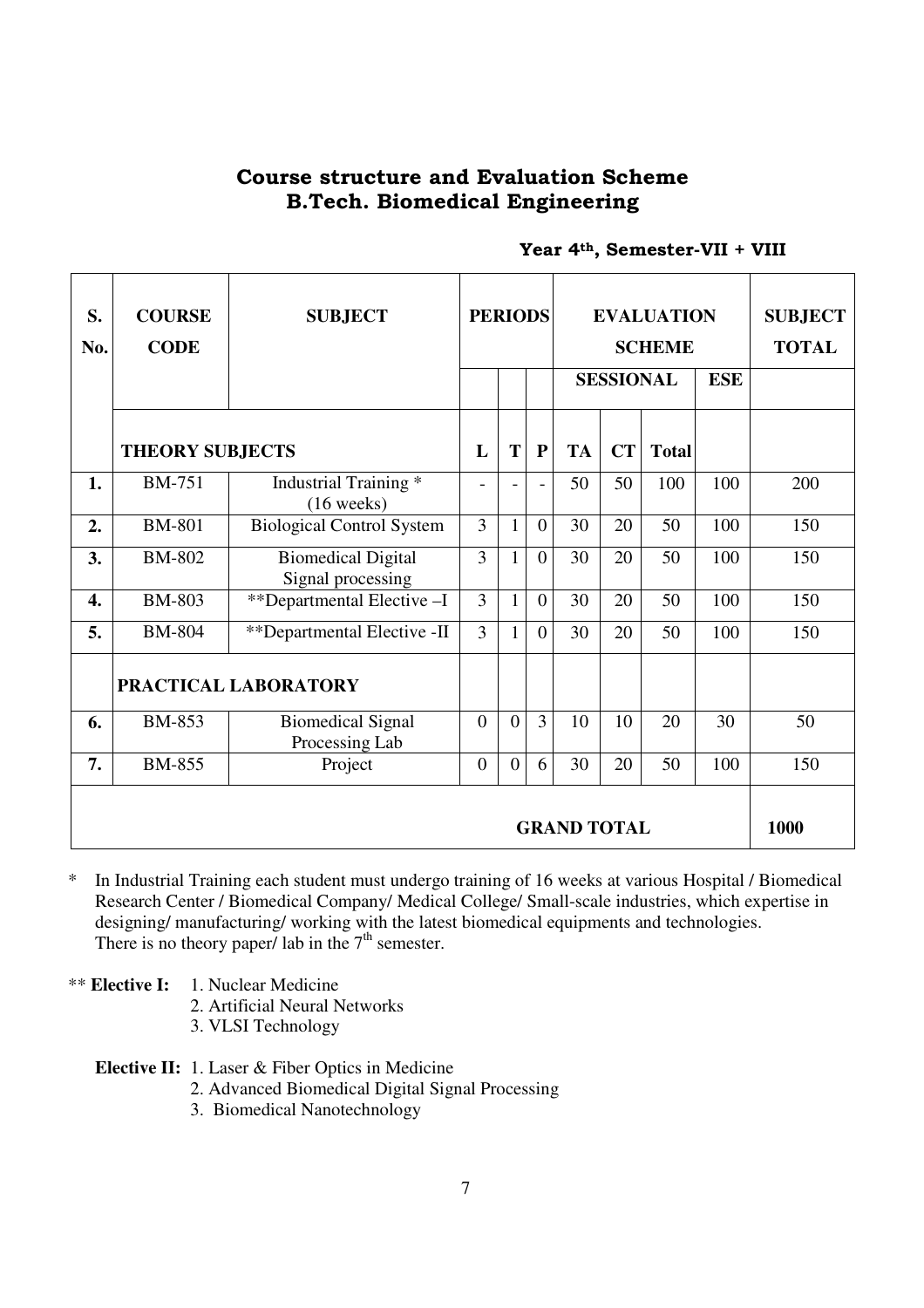## **BM-301 ELECTRONIC DEVICES AND COMPONENTS**

## **Unit-I**

Energy band theory of solids. Metals, semi-:Conductors and Insulators. Crystal Properties and charge Carriers in Semiconductors: Extrinsic and intrinsic-: semiconductors. Elemental and compound semiconductor materials, crystal lattice structure, Bonding forces and energy bands in solids, charge carriers in semiconductors, carrier concentrations, drift of carriers in electric and magnetic fields.

Excess Carriers in Semiconductors: Optical absorption, luminescence, carrier life time and photo conductivity, diffusion of carriers.

## **Unit- II**

Junction Properties: Equilibrium conditions, biased junctions, steady state conditions, reverse bias break down, transient and AC conditions. Metal semiconductor junctions.

## **Unit-III**

Transistors: Metal-semiconductor-field-effect-transistors (MESFET), Metal-insulator-semiconductorfield-effect-transistors (MISFET), Metal oxide semiconductor field effect transistor (MOSFET): Construction, Operation and characteristics of above devices.

Bipolar junction transistors: Fundamentals of BJT operation, amplification with BJTs.

## **Unit-IV**

Some special devices: Photodiodes, photo detectors, solar cell, light emitting diodes, semiconductor lasers, light emitting materials.

Tunnel Diode: degenerate semiconductors,

IMPATT diode;

The transferred electron mechanism: The GUNN diode.

P-N-P-N diode, semiconductor controlled rectifier (SCR), bilateral devices: DIAC, TRIAC, IGBT.

## **Unit-V:**

Integrated Circuits: Principles of fabrication of Ics: Thin film. MOS devices, system design.

Printed circuit technology: Type design and fabrication, materials and fabrication processing the manufacture of electronic equipment. PCB design sequence art work generation layout design and layout procedure. PCB design aspects of analog, digital and power electronic circuit solders and soldering techniques.

- B. G. Streetman and S. Banerjee "Solid state electronics devices", 5th Edition, PHI.
- Alok Dutta, "Semiconductor Devices and circuits", Oxford University Press.
- Donald A Neaman, "Semiconductor Physics and Devices Basic Principles"
- Dummer, G.W.A.: Modern Electronic Components, Sir Esac Pitman& Sons LTD, London (II ed)
- Bosshart C Walters: Printed Circuit Board Design and Technology TMH New Delhi 1985
- Boylestad and Nashelsky: Electronic Devices and Circuit Theory, Prentice hall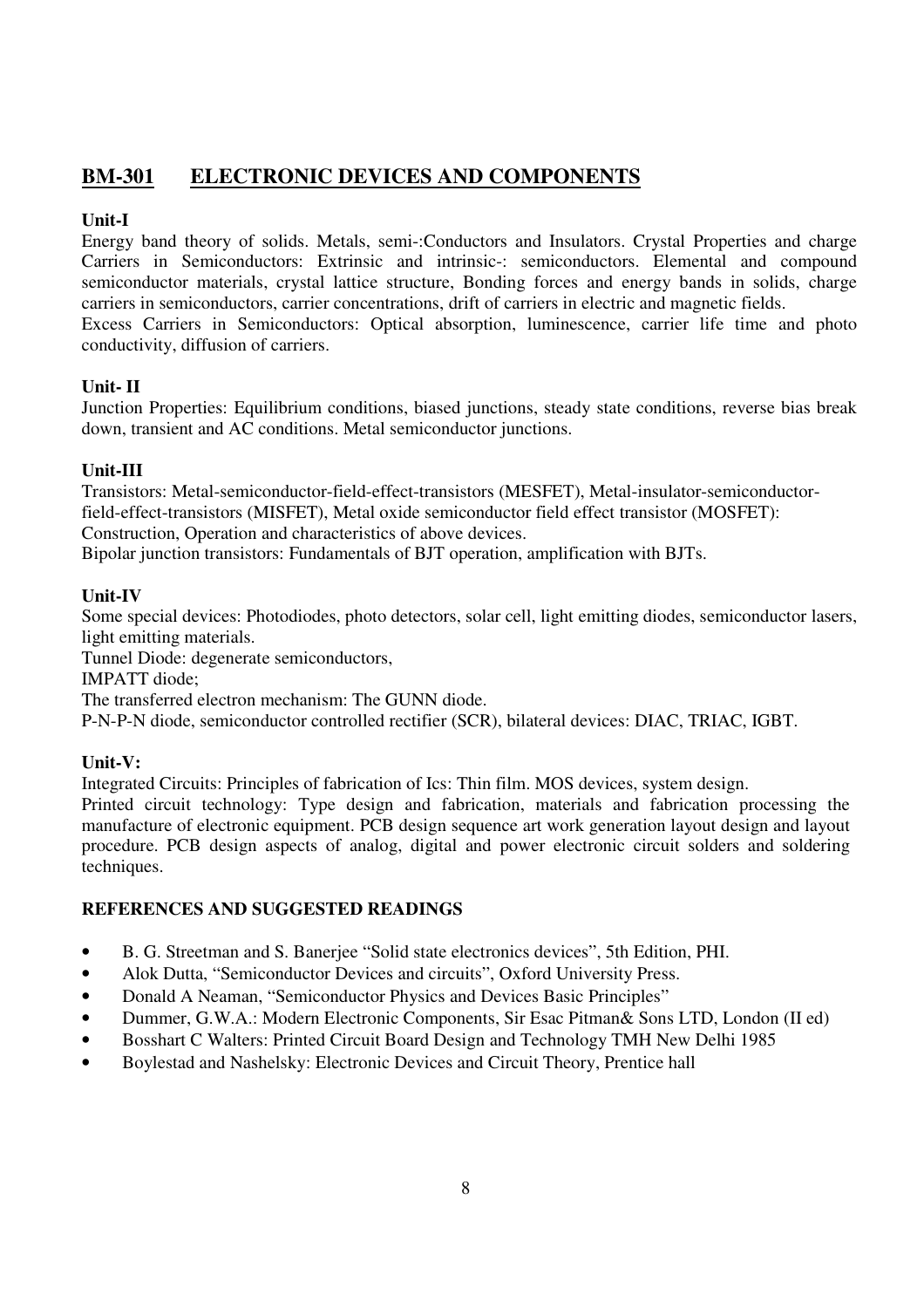## **BM-302 HUMAN ANATOMY AND PHYSIOLOGY**

## **Unit-I**

Structure and functions of cell, polarization and depolarization of cell. Basic tissues structure and functions in brief.

## **Unit-II**

Structure of Cardiovascular system, Heart, conductive tissues of heart, heart valves, cardiac cycle, systemic and pulmonary circulation.

Blood – composition of Blood – Blood cells and their functions, Blood cell counting, Hemoglobin, Types of Blood groups, Blood coagulation, Blood transfusion.

Structure of Respiratory system, lungs, Respiration (internal and external) Exchange in gases in the alveoli, Artificial respiration;

## **Unit-III**

Structure of Alimentary canal, organs of the digestive system. Physiology of digestion, deglutition and defecation.

Excretory system- structure of nephron, formation of urine and functions of kidneys, urinary bladder, Urethra, internal/ external sphincters.

## **Unit-IV**

Structure of Nervous system, brain, spinal cord, cranial and spinal nerves, reflex action and reflex arc. Functions of sympathetic and parasympathetic nervous system. Nerve conduction and action potentials. Endocrine system – All glands, their secretions and functions.

## **Unit-V**

Structure of sensory organs: Eye, Ear and skin. Eyes structure, refractive media of the eye, formation of image on the retina.

Ear structure of chochlea, hearing mechanism.

Structure and Physiology of skin.

Types of muscles, Muscle physiology, Skeletal system, Types of joints in the body and mechanism of locomotion.

- Anatomy and physiology in Health and illness- Ross and Wilson (ELBS pub)
- Review of medical physiology: William Ganong (Prentice Hall Int)
- Physiology of Human Body: Guyten (Prism Books)
- Principles of Anatomy and Physiology- Tortora & Grabowski (Harper Callin Pub)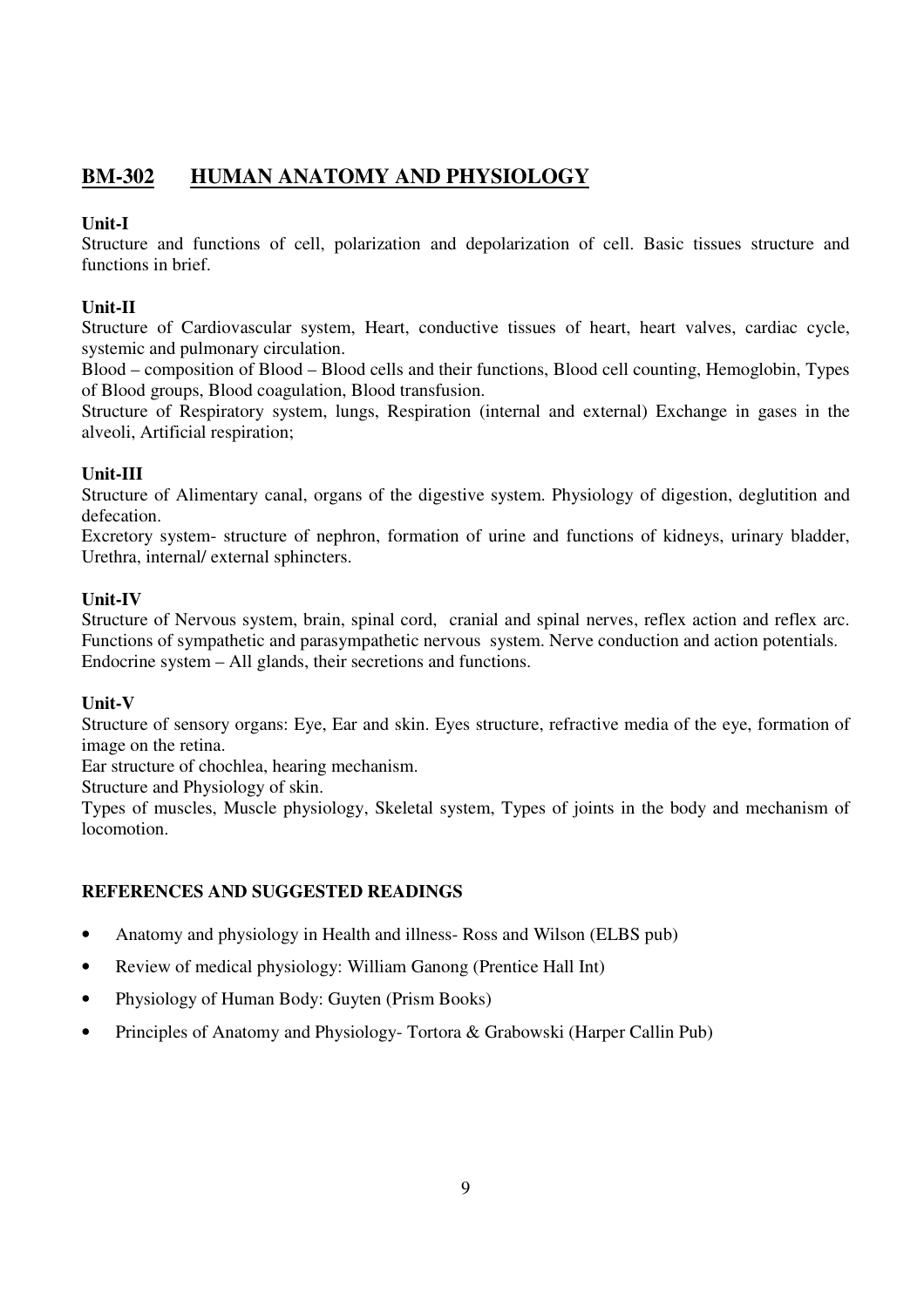## **BM-303 FUNDAMENTALS OF NETWORK ANALYSIS AND SYSTEMS**

## **Unit I:**

Introduction to Graph theory: Definitions, graph, tree, spanning tree, walk, Trail, path, loop, co-tree basic cut set and Loop & cut set matrices for planar networks, loop and nodal method of analysis.

Introduction to continuous time signals and systems. Basic continuous time signals, unit step ramp and impulse, differential equation Formulation for linear time invariant (I.T.I.) continuous time systems.

## **Unit II:**

Network Theorems: Principle of Superposition theorem, Tellegen's Theorem. Thevenin, Norton, Millman, maximum Power transfer, Block diagram representation of I.T.I. continuous time networks and systems. Time- domain analysis of LTI network using Laplace transform (transient and steady-state). Relation between impulse response and system function

## **Unit III:**

Concept of poles and zeros, relation between locations of poles. Time-response and stability, frequency response and bode plots, interrelation between frequency response and time response. Convolution integral

## **Unit IV:**

Two port networks, two port parameters, inter conversion of 2-port parameters, network functions: driving point and transfer, interconnections of 2 port networks, reciprocity, ladder networks, image impedance, characteristic impedance, T- transformation.

## **Unit V:**

Review of Laplace transform (LT), initial value and final value theorem, properties and solution of differential equations using LT, waveform synthesis and LT of complex waveforms: concept of transform impedance.

Positive real function definition and properties, synthesis of LC, RL and RC using Cauer's and Foster's first and second form

- Franklin F. Kuo, "Network Analysis and synthesis", 2nd Edition, Wiley India Pvt Ltd.
- Behrouz Peikari, "Fundamentals of Network Analysis & synthesis", Jaico Publishing House, 2006.
- M. E. Van Valkenberg, "Network Analysis", 2nd Edition, Prentice Hall of India Ltd.M.E.
- J.D. Ryber, 'Network Fields and Transmission Lines' Prentice Hall
- V.K.Aatre, Network Theory and Filter design, New age International Pub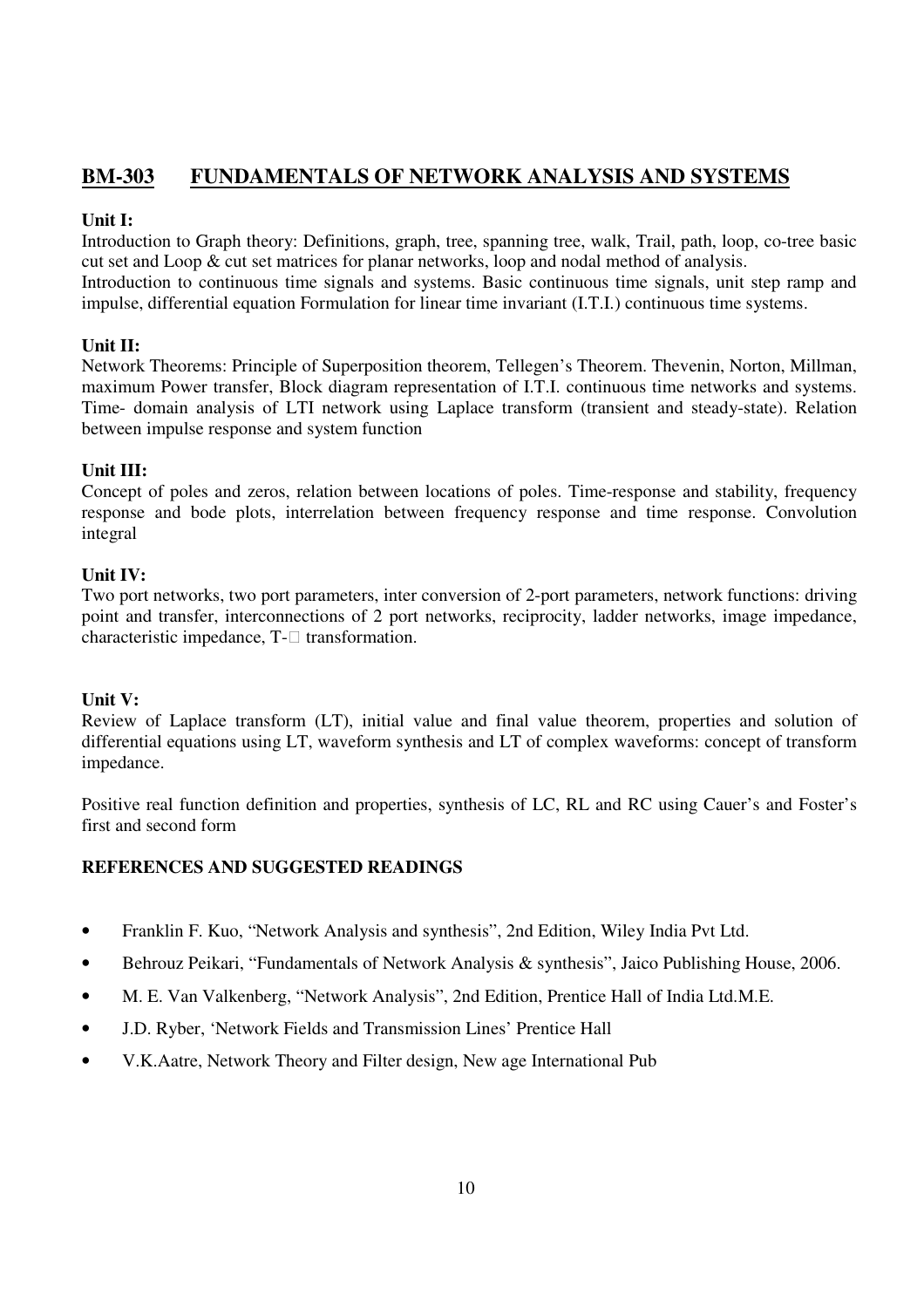## **BM-304 ELECTRONIC MEASUREMENT AND MEASURING INSTRUMENTS**

## **UNIT 1:**

Theory of measurement: Introduction, Performance, Characteristics: Static & Dynamic standards. Unit, dimensions and standards: Scientific notations and metric prefixes. SI electrical units, SI temperature scales, other unit systems, dimension and standards.

Measurement Errors: Gross error, systematic error, absolute error and relative error, accuracy, precision, resolution and significant figures,

## **UNIT 2:**

Transducers: Passive transducers: Resistive, inductive, & Capacitive, Active transducers: Thermoelectric, piezoelectric & photoelectric; Bridges: Direct current & alternating current bridges LCR bridges Wheatstone bridge, low resistance measurements, low resistance measuring instruments AC bridge theory, capacitance bridges, Inductance bridges, Q meter .

#### **UNIT 3:**

Analog Meters: Ac analog meters: Average, Peak and RMS Responding voltmeters, sampling, Voltmeters. Electronics Analog meters: Electronics analog DC and AC voltmeter and ammeter, Electronics analog ohmmeter and multimeter.

#### **UNIT 4:**

Analog to digital converters: transfer characteristics, A/D conversion techniques: Simple potentiometer and servo method, Successive approximation, ramp type, integrating and dual slope integrating methods.

D/A converters: transfer characteristics, D/A conversion techniques, digital mode of operation, performance characteristics of D/A converters.

Display Devices: Decimal, BCD and straight binary number, indicating system, numeric and alpha number display using LCD and LED, specifications of digital meters. : display digit and count resolution, sensitivity, accuracy, speed and settling time etc.

## **UNIT 5:**

Oscilloscope and RF measurements: Types of oscilloscopes, controls, measurement voltage, frequency, time and phase, high frequency measurements- RF impedancy, probes: types of probes, probe loading and measurement effects, probe specifications.

Signal Generators and analyzers: Signal generators: Sine – wave, non-sinusoidal and function generators, frequency synthesis techniques and digital signal generators, Signal analyzers: Distortion, wave and network spectrum analyzers

- A.K Sawhney, 'Electrical and Electronic Measurement and Instrumentation' Dhanpat Rai & Sons
- W.D. Cooper, 'Electronic Instrumentation and Measurement Technique' Prentice Hall Int.
- David A. Bell, "Electronic Instrumentation and Measurements", 2nd Ed., PHI, New Delhi 2008
- Oliver and Cage, "Electronic Measurements and Instrumentation", TMH, 2009.
- Alan S. Morris, "Measurement and Instrumentation Principles", Elsevier (Buterworth Heinmann), 2008.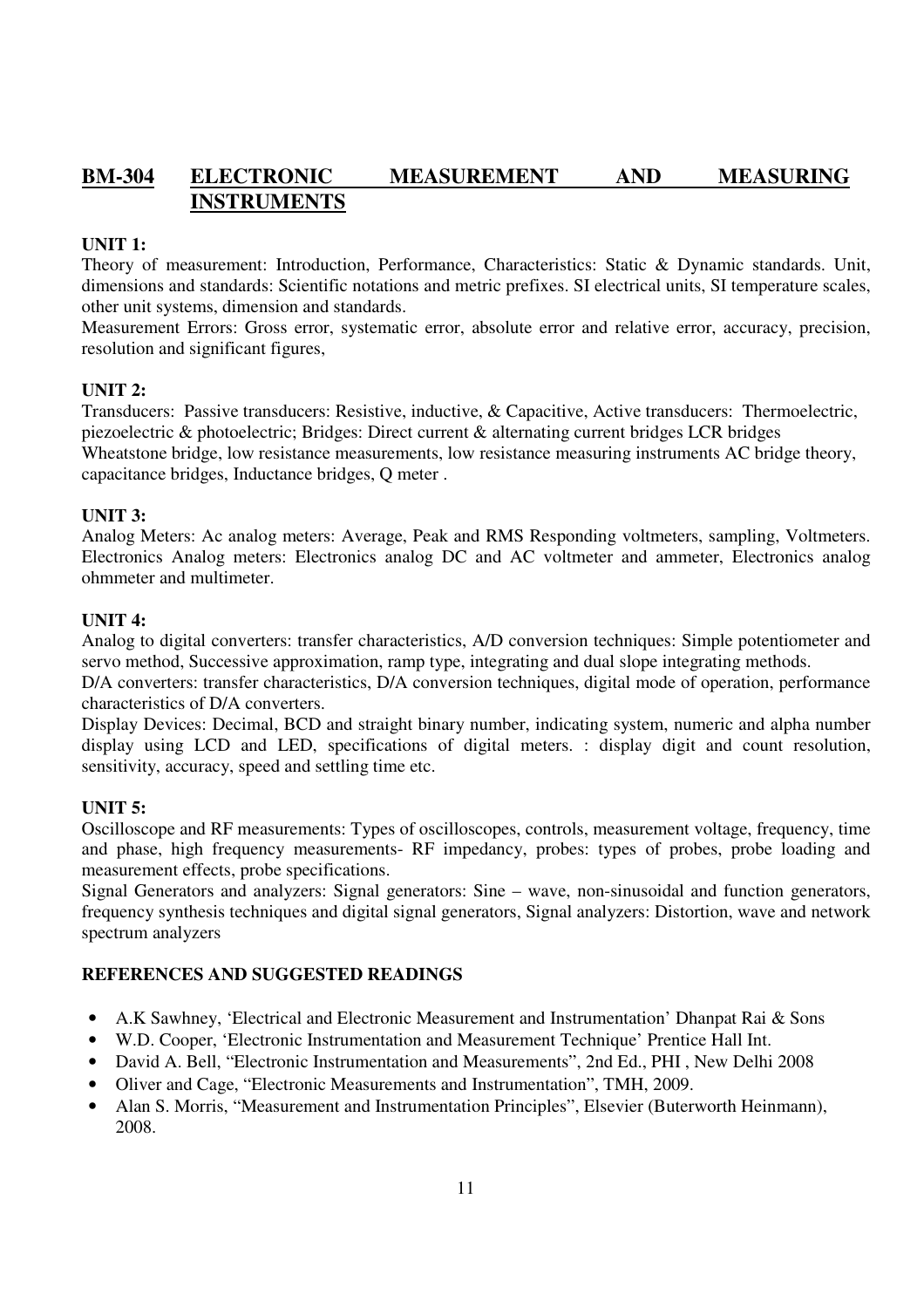## **BM-305 BIOMEDICAL STATISTICS**

## **Unit I**

Introduction, Difference between biostatistics and statistics, application and use of biostatistics in medical, types of data, collection of data, morbidity, mortality, fertility and demography indicators, sources of medical data, Diagram representation of medical data, bar, pie, line, scatter, histogram, polygon, chart.

## **Unit-II**

Measures of central tendency: Arithmetic mean, Geometric mean, Harmonic mean, Median, Mode, percentile, decile, quartile, tertile. Measures of Dispersion: Range, mean deviation, standard deviation, variance, coeffecient of variance, skewness, methods of measuring skewness, kurtosis, measures of kurtosis.

## **Unit-III**

Introduction of probability, addition and multiplication laws of probability, Bayes' theorem, binomial distribution, Poisson distribution, Normal distribution, Application of distribution.

## **Unit-IV**

Correlation, type of correlation, Method of determining correlation: Scatter diagram method, Karl Pearson's coefficient of correlation, Spearman' rank coefficient of correlation, regression analysis, types of regression, models, curve of regression, line of regression.

## **Unit-V**

Sampling, methods of sampling, random, non random sampling hypotheses test, Null hypotheses, chi square test, F test, Z-test, Student's t-test, degree of freedom, one way analysis of variants, ANOVA

- B.V. Ramana, Higher Engineering Mathematics, Tata Mc Graw Hill Publication
- R.P. Tripathi & Harendra Sing, Engineering Mathematics Vol-III, Ram Prasad & Sons Publications
- A. Indrayan & L. Satyanarayana, Biostatistics for Medical, Nursing and Pharmacy Students, Prentice hall of India Ltdv
- Irfan Ali Khan & Atiya Khanum, Fundamentals of Biostatistics, Ukaz Publications
- B.K. Mahajan, Methods in Biostatistics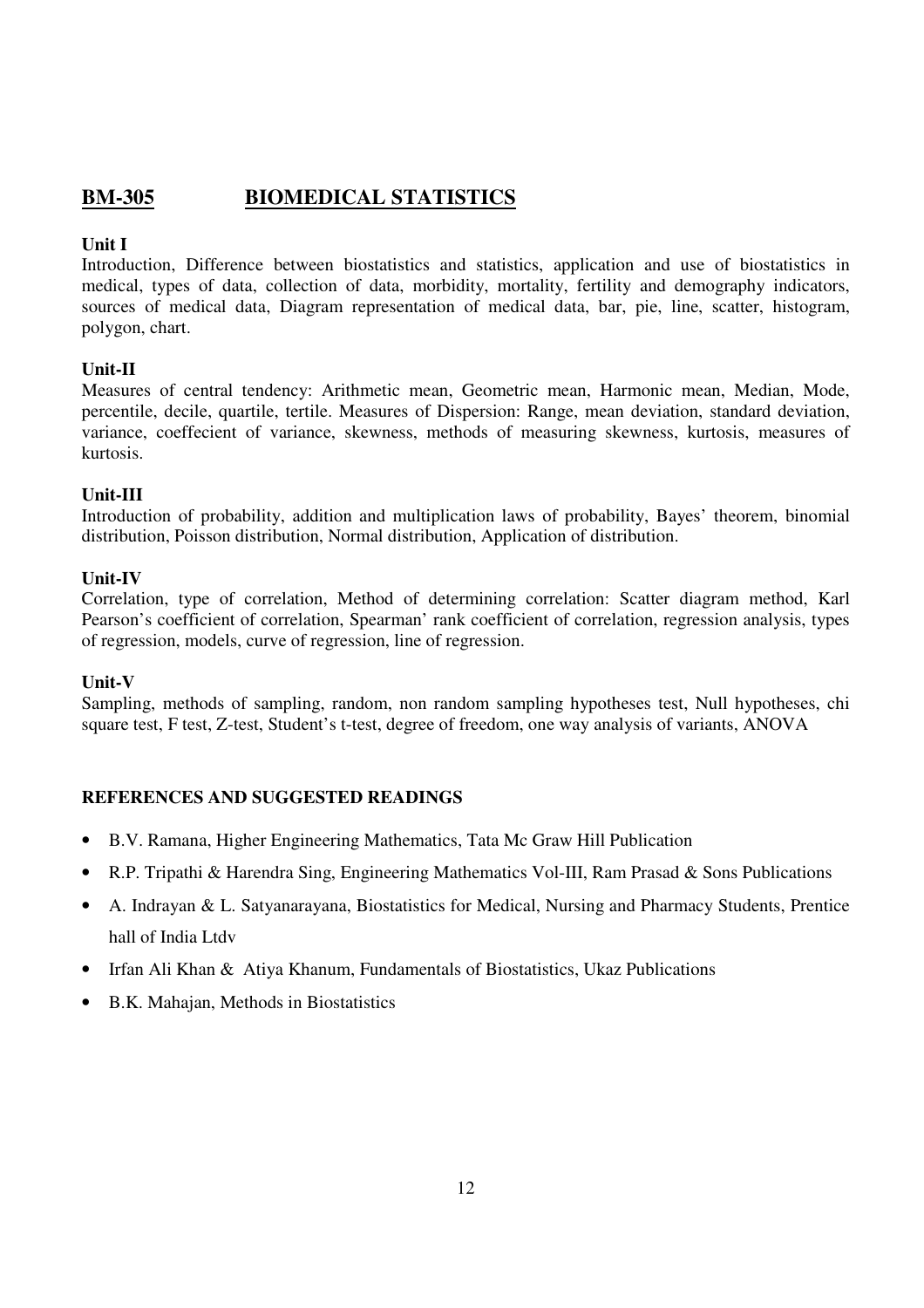## **BM- 351 ELECTRONIC DEVICES LAB**

**Objective:** To attain expertise in lab equipment handling and understanding the basic devices, their properties, characteristics, along with their practical usage in the circuit.

- 1. Study of lab equipments and components their testing: CRO, Multimeter, Function Generator, Power supply & Bread Board. Identification and testing of the components resistors, diodes, transistors, trimpots by multimeters
- 2. Applications of PN junction diode: Half & Full wave rectifier- Measurement of Vrms, Vdc, and ripple factor-use of filter- ripple reduction (RC Filter)-Clipper & Clamper
- 3. Properties of junctions: Zener diode characteristics. Heavy doping alters the reverse characteristics. Graphical measurement of forward and reverse resistance.
- 4. Application of Zener diode: Zener diode as voltage regulator. Measurement of percentage regulation by varying load resistor.
- 5. Characteristic of BJT: BJT in CB and CE configuration- Graphical measurement of h parameters from input and output characteristics. Measurement of Av, AI, Ro and Ri of CE amplifier with potential divider biasing.
- 6. Characteristic of FET: FET in common source configuration. Graphical measurement of its parameters gm, rd & m from input and output characteristics.
- 7. Realization of various' combinational digital' circuits

Institute may add any experiments in the above list as per the available infrastructure

## **BM-352 HUMAN ANATOMY AND PHYSIOLOGY LAB**

**Objective:** To attain expertise in identification of various parts and components of human skeleton.

- 1. Identification of all the long and small bones, different joints, skull, jaw and facial bones in human skeleton.
- 2. Study of human eye and ears with help of 3D model.
- 3. Identification of respiratory passage components and various lobes of Human lungs.
- 4. Study of human kidney with the help of 3 D model.
- 5. Study of blood cells, their morphological identification and counting.
- 6. Study of human blood groups.
- 7. Preparation of slides of various tissues (epithelial, connective) and their microscopic study.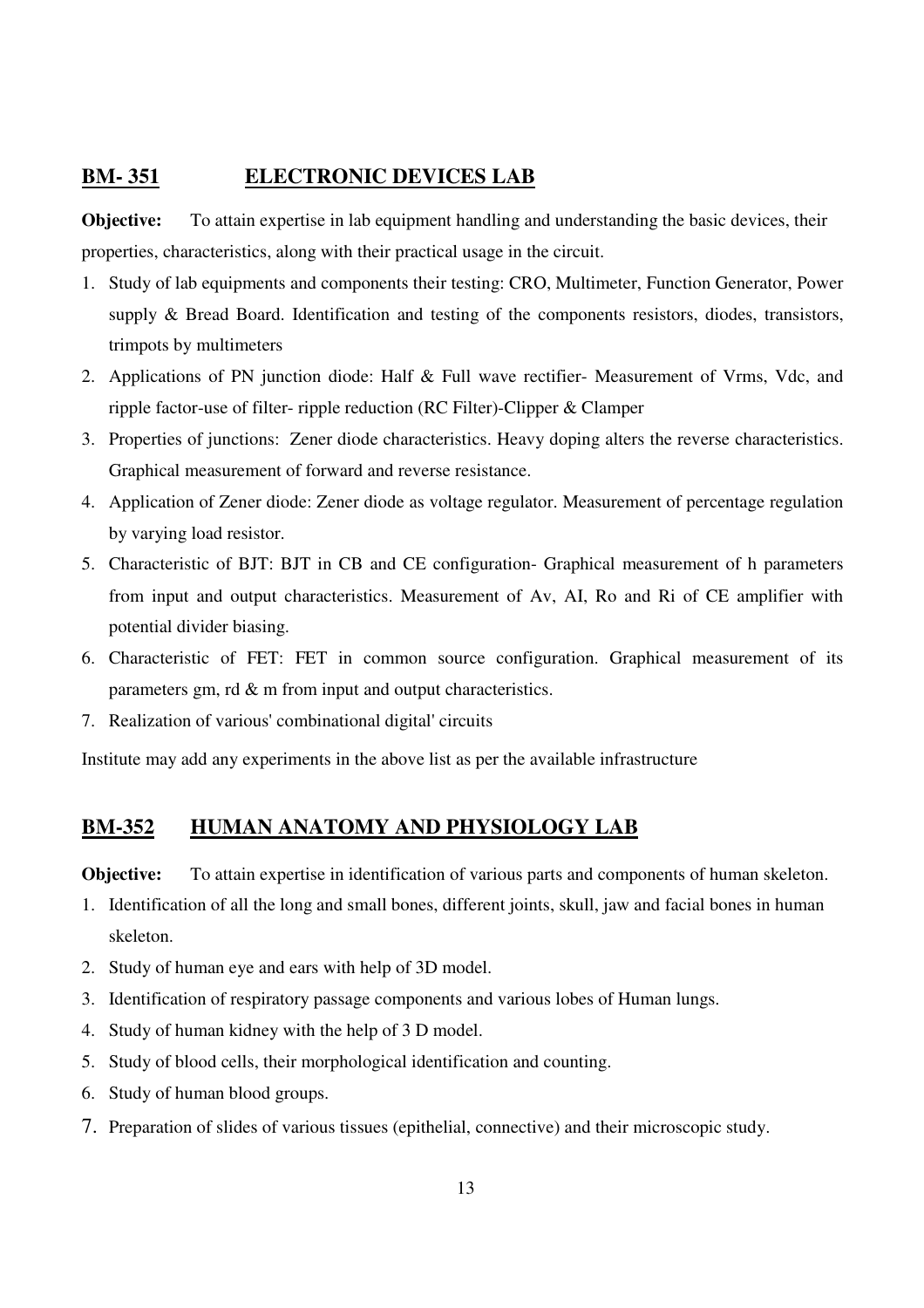## **BM-353 NETWORK SYSTEM AND ANALYSIS LAB**

- 1. Verification of principle of superposition with  $dc & ac$  sources
- 2. Cross verification of Thevenin. Norton, Maximum power transfer theorem in ac input power consumption.
- 3. Verification of Tellegen's Theorem for two networks of some topology
- 4. Transient response of RC circuits.
- 5. Transient response of RLC circuits.
- 6. Frequency response of RLC circuits
- 7. Determination of two port-z and h-parameters (dc only and computation of other parameters.
- 8. Determination of z-parameters of a T-network and computation and realisation of corresponding network. Write Demo for the following (in MS-Powerpoint)
- 9. Verification of parameter properties in inter-connected two port networks: series parallel and cascade (loading effect in cascade)
- 10. Frequency response of twin-T notch filter.

Institute may add any three experiments in the above list as per the infrastructure available.

## **BM-354 MEAUSRING INSTRUMENTS LAB**

- 1. Study of semiconductor diode voltmeter and its us as DC average responding AC voltmeter.
- 2. Study of L.C.R. bridge and determination of the value of the given components.
- 3. Study of distortion factor meter and determination of the % distortion of the given oscillator.
- 4. Study of the transistor tester and determination of the parameters of the given transistors.
- 5. Measurement of phase difference and frequency using CRO (lissajous figure)
- 6. Measurement of low resistance Kelvin's double bridge.
- 7. Measurement of displacement with the help of LVDT
- 8. Draw the characteristics of the following temperature transducers: (a) RTD (Pt-100) (b) Thermistors (c) Thermocouple
- 9. Draw the characteristics between temperature & voltage of a K type thermocouple.
- 10. Measurement of strain/ force with the help of strain gauge load cell.

Institute may conduct any 7 experiments depending on infrastructure available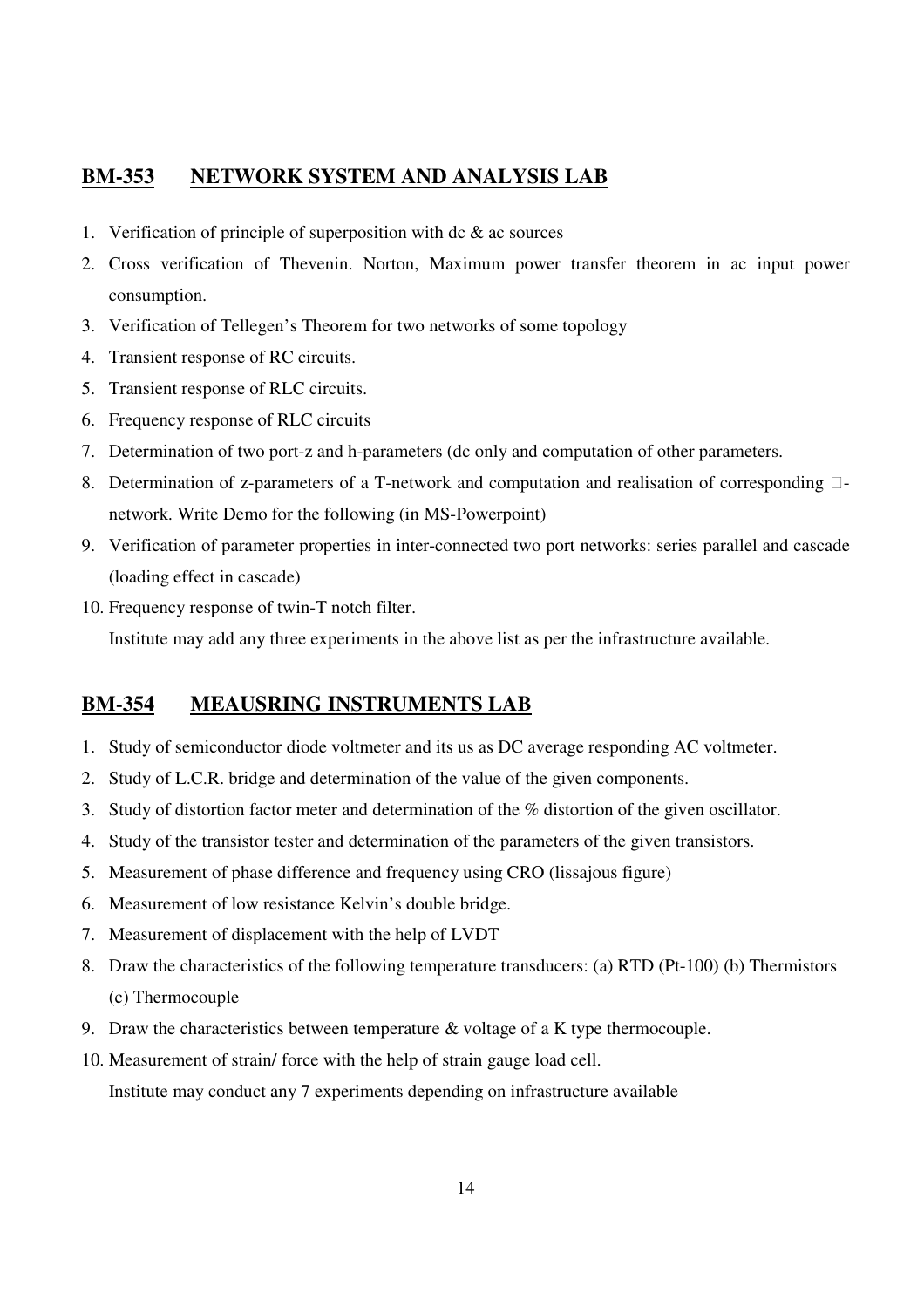## **BM-401 DIGITAL ELECTRONICS**

#### **Unit-I**

Digital system and binary numbers: Signed binary numbers, binary codes, cyclic codes, error detecting and correcting codes, hamming codes.

Floating point representation

Gate-level minimization: The map method up to five variable, don't care conditions, POS simplification, NAND and NOR implementation, Quine Mc-Clusky method (Tabular method).

## **Unit-II**

Combinational Logic: Combinational circuits, analysis procedure, design procedure, binary addersubtractor, decimal adder, binary multiplier, magnitude comparator, decoders, encoders, multiplexers

#### **Unit-III**

Synchronous Sequential logic: Sequential circuits, storage elements: latches, flip flops, analysis of clocked sequential circuits, state reduction and assignments, design procedure. Registers and counters: Shift registers, ripple counter, synchronous counter, other counters.

#### **Unit-IV**

Memory and programmable logic: RAM, ROM, PLA, PAL. Design at the register transfer level: ASMs, design example, design with multiplexers.

#### **Unit V**

Asynchronous sequential logic: Analysis procedure, circuit with latches, design procedure, reduction of state and flow table, race free state.

#### **REFERENCES:**

- M.Morris Mano Digital Design Prentice Hall
- Zvi Kohavi, Switching & Finite Automate Theory Prentice Hall
- A.S.Tannenbaun, Structured Computer Organization, Prentice Hall
- R.P. Jain 'Modern Digital Electronics TMM'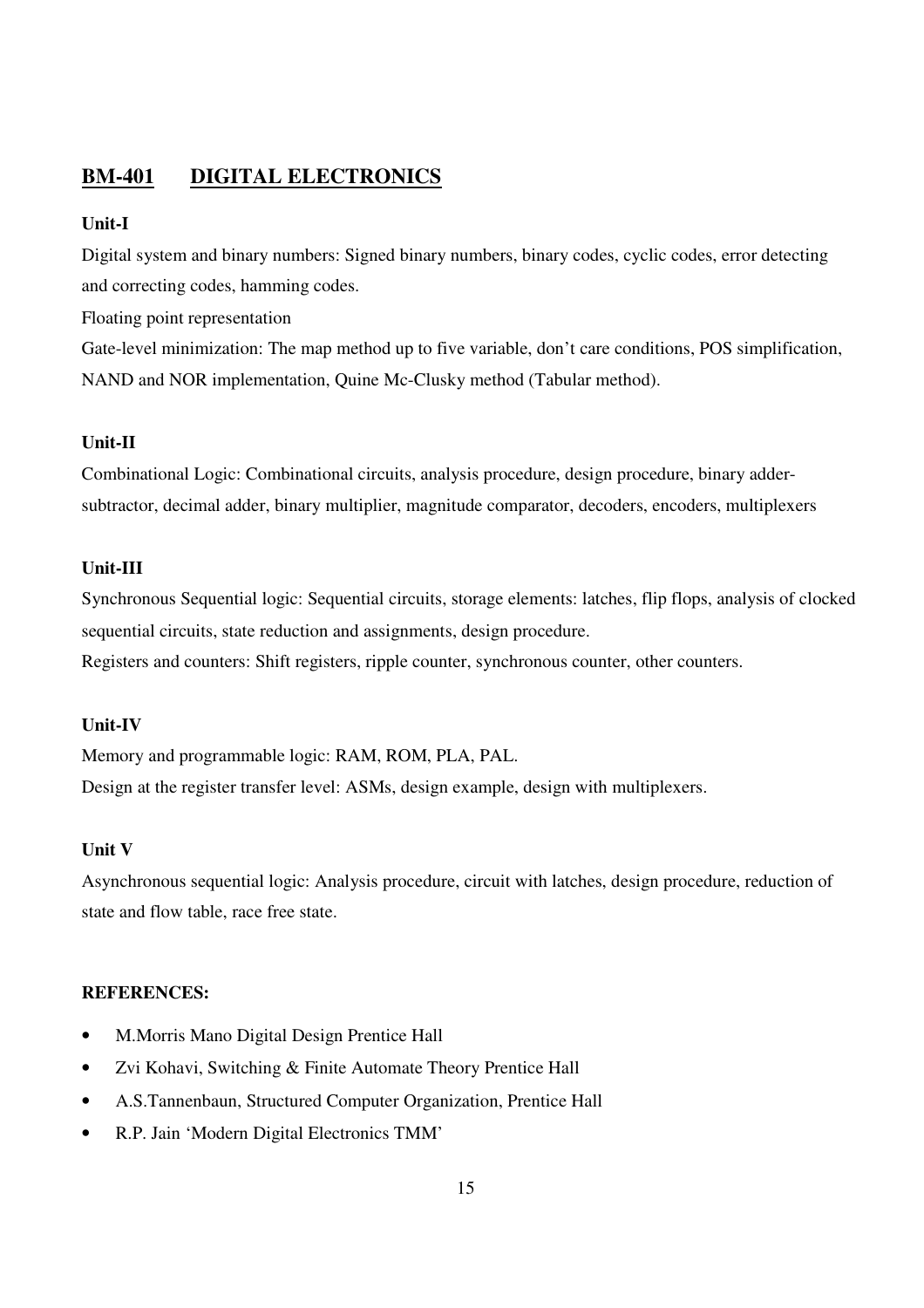## **BM-402 ANALOG ELECTRONIC CIRCUITS**

## **Unit-I**

Operational Amplifier: Inverting and non-inverting configurations, difference amplifier, Effect of finite open loop gain and bandwidth on circuit performance, Large signal operation of opamp.

## **Unit-II**

MOSFET: Review of device structure operation and V-I characteristics.

Circuits at DC, MOSFET as Amplifier and switch, Biasing in MOS amplifier circuits, smallsignal operation and models, single stage MOS amplifier, MOSFET internal capacitances and high frequency model, frequency response of CS amplifier

## **Unit-III**

BJT: Review of device structure operation and V-I characteristics, BJT circuits at DC, BJT as amplifier and switch, biasing in BJT amplifier circuit, small-signal operation and models, single stage BJT amplifier, BJT internal capacitances and high frequency model, frequency response of CE amplifier.

## **Unit-IV**

Differential Amplifier: MOS differential pair, small signal operation of the MOS differential pair, BJT differential pair, other non-ideal characteristic of the Differential amplifier (DA), DA with active load.

## **Unit-V**

Feedback: The general feed back structure, properties of negative feed back, the four basic feed back topologies, the series-shunt feedback amplifier, the series-series feedback amplifier, the shunt-shunt and shunt series feedback amplifier.

Oscillators: Basic principles of sinusoidal oscillators, op-amp RC oscillator circuits, LC oscillator

- J.Millman & C. Halkias, Integrated Electronics: Mc Graw Hill 1971
- Boylestad and Nashelsky: Electronic Devices and Circuit Theory, ed 6 PHI 1993
- Ludeman, Introduction to Electronic Devices & Circuits, Saunders College Pub 1990.
- P.M. Chirlian, Analysis & Design of Integrated Electronics, II ed, John Wiley, 1987.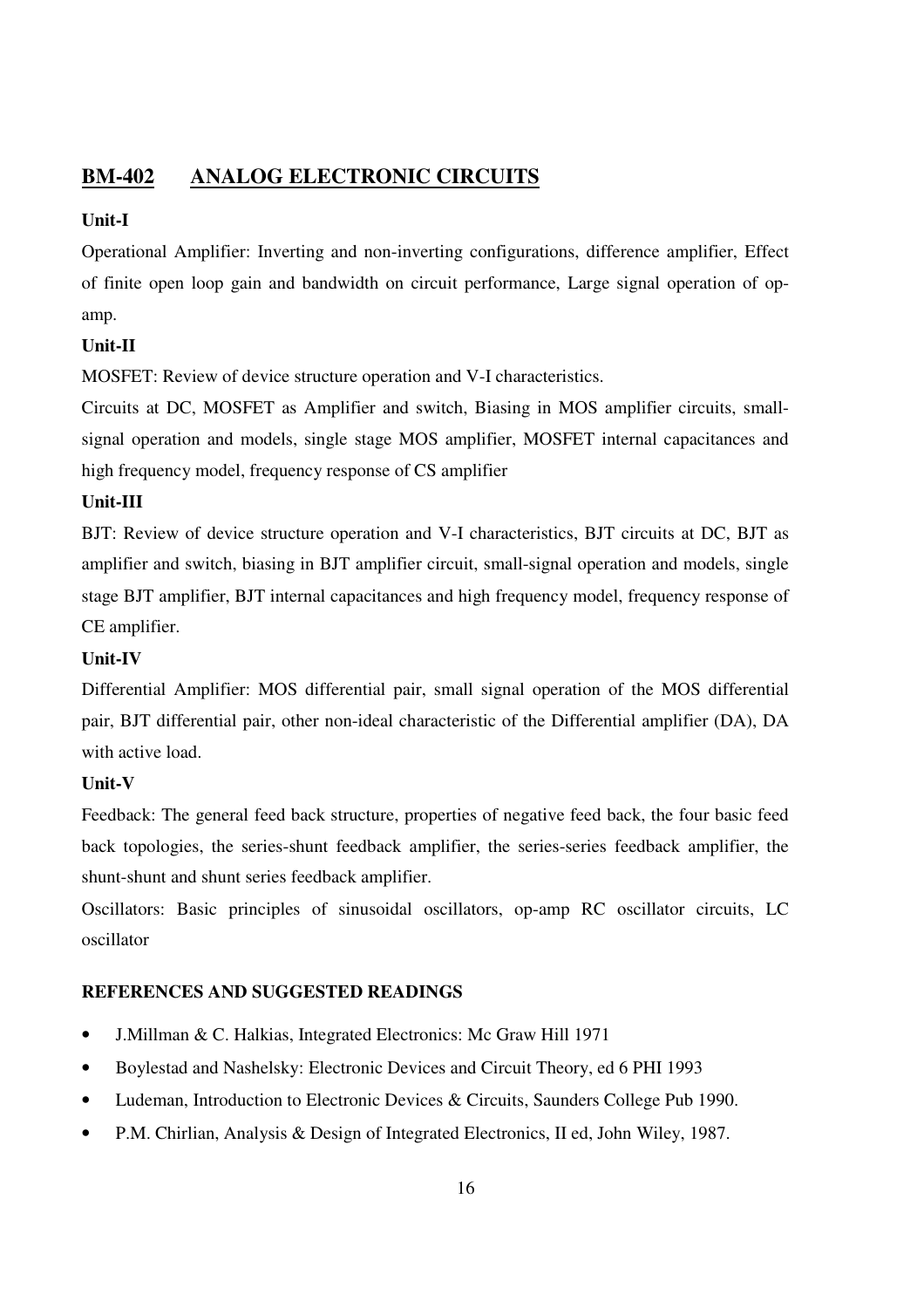## **BM403 SENSORS AND TRANSDUCERS IN BIOMEDICAL INSTRUMENTATION**

#### **Unit I**

Generalized instrumentation system, general properties of transducers

Static Characteristics: Accuracy, Precision, Resolution, Reproducibility, Sensitivity, Drift, Hysterisis, Linearity, Loading Effect, Input Impedance and output Impedance.

Dynamic characteristics: First and second order characteristics, time delay, error free instrument, Transfer Functions, design criteria, Generalized instrument specifications.

#### **Unit II**

Strain gauges, Bridge Circuits. Displacement and pressure measurement, Resistive – Potentiometers. Inductive – variable inductance and LVDT, Capacitive type, piezoelectric transducers. Types of diaphragms, bellows, bourdon tubes.

#### **Unit-III**

Temperature measurement: Thermistor, Thermocouple, Resistive Temperature detector Radiation thermometry, Fibre Optic Sensor, Optical measurement, Geometrical.

Flow measurement: Plethysmography, Electromagnetic, Indicator, Indicator dilution, Thermal convection and ultrasonic.

#### **Unit-IV**

Chemical Transducers: Blood gas and acid - Base Physiology, reference electrode, pH,  $pO_2$ ,  $pCo_2$ , electrodes, Transcutaneous arterial Oxygen tension, Carban dioxide tension monitoring, enzyme electrode.

## **Unit-V**

Bipotential electrodes- Electrode electrolyte interface, half cell potential polarization, polarizable and non polarizable electrodes, calomel electrode circuit model electrode skin interface and motion artifact, body surface electrodes. Internal electrodes-needle and wire electrodes (different types), Micro electrodes-metal, supported metal, micropipete (metal filled glass and glass micropipete electrodes), microelectronic, properties of microelectrodes, method of use, electrodes used for measurement of ECG, EEG and EMG.

- Handbook of Biomedical Instrumentation by R.S. Khandpur
- Medical Instrumentation, Applications and Design by John G. Webster (Mareel Dekkar Pub)
- Biomedical Sensor- Fundamentals and Applications by Harry N. Narton (pLenum Press)
- Biomedical Instrumentation and Measurement by Leslie Cromwell, Fred J. Weibell
- Transducers in Biomedical Instrumentation by Cobbold, John Wiley Pub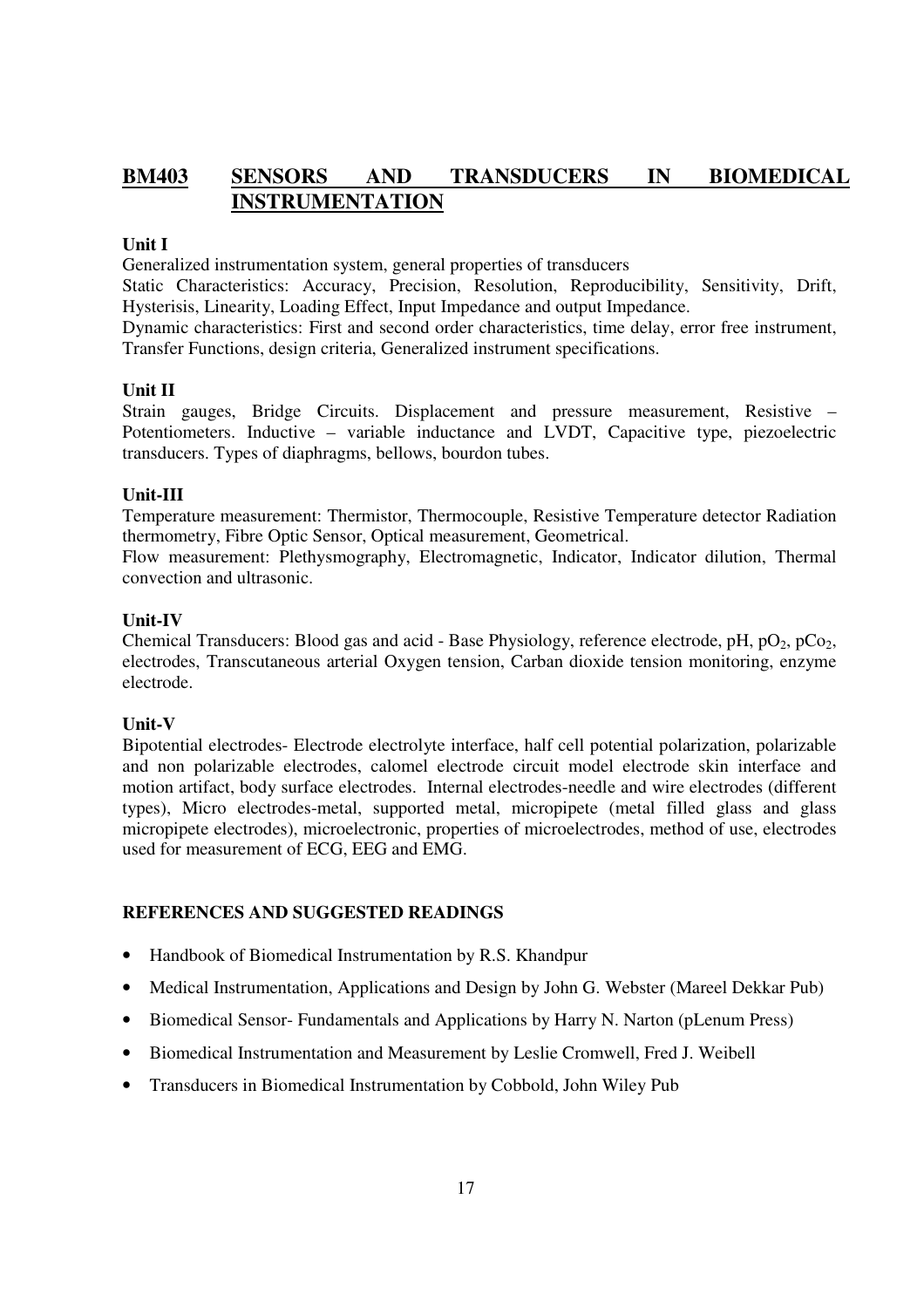## **BM 404 SIGNALS AND SYSTEMS**

## **Unit-I**

Signals: Definition, types of signals and their representations: continuous-time/discrete-time, periodic/non-periodic, one-dimensional/multidimensional; even/odd, energy/power, deterministic/ random, commonly used signals (in continuous and discrete-time): unit impulse, unit step, unit ramp (and their inter relationships), exponential, rectangular pulse, sinusoidal; operations on continuous-time and discrete-time signals (including transformations of independent variables). Sampling: Sampling theorem, reconstruction of signals from samples, effect of under sampling, discrete time processing of continuous time signals.

## **Unit- II**

Laplace-Transform (LT) and Z-transform (ZT): (i) One-sided LT of some common signals, important theorems and properties of LT, inverse LT, solutions of differential equations using LT, Bilateral LT, Regions of convergence (ROC) (ii) One sided and Bilateral Z-transforms, ZT of some common signals, ROC, Properties and theorems, solution of difference equations using onesided ZT, s- to z-plane mapping

## **Unit-III**

Fourier Transforms (FT): (i) Definition, conditions of existence of FT, properties, magnitude and phase spectra, Some important FT theorems, Parseval's theorem, Inverse FT, relation between LT and FT (ii) Discrete time Fourier transform (DTFT), inverse DTFT, convergence, properties and theorems, Comparison between continuous time FT and DTFT

## **Unit- IV**

Systems: Classification, linearity, time-invariance and causality, impulse response, characterization of linear time-invariant (LTI) systems, unit sample response, convolution summation, step response of discrete time systems, stability, convolution integral, co-relations, signal energy and energy spectral density, signal power and power spectral density, properties of power spectral density,

## **Unit-V**

Time and frequency domain analysis of systems Analysis of first order and second order systems, continuous-time (CT) system analysis using LT, system functions of CT systems, poles and zeros, block diagram representations; discrete-time system functions,

block diagram representation, illustration of the concepts of system bandwidth and rise time through the analysis of a first order CT low pass filter

- A.V. Oppenheim, A.S.Willsky and S.H. Nawab, Signal & Systems, Prentice Hall
- B.P. Lathi-Modern analogue and Digital Communication System, Oxford University Press, New
- S.Haykins, Communication System, John Wiley
- Taub & Schilling, Principle of Communication System-TMH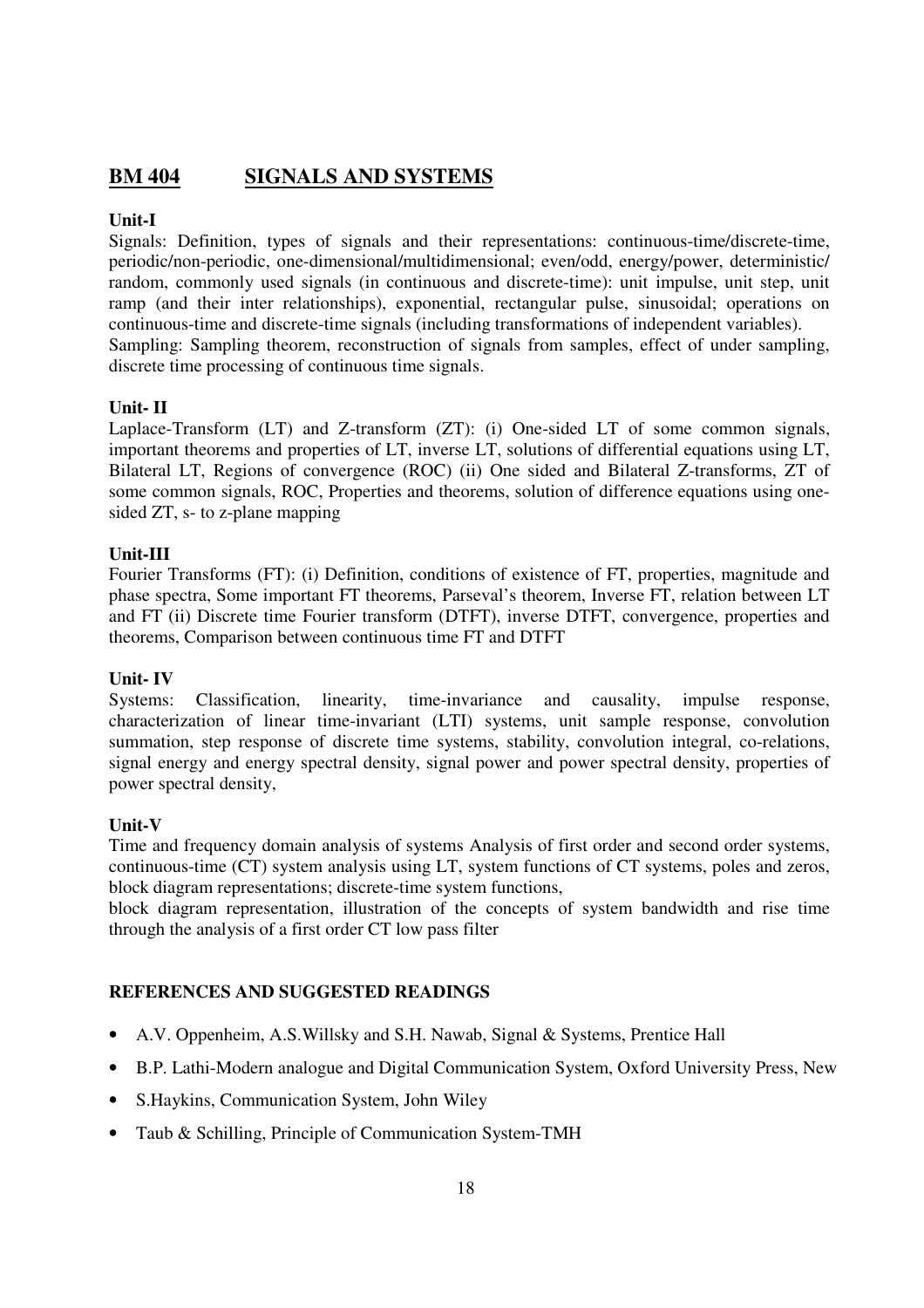## **BM 405 ELECTROMAGNETIC FIELD THEORY**

## **Unit- I**

Coordinate systems and transformation: Cartesian coordinates, circular cylindrical coordinates, spherical coordinates. Vector calculus: Differential length, area and volume, line surface and volume integrals, del operator, gradient of a scalar, divergence of a vector and divergence theorem, curl of a vector and Stoke's theorem, Laplacian of a scalar.

## **Unit- II**

Electrostatics: Electrostatic fields, Coulombs law and field intensity, Electric field due to charge distribution, Electric flux density, Gausses's Law – Maxwell's equation, Electric dipole and flux lines, energy density in electrostatic fields. Electric field in material space: Properties of materials, convection and conduction currents, conductors, polarization in dielectrics, dielectricconstants, continuity equation and relaxation time, boundary condition. Electrostatic boundary value problems: Poission's and Laplace's equations, general procedures for soling Poission's or Laplace's equations, resistance and capacitance, method of images.

## **Unit-III**

Magnetostatics: Magneto-static fields, Biot-Savart's Law, Ampere's circuit law, Maxwell's equation, application of ampere's law, magnetic flux density- Maxwell's equation, Maxwell's equation for static fields, magnetic scalar and vector potential. Magnetic forces, materials and devices: Forces due to magnetic field, magnetic torque and moment, a magnetic dipole, magnetization in materials, magnetic boundary conditions, inductors and inductances, magnetic energy.

## **Unit-IV**

Waves and applications: Maxwell's equation, Faraday's Law, transformer and motional electromotive forces, displacement current, Maxwell's equation in final form. Electromagnetic wave propagation: Wave propagation in lossy dielectrics, plane waves in lossless dielectrics, plane wave in free space, plain waves in good conductors, power and the pointing vector, reflection of a plain wave in a normal incidence.

## **Unit-V**

Transmission lines: Transmission line parameters, Transmission line equations, input impedance, standing wave ratio and power, The Smith chart, Some applications of transmission lines.

- J.F.D. Kraus, Electromagnetic
- E.D.Jorden and D.G.Balmein, Electromagnetic Waves and radiating system
- W. H. Hayt and J. A. Buck, "Electromagnetic field theory", 7 ed, Tata Mc Graw Hill
- J.D. Kraus and R.C.Keith, Electromagnetic.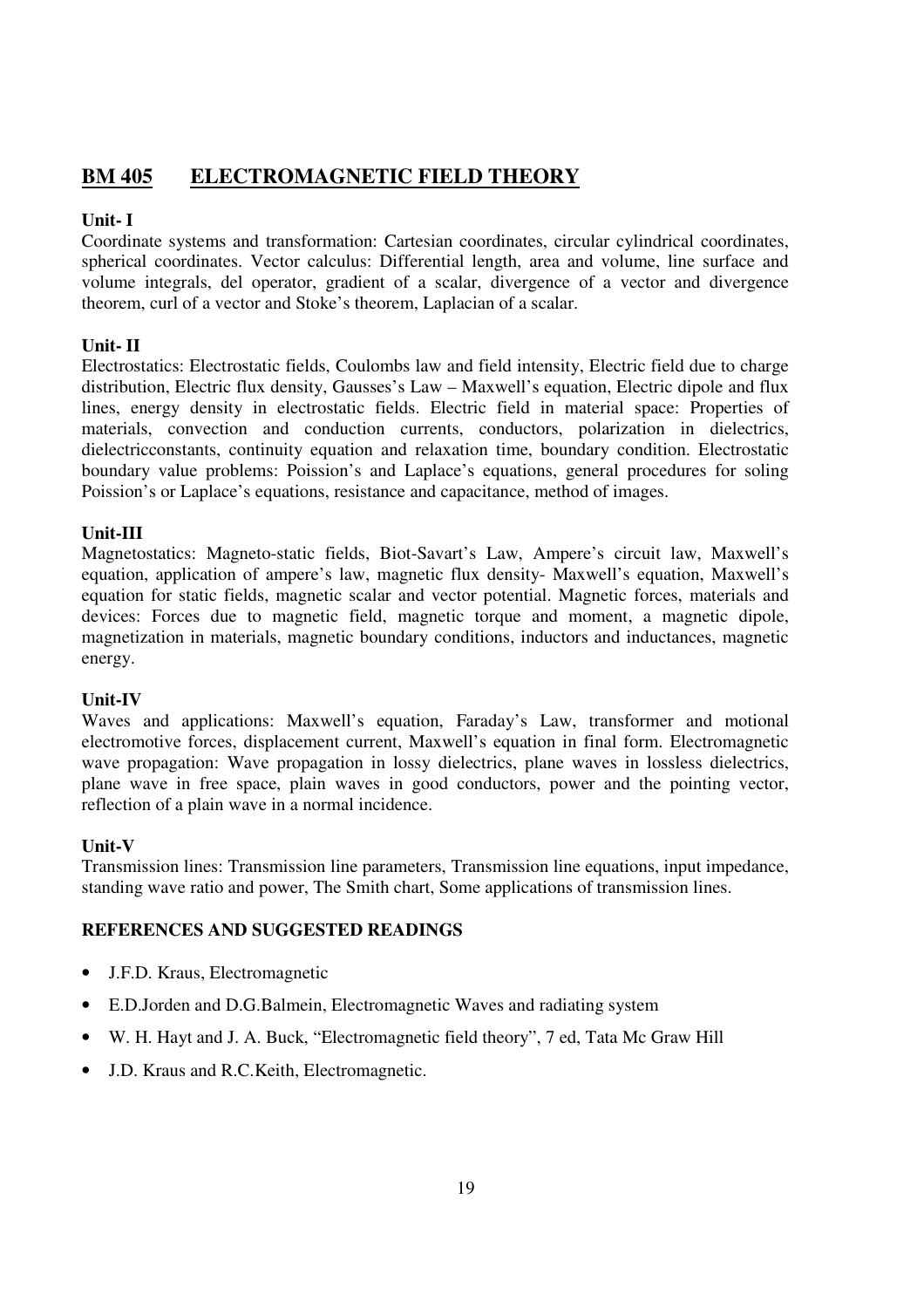## **BM-451 LOGIC CIRCUITS LAB**

**Objective:** To understand the digital logic and create various systems by using these logics. 1. Implementation and testing of OR Gate & AND Gate using diodes

- 2. Study of IC 74LS32
- 3. Study of IC 74LS00
- 4. Study of IC 74LS04
- 5. Study of IC 74LS08
- 6. Implementation and testing of Decoder circuit using AND gate
- 7. Implementation and testing of Combinational circuit using Gates
- 8. To study and perform the following Operation of digital multiplexer and demultiplexer, Binary to decimal encoder Characteristics of CMOS integrated circuits.
- 9. To study and perform experiment- Compound logic functions and various combinational circuits based on AND/NAND and OR/NOR Logic blocks.
- 10. To study and perform experiment -Digital to analog and analog to digital converters.
- 11. To study and perform experiment- Various types of counters and shift registers.
- 12. To study and perform experiment (a) Astable (b) Monostable (c) Bistable Multivibrators and the frequency variation with different parameters, observe voltage waveforms at different points of transistor.

Institute may conduct any seven experiments as per the infrastructure available

## **BM-452 ELECTRONICS INSTRUMENTS LAB**

**Objective:** To design and implement the circuits to gain knowledge on performance of the circuit and its application.

- 1. Measurement of Operational Amplifier Parameters-Common Mode Gain, Differential Mode Gain, CMRR, Slew Rate.
- 2. Applications of Op-amp- Op-amp as summing amplifier, Difference amplifier, Integrator and differentiator
- 3. Field Effect Transistors- Single stage Common source FET amplifier –plot of gain in dB Vs frequency, measurement of, bandwidth, input impedance, maximum signal handling capacity (MSHC) of an amplifier
- 4. Two stage Amplifier. Plot of frequency Vs gain. Estimation of Q factor, bandwidth of an amplifier
- 5. Common Collector Configuration-Emitter Follower (using Darlington pair)-Gain and input impedance measurement of the circuit.
- 6. Differential Amplifier –Implementation of transistor differential amplifier .Non ideal characteristics of differential amplifier
- 7. Oscillators -Sinusoidal Oscillators- (a) Wein-bridge oscillator (b) phase shift oscillator
- 8. Simulation of Amplifier circuits studied in the lab using any available simulation software and measurement of bandwidth and other parameters with the help of simulation software.

Institute may conduct any seven experiments as per the infrastructure available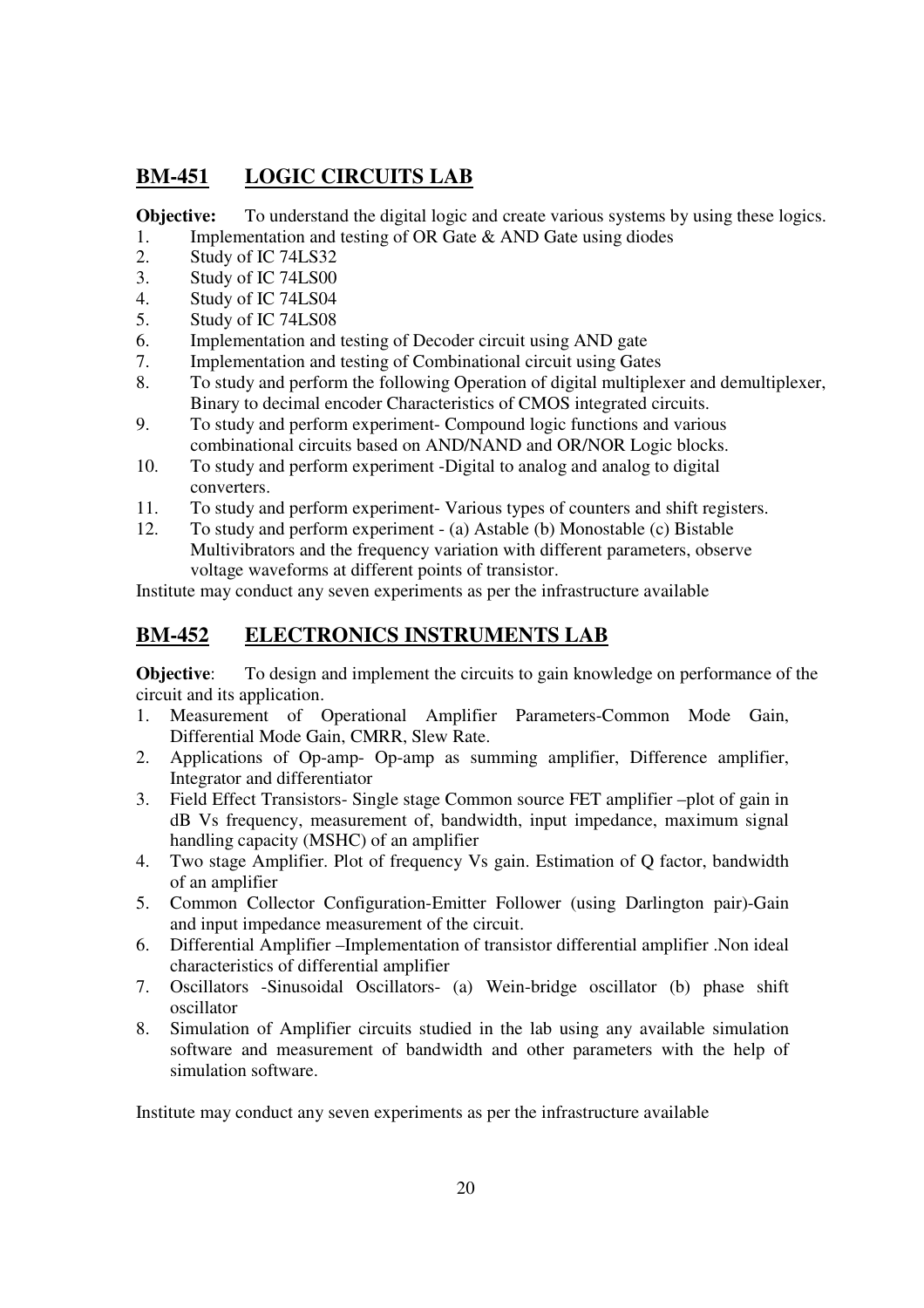## **BM-453 TRANSDUCERS LAB**

- 1. To draw the characteristics of following temperature transducers: a) PT 100 (b) Thermistor (c) Thermocouple
- 2. Load Cell Kit.
	- a) To perform experiment and plot curve between load and strain.
	- b) To study about excitation.
	- c) To plot error curve at different loads.
	- d) To study Piezo electric vibration pickup.
- 3. LVDT
	- a) To study excitation and balancing network.
	- b) To study phase difference.
	- c) To plot curve between displacement and output voltage.
- 4. Torque measurement
	- a) To study about unbalanced strain.
	- b) To plot the curve between torque vs strain.
- 5. To draw characteristics of speed vs voltage on various transducers (For e.g. Magnetic pickup, Hall effect, Inductive pickup.
- 6. To draw characteristics of LDR.
- 7. To Draw characteristics of variable capacitance type transducer.
- 8. To draw characteristics of variable Inductance type transducer.

## **BM-454 ELECTRONIC WORKSHOP AND PCB LAB**

- 1. Winding Shop: Step down transformer winding of less than 5VA.
- 2. Soldering Shop: Fabrication of DC unregulated power supply.
- 3. Artwork & Printing of a Simple PCB.
- 4. Etching & drilling of PCB.
- 5. Wiring & fitting shop: Fitting of power supply along with a meter in cabinet.
- 6. Testing and fabrication of power supply using voltage regulator.
- 7. Breadboard implementation of circuits (like ECG Amplifier, EMG Amplifier, nerve stimulator etc.)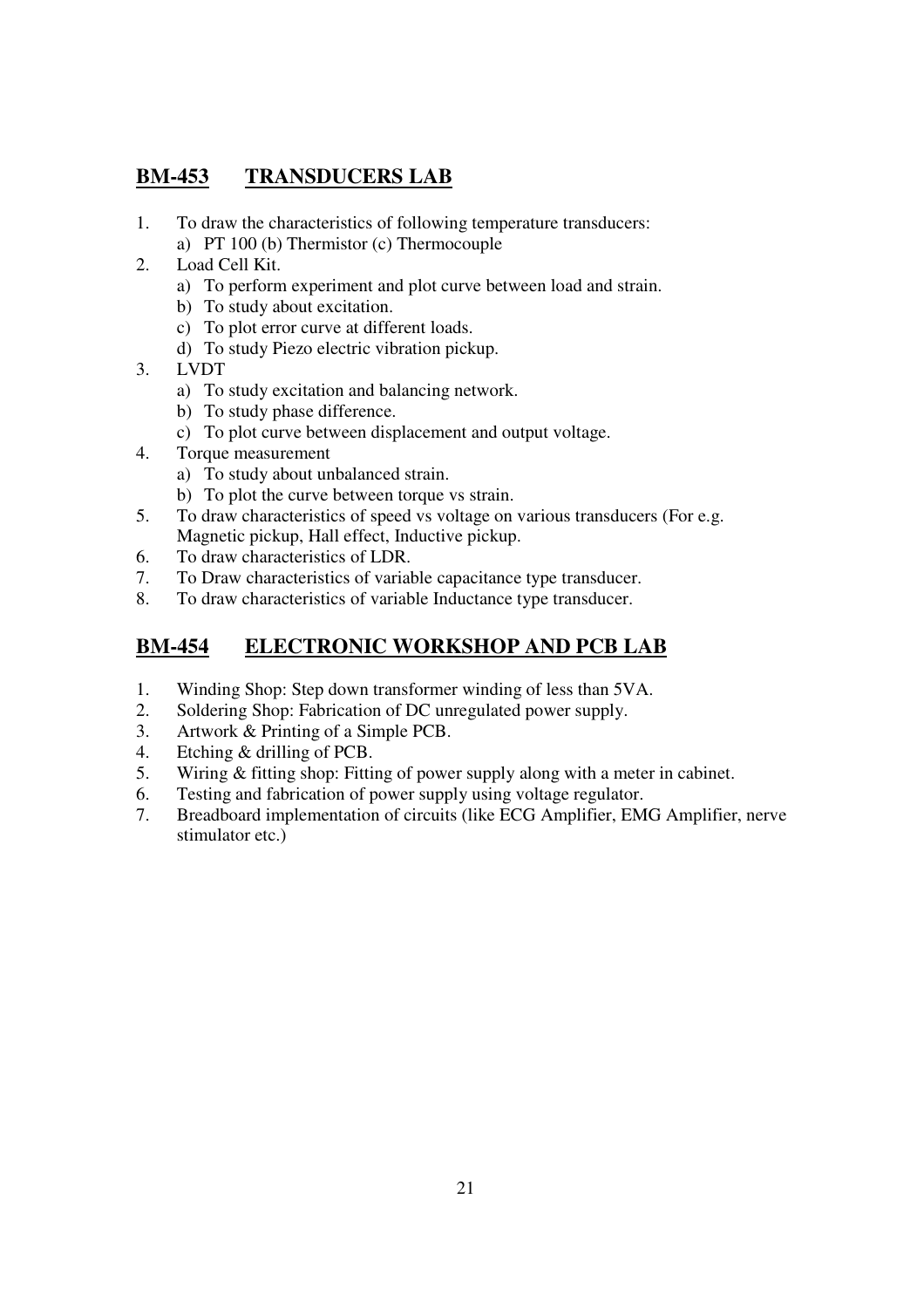## **BM-501 BIO MEDICAL INSTRUMENTATION - I**

## **Unit- I**

Introduction to biomedical instrumentation: development of biomedical instrumentation, sources of biomedical signals, medical instrumentation system, physiological systems of body, general constraints in design of medical instrumentation systems, Biometrics.

## **Unit- II**

General consideration of signal conditioners, preamplifiers, main amplifiers and driving stage, sources of noise in low level measurements, biomedical signal analysis techniques, signal processing techniques, writing and recording system, direct writing system, Ink jet recorder, Potentiometric recorder, Ultraviolet recorder, Electrostatic recorder, Thermal array recorder, Light gate array recorder, Instrumentation Tape recorder, X-Y recorder, Medical oscilloscope.

## **Unit-III**

Electrocardiography, waveform and measurement, ECG in diagnosis, arrhythmias, flutter, fibrillation, Phonocardiography, Ballistocardiography. Electromyography, Electroencephalography.

## **Unit-IV**:

Patient monitoring System: Concepts, Heart rate meter & alarm, Respiration rate meter, Blood pressure meter, Temperature indicator.

Foetal Monitoring System: - Cardiotacography, Foetal heart Rate (FHR) measurement.

Pulmonary Function Analyzer: Pulmonary Function Measurement, Spirometry, Respiratory Gas Analyzer.

## **Unit-V**

Analytical equipments: Blood gas analyzer, Blood pH measurements, Measurement of Blood PCO2 & PO2.

Blood cell counters: Method of cell counting, coulter counters, Automatic and Differential counting.

Oximetery, PH meter,

Colorimeter, spectrophotometer, Flame photometer, electrophoresis, Centrifuge, Autoanalyzer. Impedance Plethysmography & Electrical safety

- Handbook of Biomedical Engineering by R.S. Khandpur.
- Introduction to Analytical Instruments by R.S.Khandpur.
- Introduction to Biomedical Equipment Technology by Carr- Brown.
- Biomedical instrumentation, Application and Design by J.G. Webster.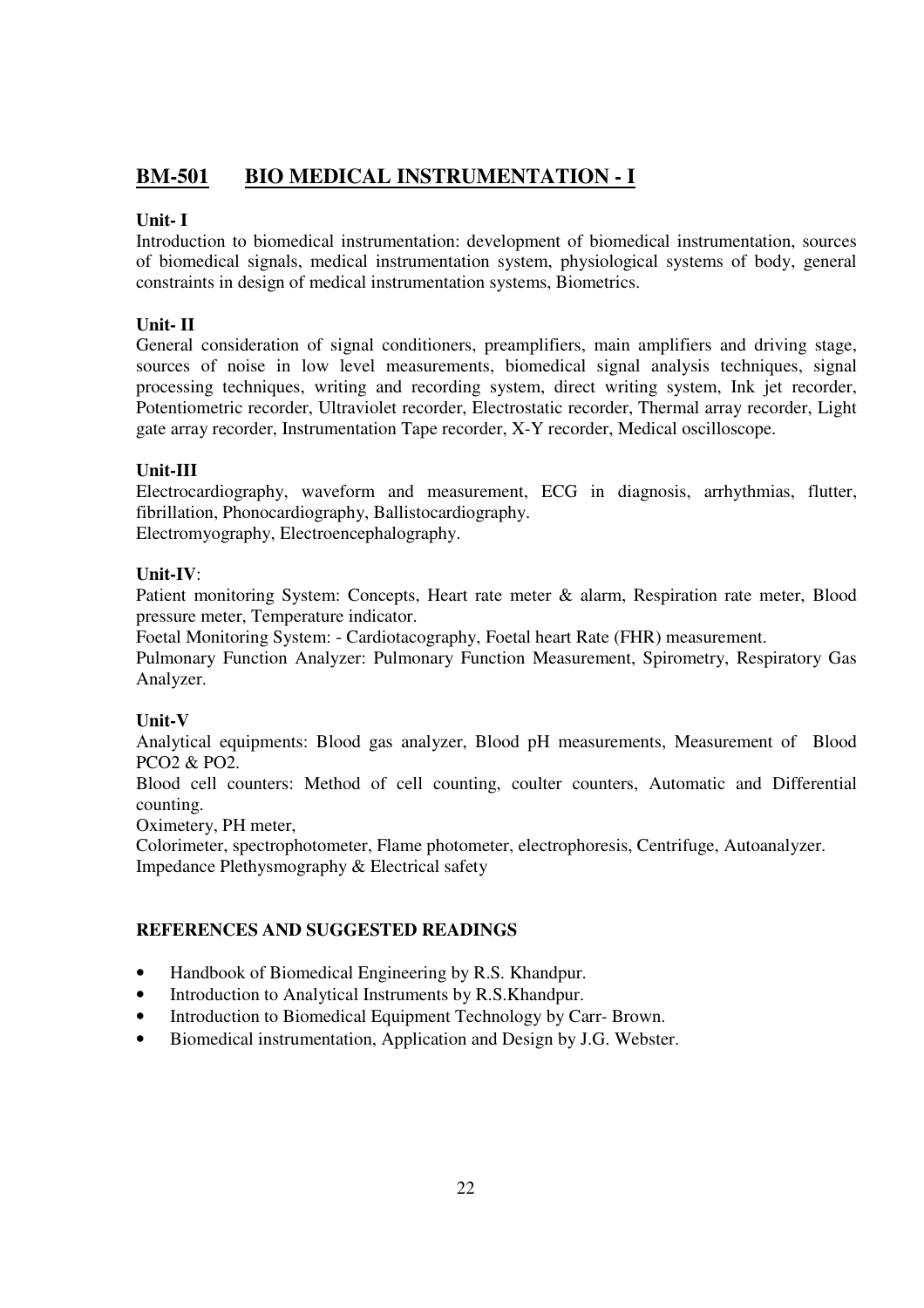## **BM 502 RADIOLOGY AND MEDICAL IMAGING**

## **Unit-I**

Basic Principles of Ultrasound transducer, Display Modes, measurement of imaging system, Application to imaging and tissues, Theory and construction of array transducer for imaging, Doppler ultrasound imaging and their application to the study of blood flow, Principles of Echocardiography.

## **Unit- II**

Properties and production of X-rays, XRT, Engineering principles of X-ray system, image intensifier, angiography technique, digital radiography, Radiological instruments safety standards, Radiation Exposure and Biological Impact.

## **Unit-III**

Tomographic Imaging: Computerized X-Ray tomography, Principles & Schematic of Magnetic resonance Imaging (MRI), Positron emission tomography (PET), SPECT, Thermography, C-Arm Technique.

## **Unit- IV**

CT scan: Principle and Working

Angiography: General Angiography, Magnetic Resonance Angiography, Digital subtraction Angiography, Cine angiography

Radiograph: General Radiography, Digital Radiograph and Computed Radiograph Teleradiology:

## **Unit-V**

Medical Thermography: Physics of thermography, thermographic equipment, Applications of thermography.

- Handbook of Biomedical Engineering by R.S. Khandpur.
- Introduction to Biomedical Equipment Technology by Carr- Brown.
- Test book of Radiology by Christensens.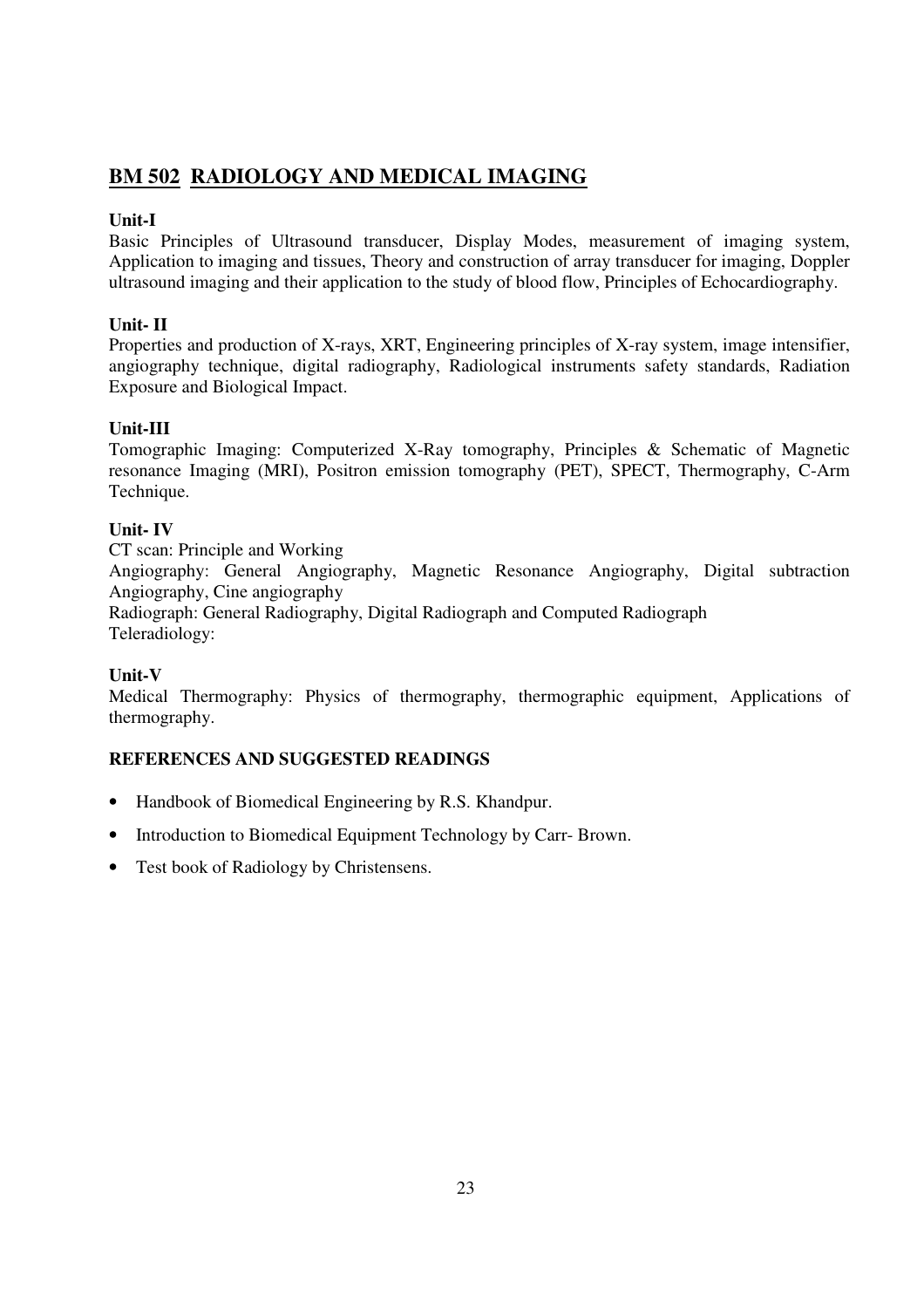## **BM-503 MICROPROCESSOR**

## **Unit-I**

Introduction to Microprocessors: Features, Programmer's Model, External and Internal Organization.

8085 Architecture: 8085 organization and architecture, Instruction Cycles, Machine Cycles and T-States, Address decoding techniques, Minimum system design, Memory Interfacing with timing consideration, Clock, Reset and buffering circuits.

## **Unit-II**

8085 Instruction Set: Instruction Format, Addressing Modes, Classification of instruction set. 8085 Programming: Assembly language programming:- basic structure, Data transfer, Arithmetical, Logical, Transfer of control and miscellaneous instruction types.

## **Unit-III**

Stack & Subroutines: Stack operations, limitations, Subroutine concepts, parameter passing techniques, Subroutine design, Delay Subroutine design and applications, Re-entrant & Recursive subroutines, concept of counters and timers.

## **Unit-IV**

I/O Data Transfer Techniques: I/O Interface concepts, speed consideration, program controlled I/O, asynchronous and synchronous I/O techniques, Interrupt driven program controlled I/O, Direct Memory Access data transfer controlled techniques, Handshake signals, concepts of serial communications, Matrix keyboard and multiplexed display interfacing. Interrupts: Requirements, Single level interrupt, Multilevel interrupt and Vector interrupt system, 8085 interrupt structure and its operation, 8259 A Interrupt controller.

## **Unit-V**

I/O Controllers: Features, organization & Operating modes of 8155 Multi function device, 8255 Programmable Peripheral interface 8253 Programmable Timer, 8257 Programmable DMA Controllers, 8251 usart, 8279 KEYBOARD DISPLAY INTERFACE.

- Microprocessor by R.S. Gaonkar.
- Microprocessor and Programmable Logic by K. Short.
- Microprocessor by P.P.Tawade & P.B. Borole.
- 8085 Assembly language programming by Leventhal.
- Microprocessor by Glimore.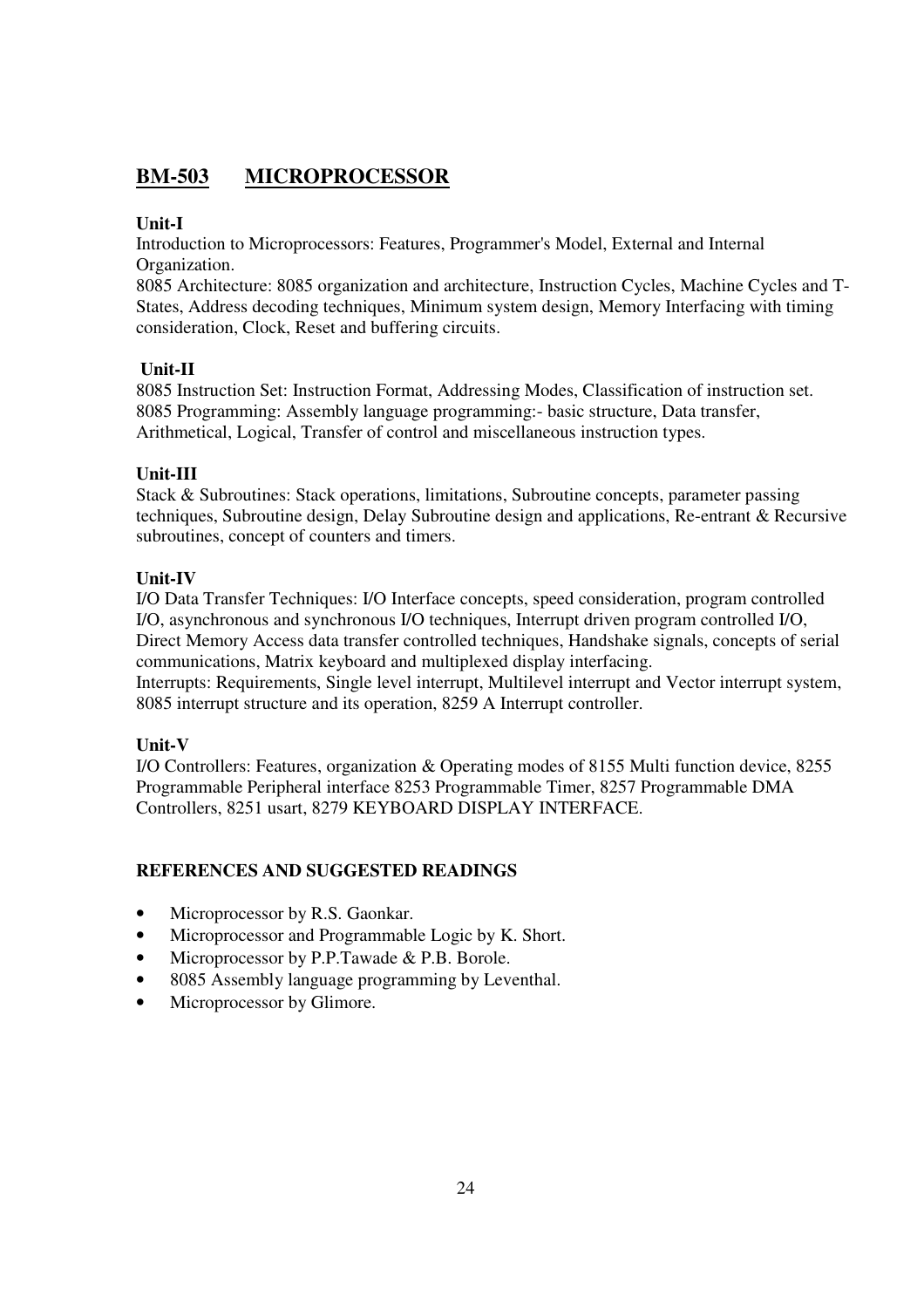## **BM-504 ANALOG AND DIGITAL INTEGRATED CIRCUITS**

## **Unit-I**

IC OP-Amp applications: Op AMP fundamentals (brief review of differential amplifier, current mirror, active load, level shifter output stage, ac and dc characteristics) Basic building blocks using OP AMPs.

## **Unit-II**

Linear Applications of OP - AMP - Inverting and non inverting, summing amplifier, Differentiation, Integrater.

Adder, subtractor, instrumentation Amp, voltage follower V-I, I-V converter, Precision Rectifiers, Peak detector, Clipper, clamper, sample / Hold, log, Antilog, multiplier, gyrator op-amp as conparatos, schmitt trigger square and Triangular wave generator. Active filters - LP, HP] BP and Notch (Band reject)

## **Unit-III**

Specifications functional Block diagram and applications of 723, 3 T regulator ICs like 78 xx series and LM 317.

Principles and working of switching mode regulator.

x SSS Timer functional diagram and specifications Application as monostable, Astable, Bisable Pulse width modulator.

## **Unit-IV**

Basic digital circuits Basic operation of gates noise margin, Transfer characteristics, propagation delay and fan out, propagation delay of following.

CMOS inverter TTL gates ECL circuits, comparison and interfacing of above logic families.

## **Unit-V**

Combination Digital circuits - functional logic diagram of following ICS, their working and applications standard gate ICS, Digital comparator Decoder, Demultiplexer multiplexer Encodor and their applications.

Sequential circuits & systems : Latch, clocked SR flip flop, JK, T, D type flip flop, Asynchronous counters including design, syncronous counters including design.

- OP AMP and Linear Integrated Techniques by Gaikwad, PHI.
- Linear Integrated Circuit by R. Roychoudhary and Shail Jain, Wiley Eastern.
- Digital Electronics, R.P. Jain.
- Digital Electronics, Schilling and Taub.
- Designing with TTL ICS, Texas Instruments.
- Sedra Smit/ Microelectronic Circuit/ Oxford University Press, 2000.
- Design of Analog Integrated Circuit & Systems/TMH-Keneth Laker.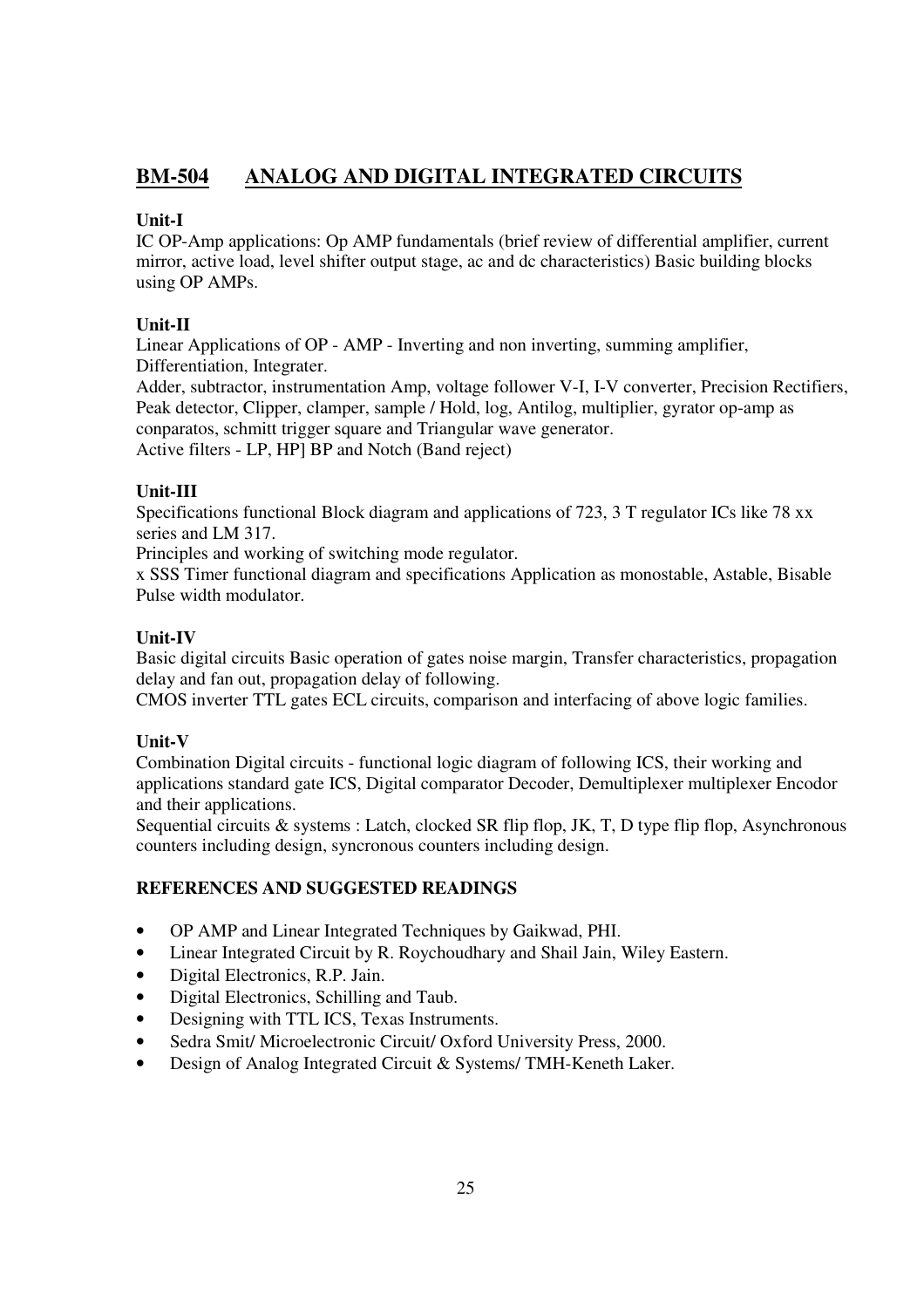## **BM-505 HOSPITAL MANAGEMENT**

## **Unit-I**

Organizational Behaviour: Definitions, various approaches to study OB, Personality, Different theories of personality, Leadership, characteristics of leadership, role of leadership in organization, conflict, process of conflict with illustrations, aggression, managerial grid, perception, learning, human engineering.

## **Unit-II**

Hospital general medical services- subcomponents of it, objective and scope of OPD, nursing services, admitting department, radiological examination, laundry and linen services, salient features of amendment of drug and cosmetics law 1972, food services, house keeping department, role and functions of pharmacy, registration and record area, physical medicine and rehabilitation, quality assurance.

## **Unit-III**

Hospital Planning and commissioning-financial planning for securing funds, duties and responsibilities of hospital consultant, services of engineers in hospital construction, recruitment policy, manpower planning, wage and salary administration, benefits of grievance, classification of hospitals.

## **Unit-IV**

Hospital administration- hospital administration as a science and art, duties responsibilities and functions of CEO, engineering functional areas in hospitals, facilities management, accreditation manual of hospitals, waste, scrap and spoilage. Pricing in materials, organizational ethics, bin card, bill of materials.

## **REFERENCE**

Hospital, Planning, Designing and Management – Kunders, Gopinath, Katakam.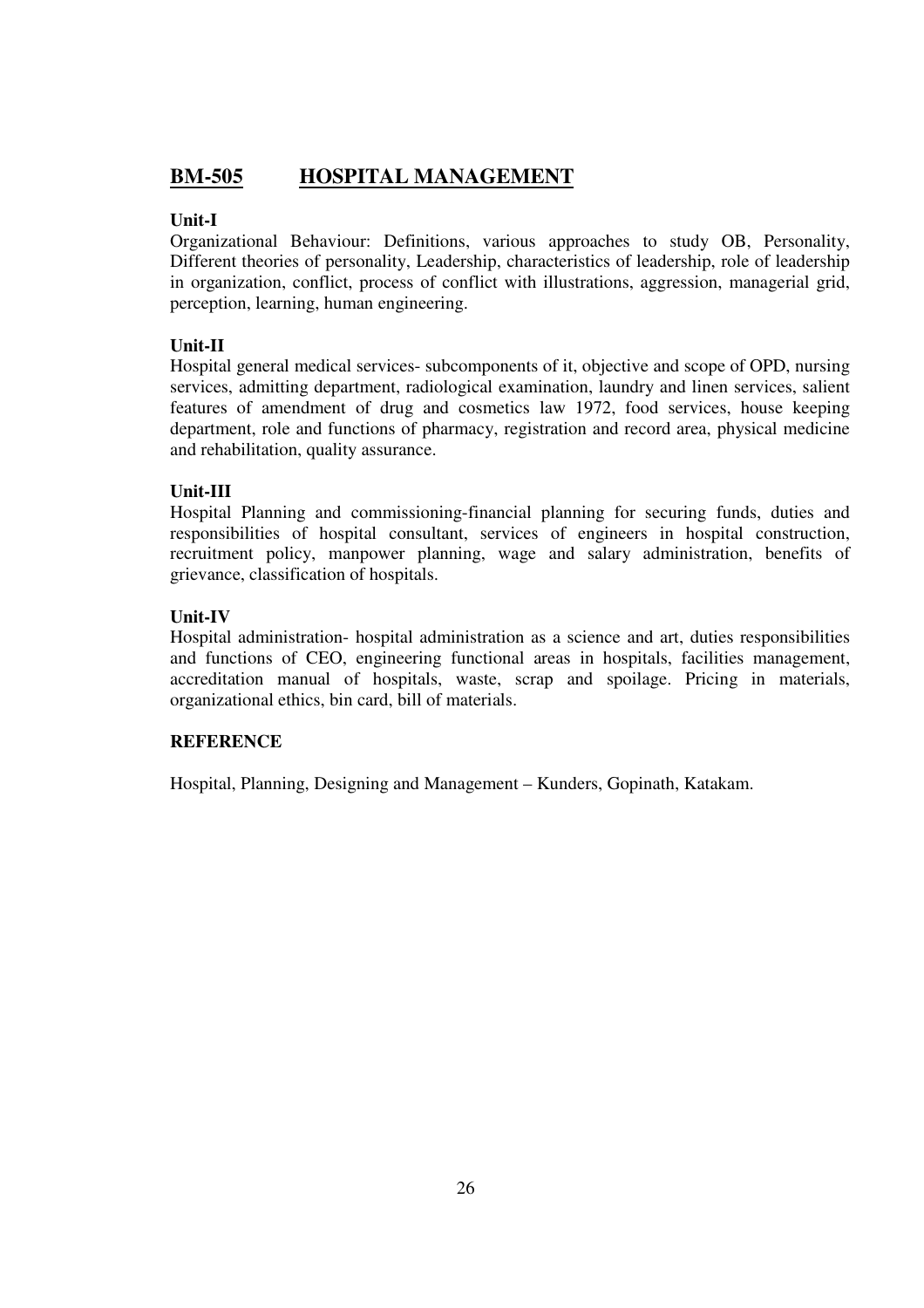## **BM-506 CONTROL SYSTEM**

## **Unit - I**

Input/ Output Relationship: Introduction to Open Loop Control Systems, Mathematical Modelling and representation of physical systems (Electrical Mechanical and Thermal) derivation of transfer function for different types of systems. Block Diagram & signal flow graph. Reduction algebra Mason's Gain formula.

## **Unit – II**

Time Domain Analysis: Time domain performance criterion, transient response for first, second & higher order systems Steady state errors and static errors error constants in unity feedback control systems. Error criteria. Generalized error constants. Performance indices response with P, PI and PID controllers.

## **Unit – III**

Frequency Domain Analysis: Polar, Inverse polar plots. Frequency domain specification Logarithmic plots (Bode plots), gain and phase margin. Relative stability Correlation with time domain. Constant M & N circles. Closed loop frequency response from open loop response.

## **Unit – IV**

Concept of stability: Asymptotic and conditional stability. Routh - Hurwitz criterion. Nyquist stability criterion. Root locus plots and their applications.

## **Unit – V**

Compensation Techniques: Concept of Compensation Lag. Lead networks. Design of closed loop systems using compensation techniques Feedback compensation using P,PI,PID controllers. Non - Linear Systems: Linearization techniques of non-linear systems. Phase plane and describing function techniques. Introduction to optimization techniques.

- Principles of Control Systems, S.P. Eugene Xavier, S.Chand & Company.
- Modern Control Engineering by K. Ogata, PHI.
- Automatic Control System by B.C. Kuo, PHI.
- Control System Engineering by I.G. Nagrath and Gopal, New Age International Publisher.
- Control System Engineering by Norman S. Wise, John Wiley & Sons, Singapur.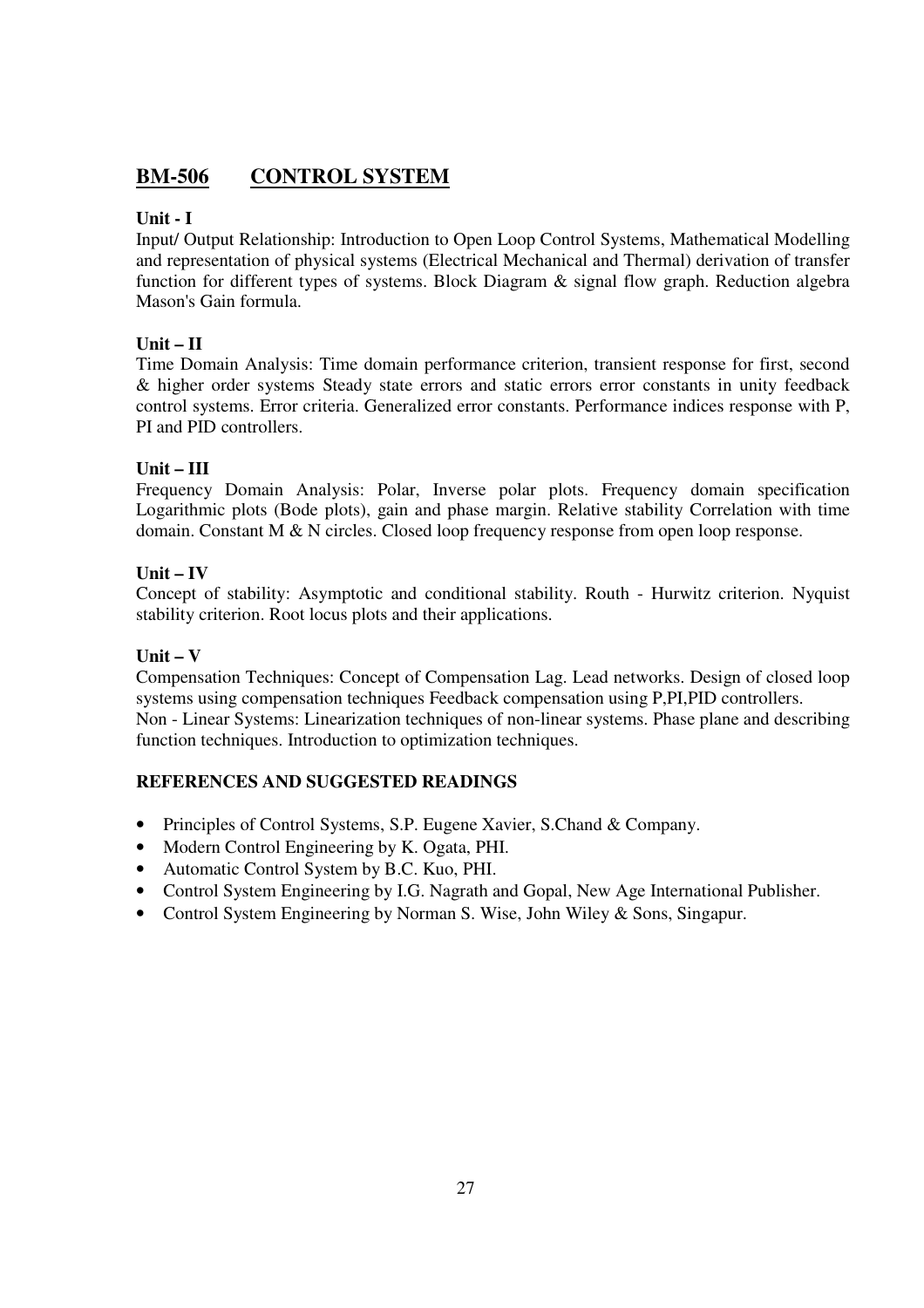## **BM-551 BIOMEDICAL INSTRUMENTATION LAB**

- 1. Measurement of Blood pressure
- 2. Study of Transducers
- 3. Designing of active filters LP, BP, HP, Notch
- 4. Study of and Design of Instrumentation Amplifier
- 5. Study of ECG, EMG, EEG machines,
- 6. Amplitude modulation and detection
- 7. Servicing of circuit boards of biomedical instrument
- 8. Frequency modulation and detection
- 9. Pulse modulation techniques
- 10. Pulse code modulation.

## **BM-552 CONTROL SYSTEM LAB**

- 1. D.C. Position servomechanism.
- 2. A.C. Position Control.
- 3. Study and performance of Synchro transmitter receiver pair.
- 4. Speed control of D.C. motor using SCR.
- 5. Study and determination of control characteristics of: Flow control system, Temperature control system, Liquid level control system, Pressure control system, Temp/ pressure/ flow/ Control using PLC.
- 6. Determination of ON-OFF control characteristics following control systems. i. Fluid flow ii. Temperature iii. Liquid level.
- 7. Microprocessor based switching control (relay sequence of LEDs).
- 8. Microprocessor based feed-back control.
- 9. PC interface with the different control systems.
- 10. Determine the characteristics of P, PI, PD, PID controller.
- 11. Design and realization of P,PI,PD, PID controller.
- 12. Study and realization of Lead, Lag and lead lag compensation networks.
- 13. Determine the transient response of  $2<sup>nd</sup>$  order system with step/square Input.
- 14. Tuning of P, PI, PD, PID controller using MATLAB.
- 15. Determination of Time response characteristics of a  $4<sup>th</sup>$  order system using MATLAB.
- 16. Study the stability of a control system using.
	- ◆ Bode Plot
	- ♦ Nyquist Plot
	- ♦ Root locous with the help of MATLAB

## **BM-553 MICROPROCESSOR LAB**

- 1. Data Transfer operation
- 2. Addition and subtraction of single and multibytes binary numbers.
- 3. Addition and subtraction of single and multibyte BCD numbers (subtraction using 9's and 10's complement schemes)
- 4. Multiplication and divisions of binary numbers
- 5. Logical operations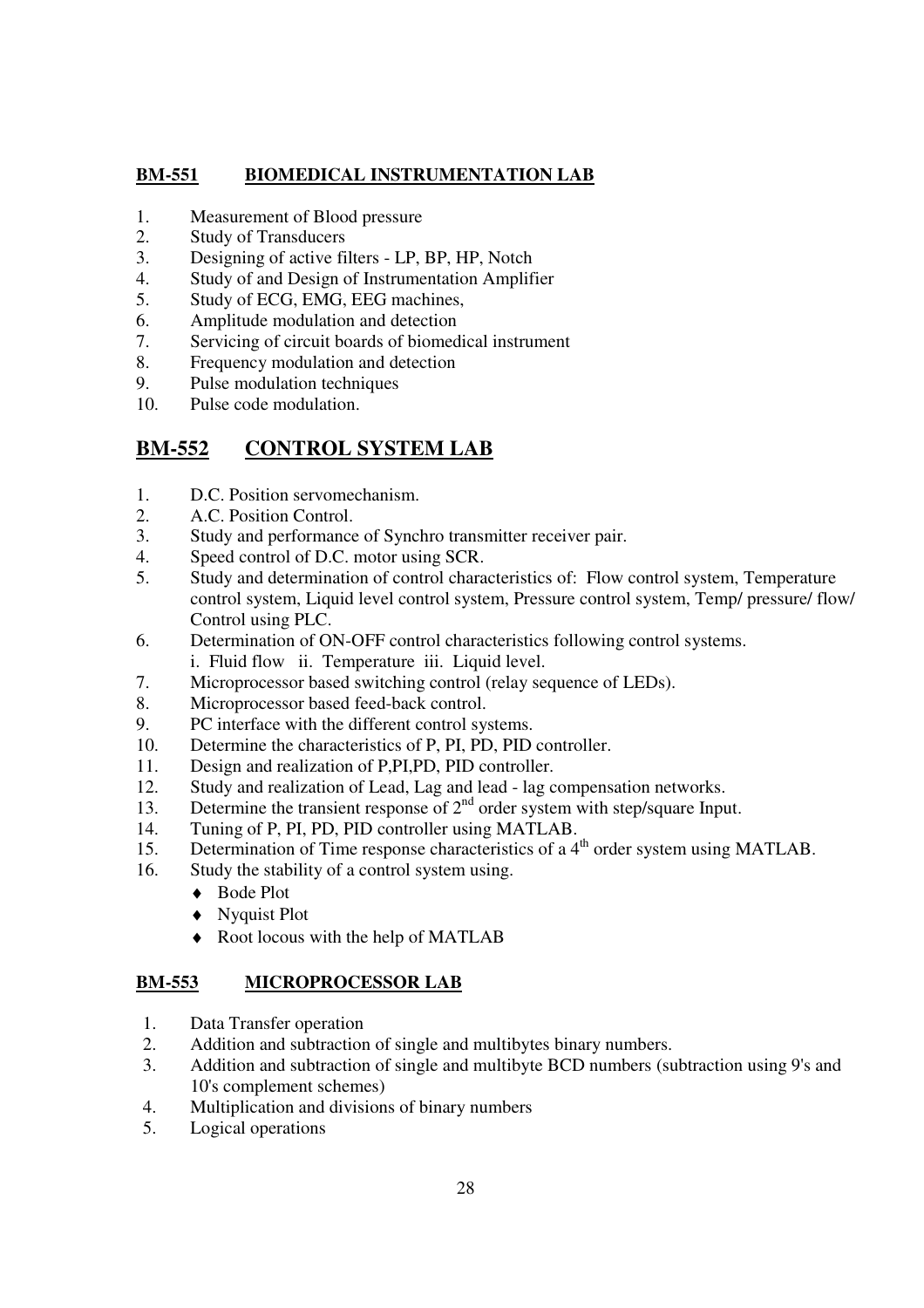- 6. Counting, looping, searching and sorting
- 7. Programming examples for code conversion subroutines, tables handling and study of interrupts.
- 8. Study of 8255
- 9. Study of 8253, generation of Square wave using 8253, calculation of time period between two events.
- 10. Interfacing a DAC to generate staircase, rectangular, triangular, ramp, sinusoidal and arbitrary waveforms, Interfacing ADC.
- 11. Keyboard Interfacing using 8255
- 12. Multiplexed display & interfacing using 8255<br>13. 8251 programming.
- 8251 programming.

## **BM-554 ANOLOG AND DIGITAL CIRCUITS LAB**

- 1. Measurement of OPAMP parameters such as gain & frequency response. CMRR offset voltage.
- 2. Some linear  $\&$  nonlinear applications of OPAMP such as V to I  $\&$  I to V converter precision rectifier, Integrator.
- 3. Operation of a Digital to Analog converter.
- 4. Operation of a A/D converter.
- 5. Testing of a PLL, locking & range capture ranges.
- 6. Design of high & low voltage regulator using IC 723.
- 7. Waveform generation using IC 555 in astable & Monostable modes.
- 8. Frequency multiplier using PLL.
- 9. Voltage of frequency conversion.
- 10. Second order Active filter-High pass and Low pass realisation by hardware.
- 11. Higher order filter realisation, Analysis & design on MATLAB
- 12. Experiments with Digital ICs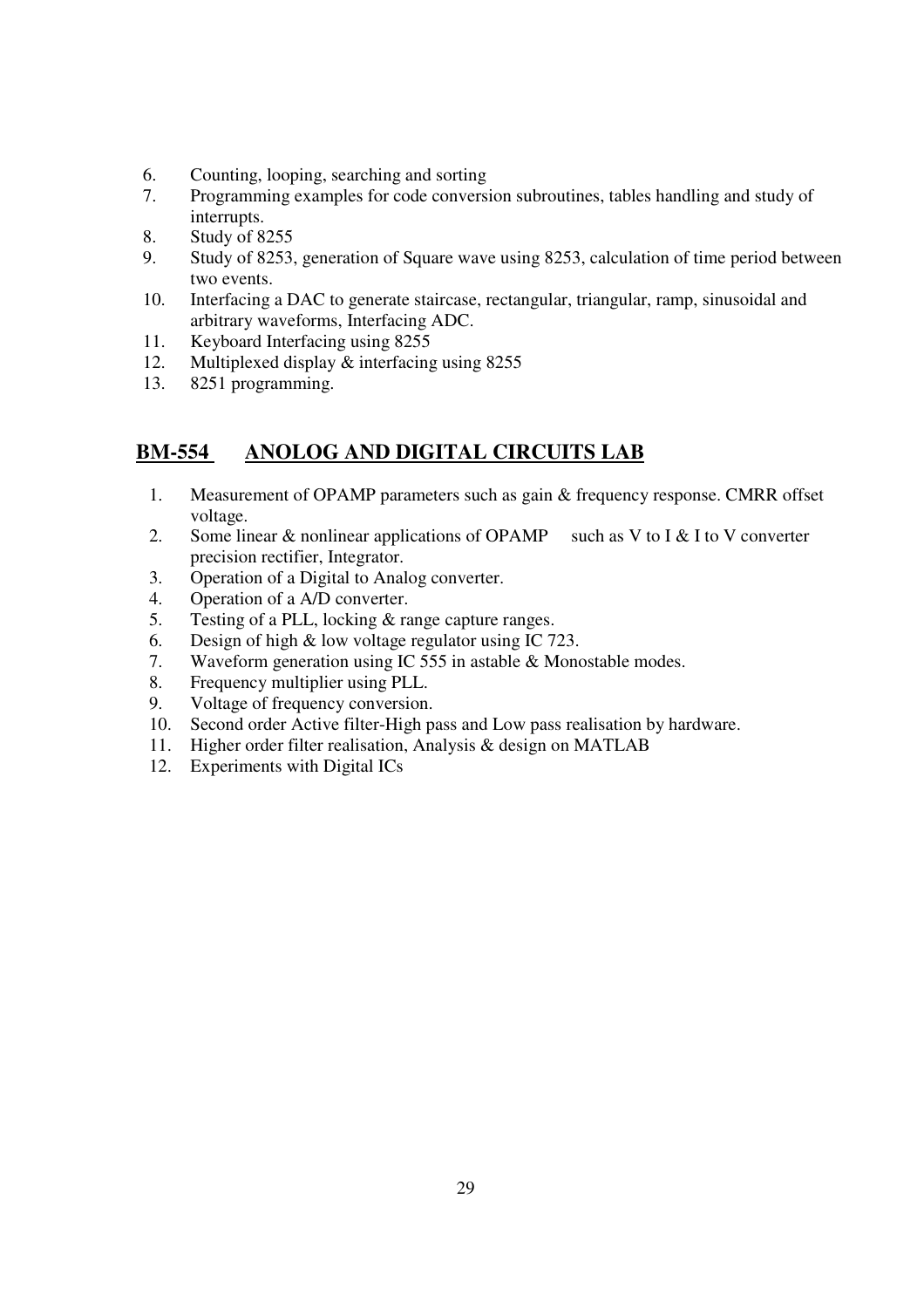## **BM-601 BIO MEDICAL INSTRUMENTATION - II**

## **Unit- I**

Biomedical Telemetry - Wireless Telemetry, Single Channel telemetry Systems, Temperature telemetry system, multichannel wireless telemetry system, multipatient telemetry, Transmission of analog physiological signals over telephone lines.

## **Unit-II**

Blood flowmeters - Electromagnetic blood flowmeter, Ultrasonic blood flowmeters, NMR blood flow meter, Laser Doppler flowmetry.

Cardiac output measurement - Indicator dilution methods, measurements of continuous cardiac output derived from the aortic pressure waveform, Impedance Technique.

## **Unit-III**

Instrument for surgery-surgical diathermy machine, Electrodes used with surgical diathermy, safety aspects in electrosurgical units, surgical diathermy analyzers.

## **Unit-IV**

Physiotherapy and electrotherapy equipment Shortwave diathermy machine, microwave diathermy machine, ultrasonic therapy unit, electrodiagnostic therapeutic apparatus, pain relief through electrical stimulation

## **Unit-V**

Cardiac pacemakers - External pacemakers, Implantable pacemakers, programmable, pacemaker, performance aspects of implantable pacemakers, power sources for implantable pacemakers, leads and electrodes, pacing system analyzers.

Cardiac defibrillators- Dc-defibrillator, defibrillator electrodes defibrillator with synchroniser, performance aspects of dc-defibrillators, implantable defibrillators, defibrillator analyzer.

- Handbook of Biomedical Engineering by R.S. Khandpur.
- Introduction to Analytical Instruments by R.S.Khandpur.
- Introduction to Biomedical Equipment Technology by Carr- Brown.
- Biomedical instrumentation, Application and Design by J.G. Webster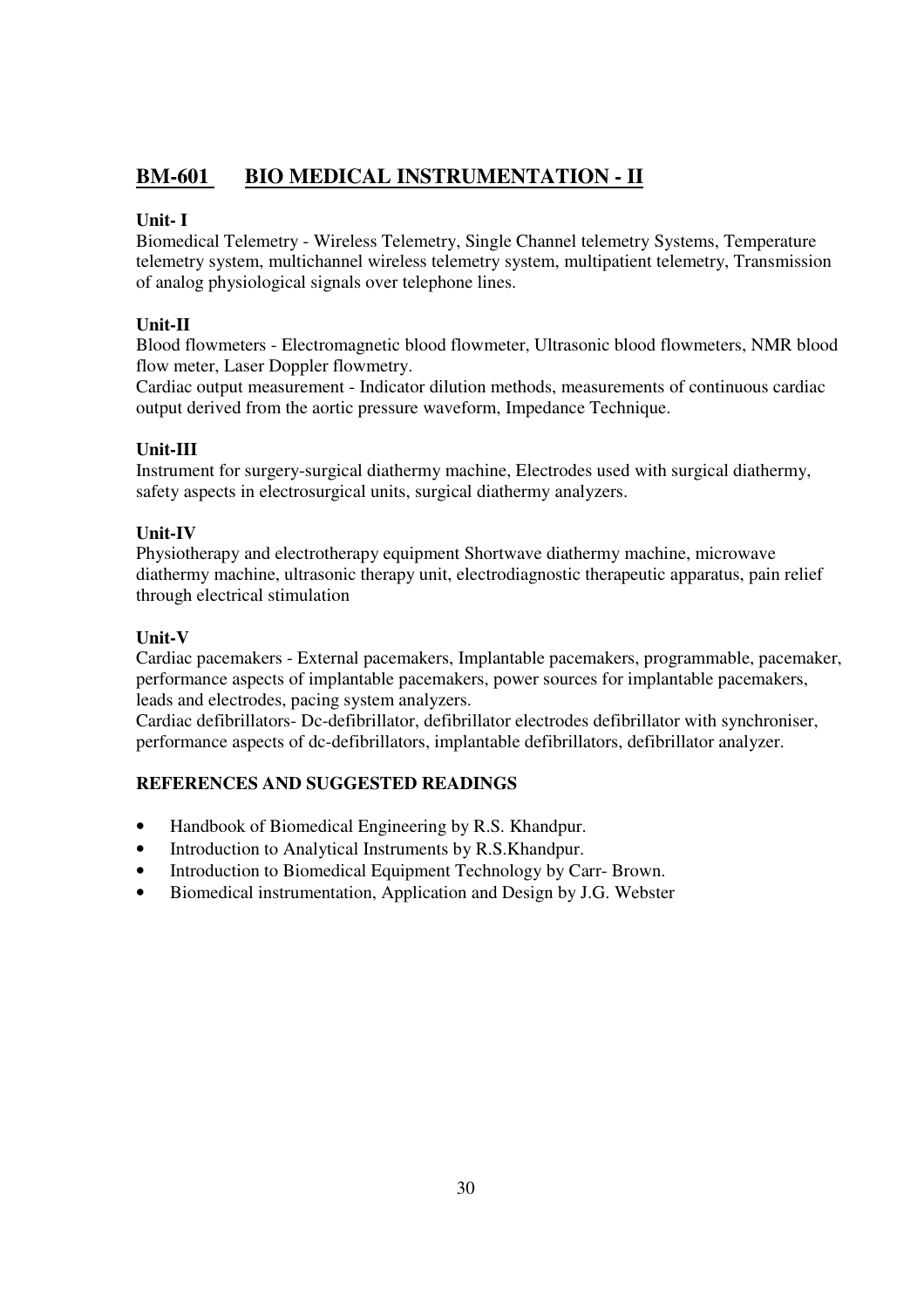## **BM-602 BIOCHEMISTRY**

## **Unit-I**

Introduction to Biochemistry and Medicine - Cell, Eukaryotic cell structure, Functional role of each cell organells, subcellular fractionation- Differential Centrifugation, Redox potentials and oxidative phosphorylation, Transport of substances across biological membrane function.

## **Unit-II**

Enzymes (Proteins)- Chemical nature of enzymes, General properties of enzymes. Spectrophotometric measurement of enzyme activity, Enzymes (proteins) isolation methods. Study of enzyme properties, Diagnotic enzymes, Enzyme biotechnology.

Nucleic Acids- Composition and functions of nucleic acids (A brief account). Genes outlines of DNA structure, Recombinant DNA and its applications.

Blood Chemistry- Chemical composition of blood.

Urine Chemistry - Chemical composition of urine under normal and abnormal conditions.

## **Unit-III**

Instrumentation- Principles and applications of photometry, Spectrophotometry, Fluorometry, Nephalometry and Turbidimetry. Biochemical analysis carried out in the estimation of blood constituents like glucose, urea creatinine, proteins, cholesterol, bilirubin etc. Separation of serum proteins by electrophoresis. Automation in biochemical analysis.

## **Unit-IV**

Acid base homeostasis - Acids, bases, Measurement of pH and glass electrodes. Role of kidney and lungs in acid base balance Biochemical measurement of acid base status of patients. Blood gas analyser disorders of acid base balances.

## **Unit-V**

Isotopes- Definitions, units, radioactive decay rates, Detection and production of radioactive isotopes. Applications of isotopes in life sciences and medicine.

- Harper's Review of Biochemistry by D. W. Martin, P.A. Maves and V.W. Podwell, Lange Medical Pub, Asia.
- The Text Book of Biochemistry by A.V.S.S. Rama Rao, L.K. & S. Publications, Tirupati.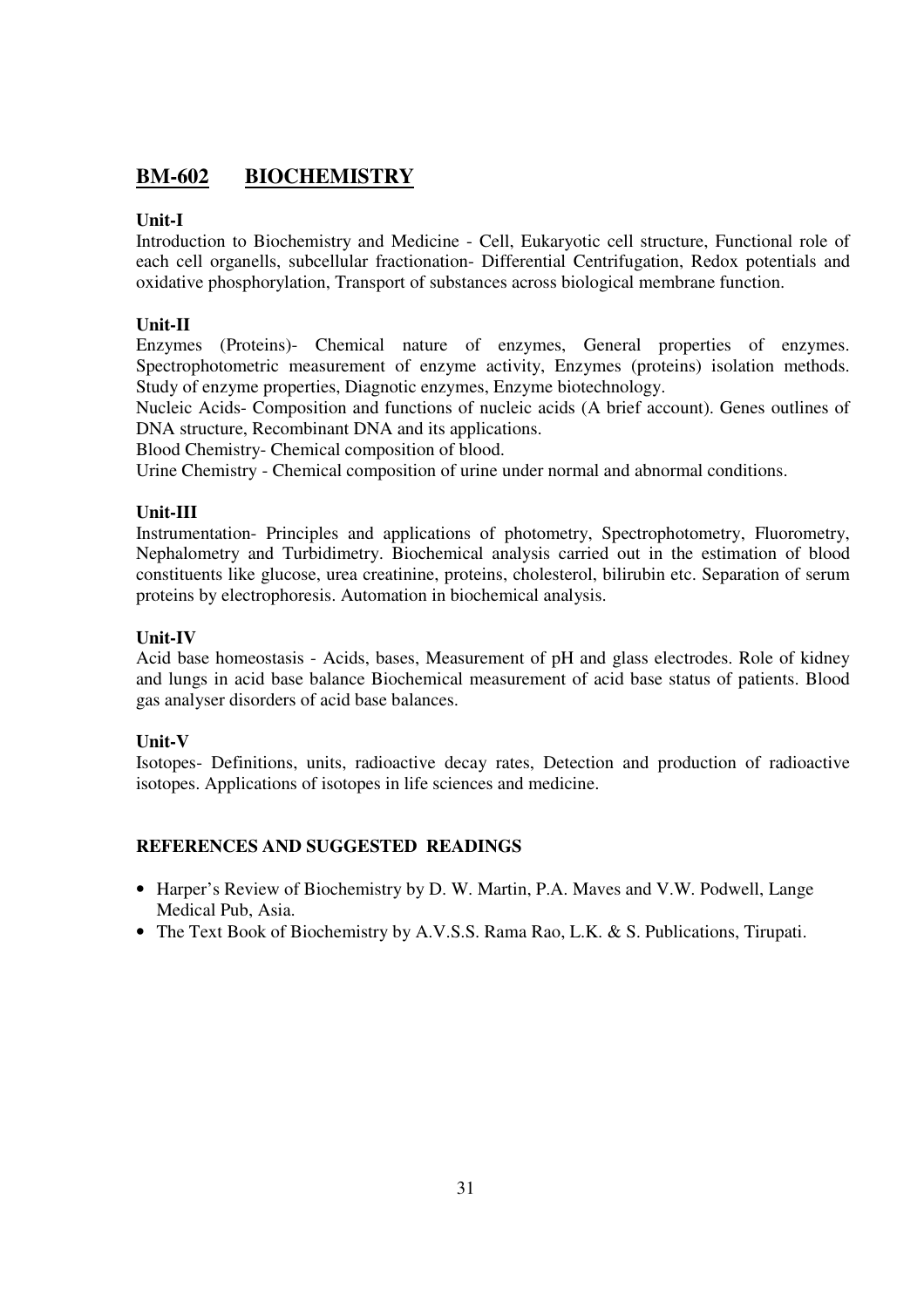## **BM-603 BIOMECHANICS, PROSTHETICS, ORTHOTICS AND IMPLANTS**

#### **Unit-I**

General principles of biomechanics, Cardio-vascular and pulmonary mechanics, haemodynamics, Rheology of blood, Mechanics of heart valves, heart assist devices, blood vessels with special reference to athelerosclerosis, aneurysm. Mechanical properties of RBCs and WBCs and Microcirculation. Mechanics of lymphatic system.

#### **Unit-II**

Tissue Biomechanics - Direct, shear, bending and torque actions the corresponding stresses and strains in biological tissues. Stress relaxation and creep, stability and instablity. Bio-mechanical characterisation of bone and the soft connective (skin, tendon, ligaments etc.) covering structure their function and physiological factors.

#### **Unit-III**

Movement Biomechanics - Gait Analysis, body and limb mass and motion characteristics, muscle actions, forces transmitted by joints. Joint forces results in the normal and disabled human body. Slow normal and fast gait on the level. Joint replacements.

#### **Unit-IV**

Positions of anatomical axis and corresponding movements of the body part, International conventions with respect to above. Types of mechanical forces on joints and their effect. Repetitive and static load.

## **Unit-V**

Principles of designing Prosthesis and orthotics, three point pressure, total contact, partial weight reliving, purpose for providing prostheses and Orthoses, Various aspects regarding diagnosis, prognosis, stature and Socio-economic conditions etc.

Classification of Prosthetics and Orthotics:

- a. Lower Extremity Orthoses and Prostheses
- b. Upper Extremity Orthoses and Prostheses.
- c. C. Spinal Orthoses.

Material Technology for designing Prosthetics and Orthotics, indigenous metals and their alloys, leather, rubber, thermosplastic and thermosetting resins, wood and binding materials

- A Text Book of Biomedical Engineering, Ed R.M. Kenedi
- Handbook of Bioengineering by Richard Skalak and Shu Chien.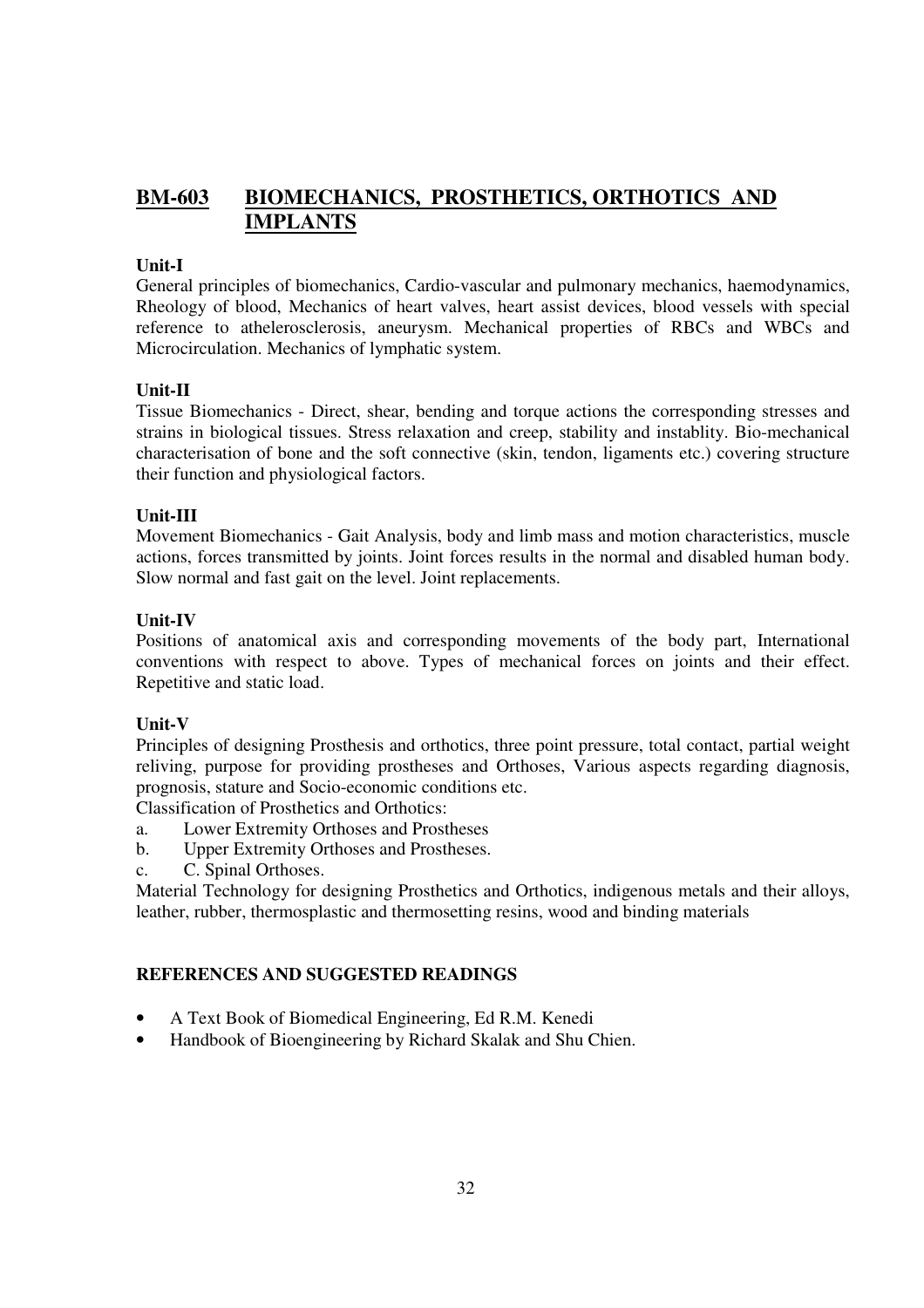## **BM-604 MICROCONTROLLER AND ITS BIOMEDICAL APPLICATIONS**

## **Unit-I**

Introduction: 8051, Comparison with microprocessor, pin diagram explanation, internal diagram 8051.

## **Unit-II**

Instruction Set: Addressing mode, data transfer instruction, logical, arithmetic instruction, bit instruction, branching instruction.

## **Unit-III**

Timers: Control Word, mode of timers, simple programming, generation of square wave. Serial Interface: Introduction, Control Word, mode of serial interface, simple Programming.

## **Unit-IV**

Interrupts: Introduction, Control word Simple Programming, generation of waveforms using interrupt, serial interface using interrupt.

## **Unit-V**

Applications: Interfacing of memory, intelligent LCD, 8255, ADC, DAC, LED display.

- Micro controllers & its applications by B.S. Chhabra, Dhanpat Rai Pub. Co., India
- 8051m C, Scott Mackenizie, PHI, Englewood Cliffs, New Jersey.
- Myke Predko,'Programnming & Customizing the 8051 Microcontroller,' Tata McGraw-Hill Pub. Co. Ltd., New Delhi.
- 8051 m C Architecture Programming & Applications, K.J. Avata: Penram International Publishers, India.
- S.K. Venkata Ram,'Advanced Microprocessor & Microcontrollers,'Luxmi Pub. Pvt. Ltd., New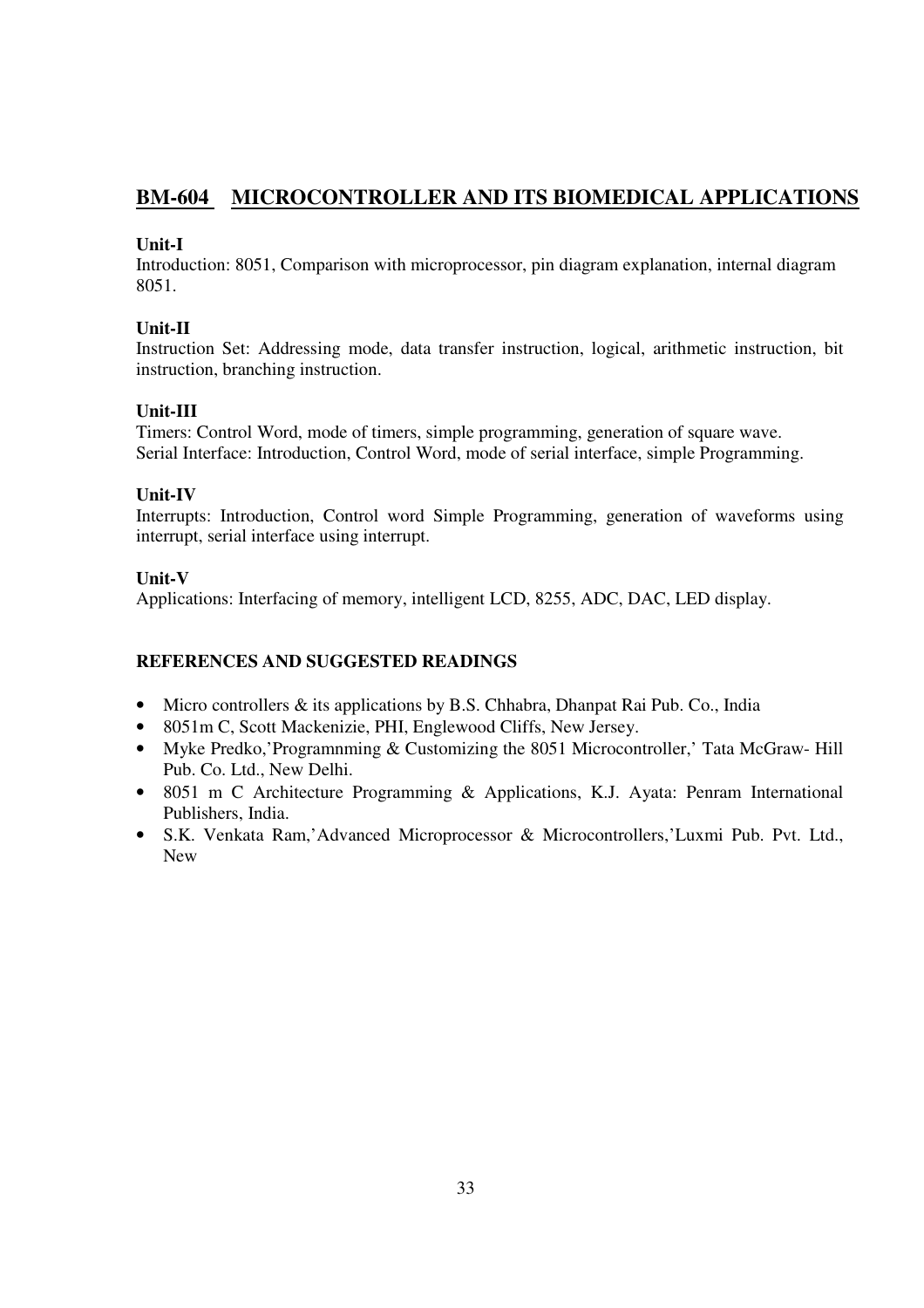## **BM 605 CLINICAL SCIENCE AND ENGINEERING**

## **Unit-I**

Cardiology- heart lung machine, applications, clinical significance, CPV and SWAN catheters fibrillation atrial, ventricular, application of cardiac assist devices, cardiac catheterization, echocardiography, cine angiography, treadmill, ergometer, applications, clinical significance open heart surgery grafts, bypass surgery, instrumentation used for open heart surgery.

## **Unit-II**

Anaesthesiology- basic physical principles and their applications in anaestheis and intensive care, Description of general and regional anaesthetic techniques, fundamentals of the practice of anaesthesia before describing the anaesthesia machine.

## **Unit-III**

ENT: Anatomy of ear and central connection, Mechanics of hearing and equilibrium, Auditory receptors and genesis of different potential changes in the internal ear. Audimeter- Principles of equipment and technique including impedance, hearing aids, electronystagmography.

## **Unit-IV**

Opthalamology: Physiology of eye, Snellens chart, Keratometer, Refractometer, Colour vision, Opthalmoscope, Retinoscope.

- Rach/Patton Biophysics/ Physiology
- Glasser- Medical Physics
- Glasser- Cardiovascular Assist Devices
- Rushmer-Cardiovascular Dynamics
- R. D. Miller- Text Book of Anaesthesia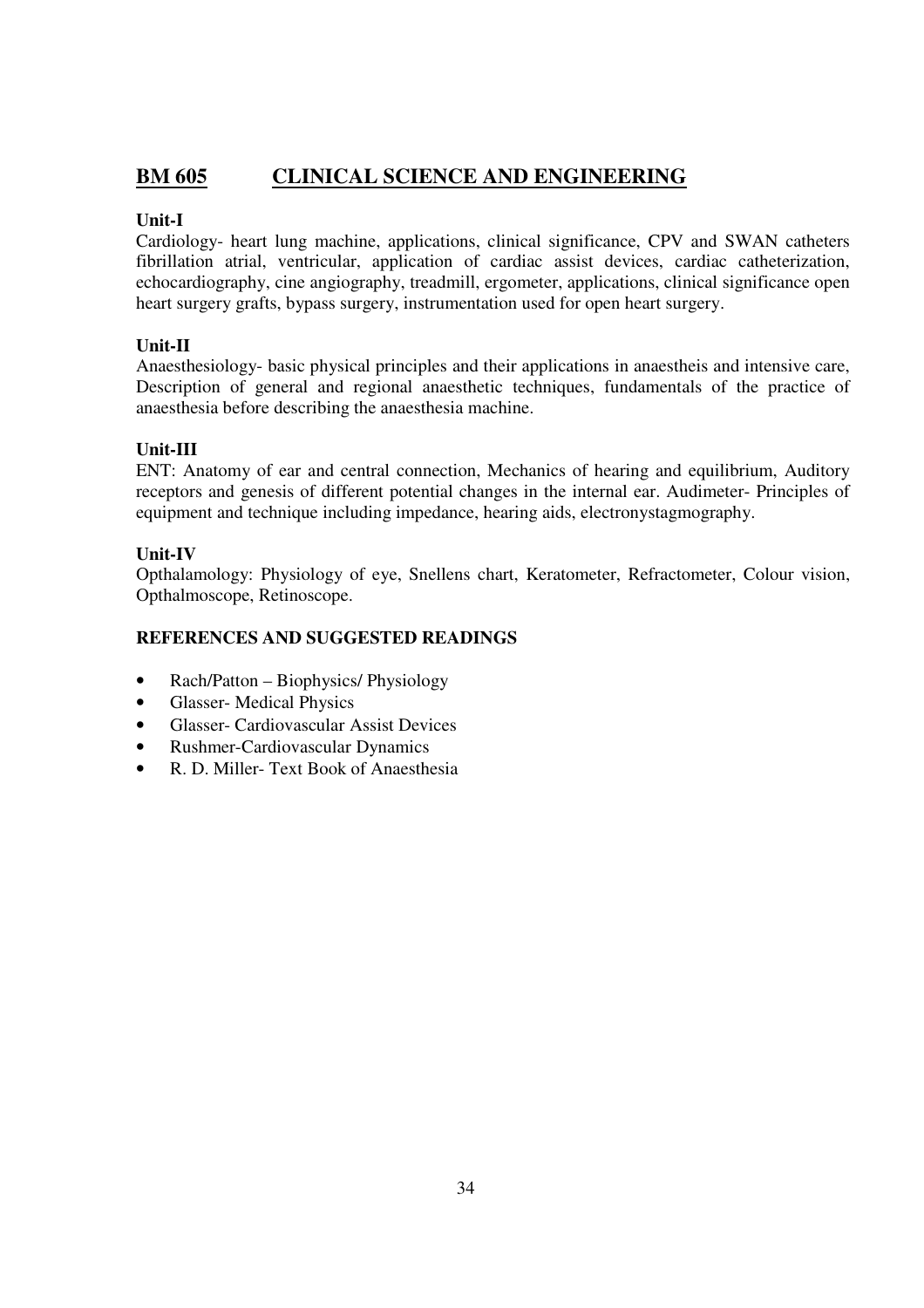## **BM-606 COMMUNICATION ENGINEERING**

## **Unit- I**

Continuous wave modulation: Elements of Communication system and its limitation, Motivation for modulation Time and Frequency domain representation of signals. Review of Fourier series and Fourier Transforms. Amplitude Modulation & Detection, Suppressed Carrier modulation, Single Side Band Modulation and detection, Vestegial Side and Modulation Phase Modulation, Frequency Modulation, Wideband and Narrow-band Frequency Modulation, FM detection, Stereohonic FM, Frequency Division Multiplexing Thermal Nose shot noise, Noise in Communication systems.

## **Unit-II**

Pulse Modulation : Base Band signal characterization, Sampling Theorem, Signal reconstruction in time domain, Practical and Flat Top sampling, Sampling of band pass signals, Analog pulse Modulation systems - Pulse Amplitude Modulation, Pulse Position Modulation and Pulse width Modulation.

## **Unit-III**

Waveform coding Techniques : Discretization in time and amplitude, Quantization-Uniform & Non-uniform, Quantization Noise, Encoding and Pulse code Modulation, Binary and M' ary systems, B.W. requirements of PCSI Differential Pulse code Modulation, Delts Modulation and Detection. Coding speech at low bit rates.

## **Unit -IV**

Time division Multiplexing : Fundamentals, Electronic commutator, Bit/Byte Interleaving, T1 carrier system Synchronization and Signaling of T1, TDM PCM hierarchy, Synchronization Techniques.

## **Unit-V**

Digital Modulation Techniques: Types of Digital Modulation, Waveforms for Amplitude, Frequency and Phase shift keying Method of generation and detection of coherent and non coherent ASK, FSK & PSK, Probability of error, comparison of above digital Modulation Techniques.

Introduction to Information Theory: Measure of Information, Entropy & Information rate, Channel capacity, Hartely Shannon law, Huffman coding Shannon-Fano coding.

- An Introduction to Analog and Digital Communication Systems by S.S. Haykin, Wiley Eastern, 1989.
- Modern Analog and Digital Communication by B.P. Lathi, John Wiley.
- Communication System by Simon Haykin, John Wiley Sons.
- Principles of Communication Systems by Taub & Schilling, TMH.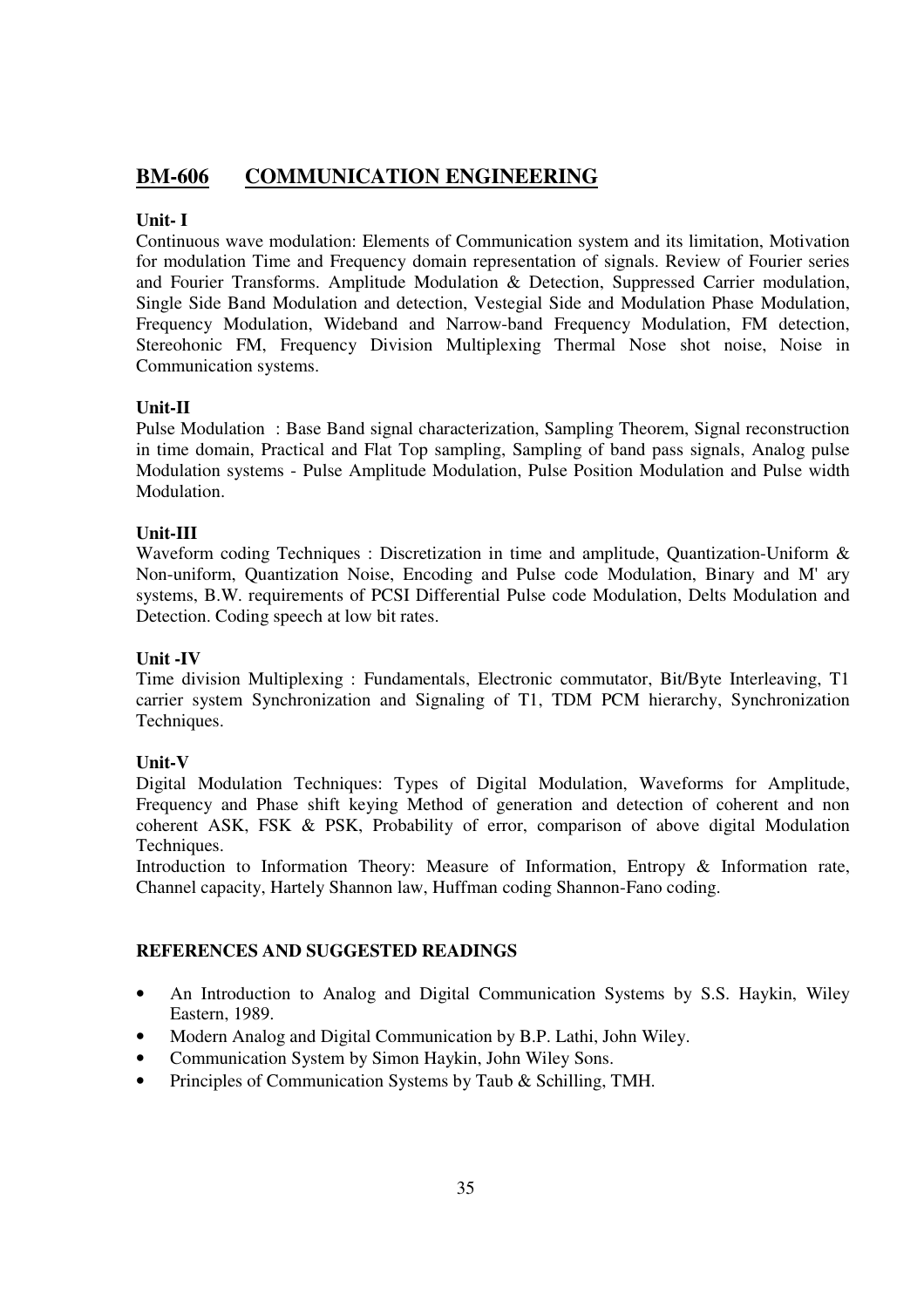## **BM-651 BIOMEDICAL INSTRUMENTATION-II LAB**

- 1. Study of Biomedical Instrumentation circuits.
- 2. Study of ECG machine.
- 3. Study of Pulse Oximeter.
- 4. Designing of circuit of any biomedical equipment.

## **BM-652 BIOCHEMISTRY LAB**

- 1. Estimation of Blood glucose
- 2. Study of chromatography
- 3. Study of Electrophoresis
- 4. Use of pH meter
- 5. Application of spectrophotometer.
- 6. Estimation of reducing sugars in Urine
- 7. Demonstrations of other analytical instruments
- 8. Servicing of some circuit boards of Analytical instruments

## **BM-653 BIOMECHANICS LAB**

Industrial tour/ visit to any of the artificial limb manufacturing unit of India

## **BM-654 MICROPROCESSOR AND MICROCONTROLLER LAB**

- 1. Interfacing temperature sensor
- 2. Interfacing light sensor
- 3. Interfacing ADC
- 4. Interfacing DAC
- 5. Study of microcontroller 8031
- 6. Interfacing I/O
- 7. Study of 8086 microprocessor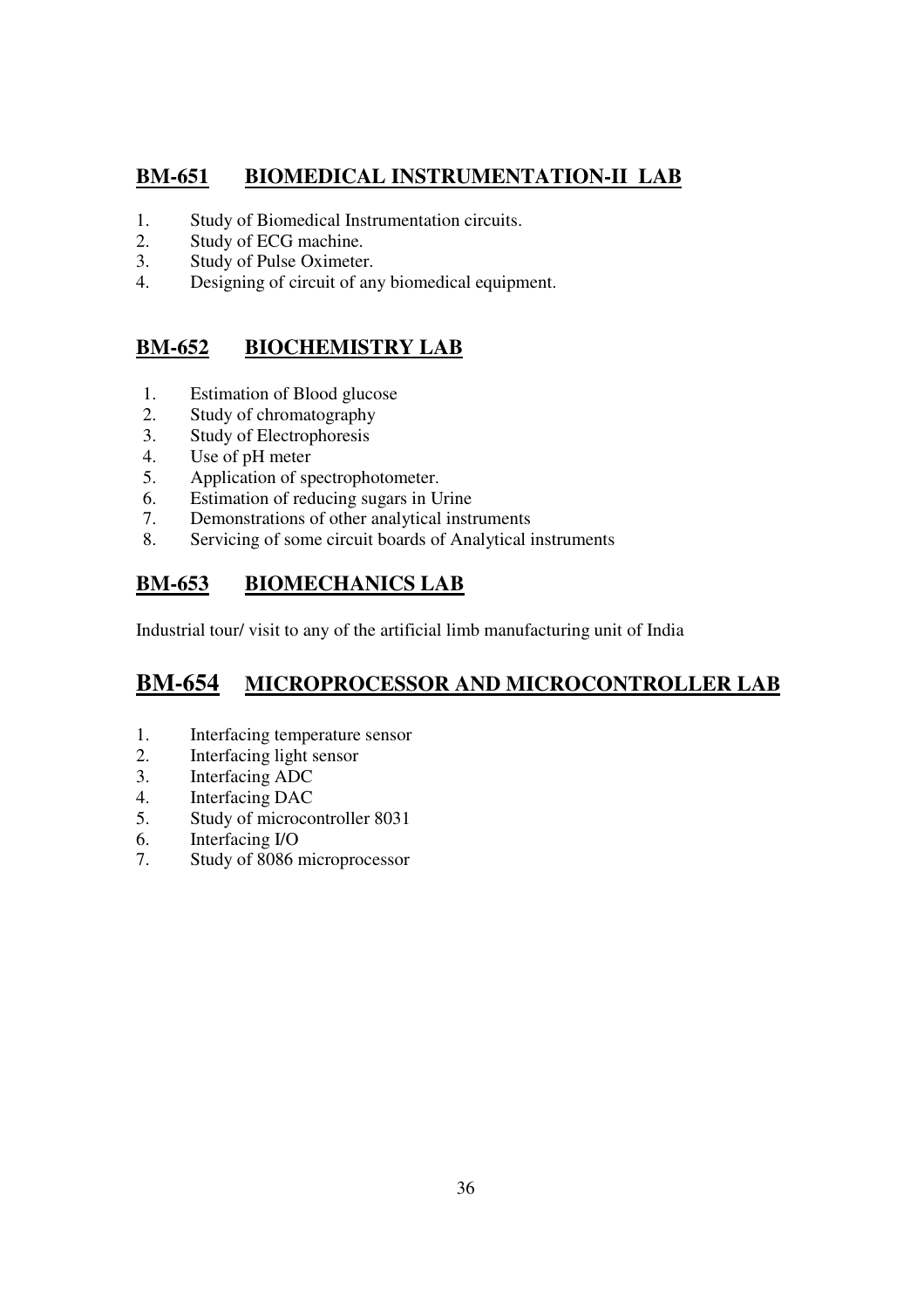#### **SEMESTER VII**

## **BM-751 INDUSTRIAL TRAINING**

The students are to undergo training for a period of at least 16 weeks in a organization/ research institute/ biomedical industry/ hospital. The concerned department of the college must continually assess the students during the entire period of training.

The students are required to submit a report at the end of the training. The report shall have at least 25 typewritten A4 size papers and should be supported by a certificate of satisfactorily completion of training from the industry or organization in which the training was undertaken.

This report shall be duly graded by the guide/department of the college. The students are required to give a seminar presentation based on the work carried out by them. The assessment would be based on the clarity of concepts, quality of work and open discussion.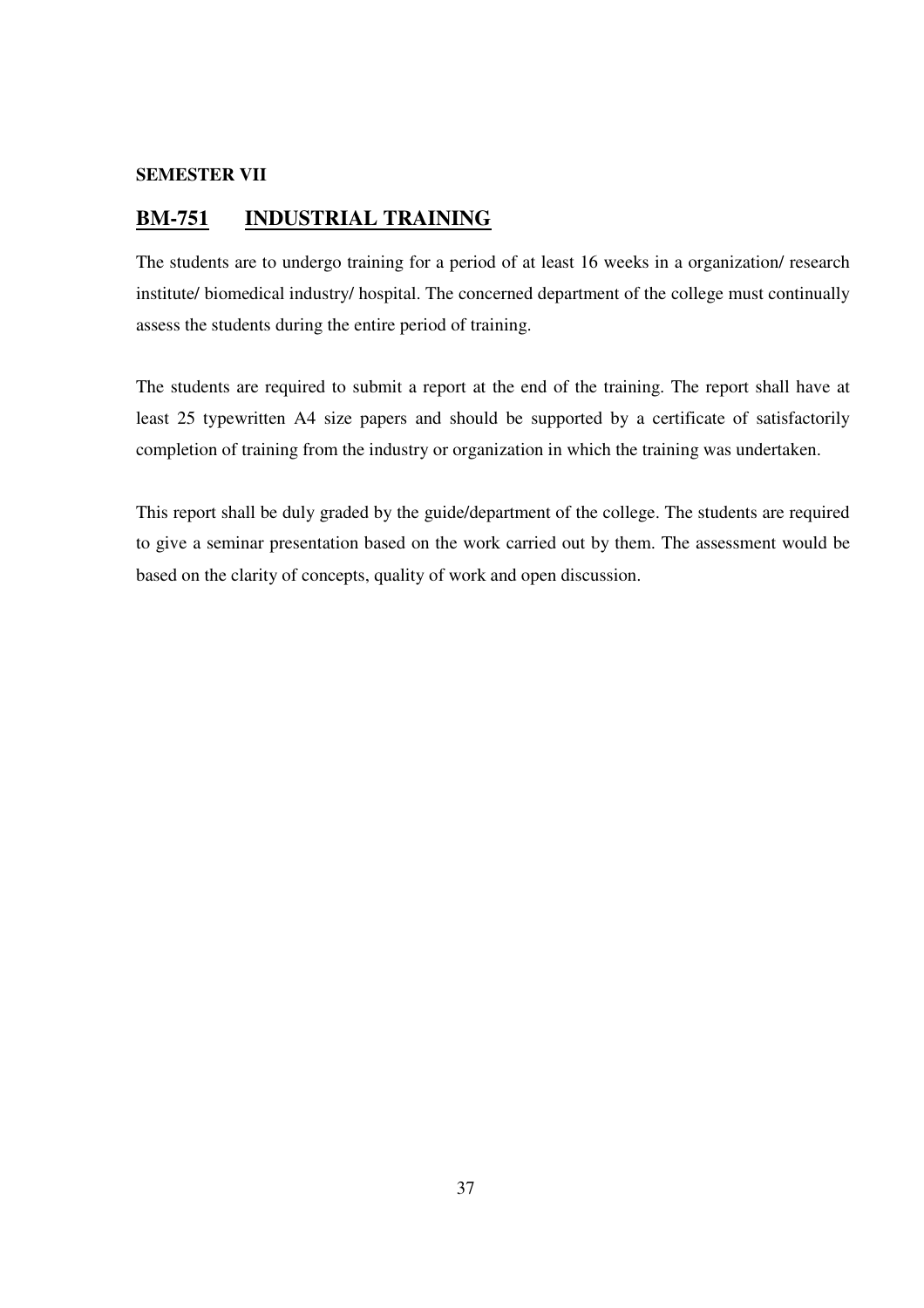## **SEMESTER VIII**

## **BM-801 BIOLOGICAL CONTROL SYSTEM**

## **Unit-I**

Introduction to biological control system: Introduction, Dynamic systems and their control, modeling and block diagrams of Open and closed loop systems, basic concept of feedback control systems, stability criteria, speed of response.

Modeling the body as compartments, behavior in simple compartmental system, pharmacokinetic model, multi compartmental system. Distribution and accessibility of body water & tissue compartments, basis for zero order & first order chemical kinetic behavior in the biological system. Practical applications of stochastic models to tracer kinetics and pharmaco kinetics

#### **Unit-II**

Models of neurons: the Hodgkin-Huxeley model, the iron-wire model. Models for human eye movement: the eye-movement control system, four eye movement systems, quantitative eye movement models, techniques for validation models, validation of the physiological models, parameter estimation, linearlising the model

#### **Unit-III**

Mathematical modeling of the system: Thermo regulation, Thermoregulation of cold bloodedness & warm bloodedness, the anatomy of thermo regulation, lumping & partial differential equations, heat transfer examples, mathematical model of the controlled process of the body.

## **Unit-IV**

The neuromuscular system: the stretch reflex, the antagonist muscle, two control mechanisms, golgi tendon organs, experimental validation of the models, Parkinsons syndrome.

#### **Unit-V**

Biological receptors: -Introduction, receptor characteristics, transfer function models of receptors, receptor and perceived intensity. Respiratory model & systems, Neuromuscular model, Cardiovascular control system.

- Bio Engineering, Bio Medical, Medical & Clinical Engg. by A Teri Bahil.
- Mathematics and Computers in Biomedical Applications by J. Elseatedel, C. Delisi.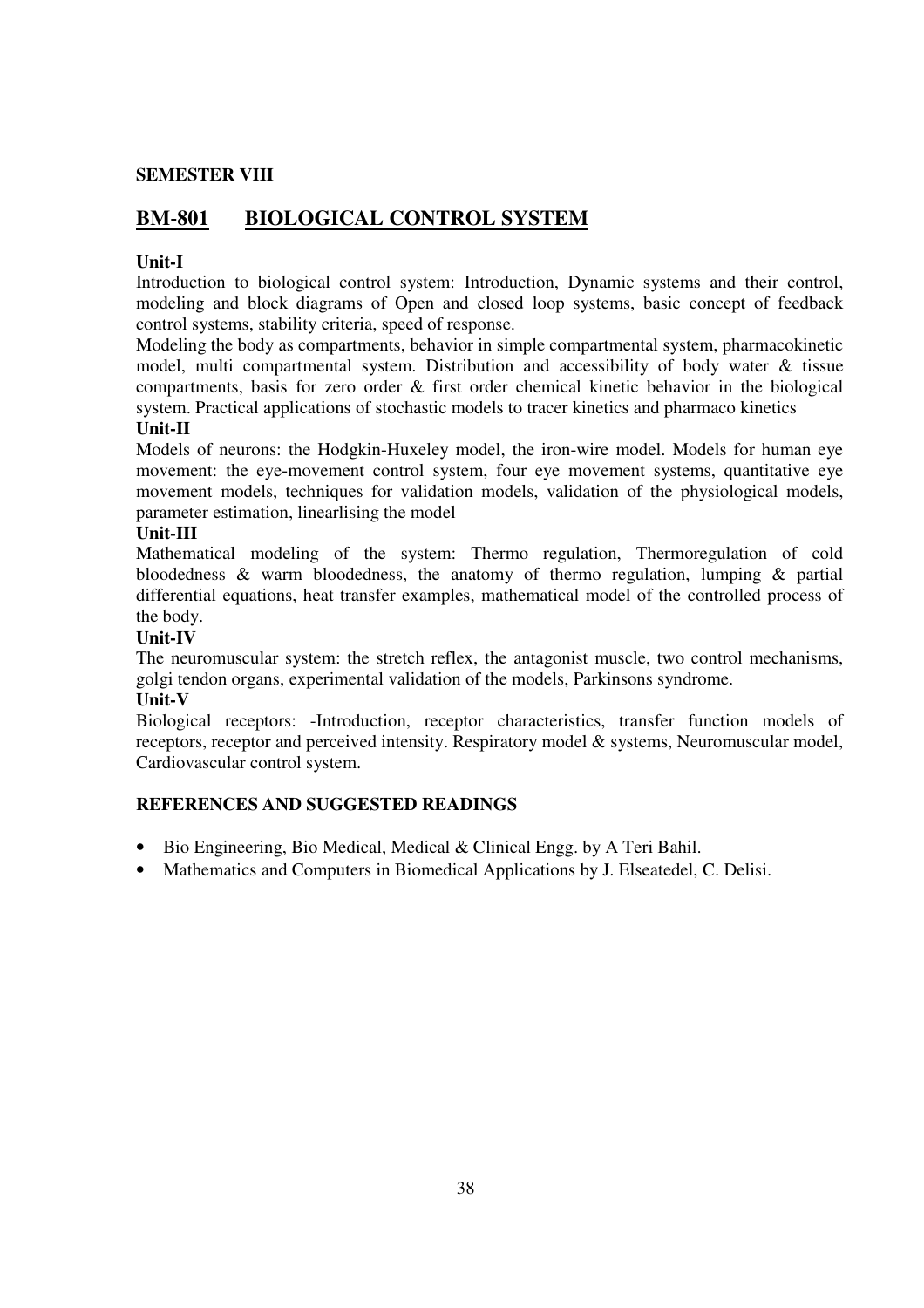## **BM-802 BIOMEDICAL DIGITAL SIGNAL PROCESSING**

## **Unit-I**

Signal conversion: Sampling basics, simple signal conversion system, conversion requirements for biomedical signals, signal conversion circuits.

Basics of digital filters: Digital filters, The z transform, Elements of digital filters, Types of digital filters, Transfer function of a differential equation, Z-plane pole zero plot, The rubber membrane concept.

## **Unit-II**

Finite impulse response filters Characteristics, Smoothing Filters, Notch Filters, Derivatives, window design, frequency sampling minimax design.

Infinite impulse response filters: Generic equation of HR filter, Simple one pole example, integrator, Design method of two pole filters, HR filter for ECG Analysis.

Integer filter: Basic Design Concept, LP, HP, BP and Band reject filters, The effects of filter cascades, Other fast operating design techniques, Design examples and tool.

## **Unit-III**

Adaptive filters: Principle of noise canceller model, 60 Hz adaptive canceling using a since wave model, other applications of adaptive filtering.

Signal Averaging: Basics of Signal Averaging, Signal averaging as a digital filter, A typical averager, software for signal averaging, limitations of signal averaging.

## **Unit-IV**

Data reduction techniques: Turning point algorithm, AXEC algorithm, CORTES, Fan algorithm, Huffman algorithm.

Other time and frequency domain techniques

The Fourier transform, Correlation, Convolution, Power spectrum estimation

## **Unit-V**

ECG QRS Detection: Power spectrum of ECG, Bandpass filtering Techniques, Differentiation techniques, Template matching techniques, QRS detection algorithm.

ECG Analysis System: ECG interpretation, ST segment analyzer, portable arrhythmia monitor. DSP563 xx Architecture and Programming

- Biomedical Digital Signal Processing by W. J. Tompkins, Prentice Hall, Engleweed Cliffs, New Jersy.
- Biomedical Signal Processing by Metin Akay, ACADEMIC PRESS.
- Design of Micro Computer based Instrumentation by I.C. Webster and W.J. Tompkins Prentice Hall.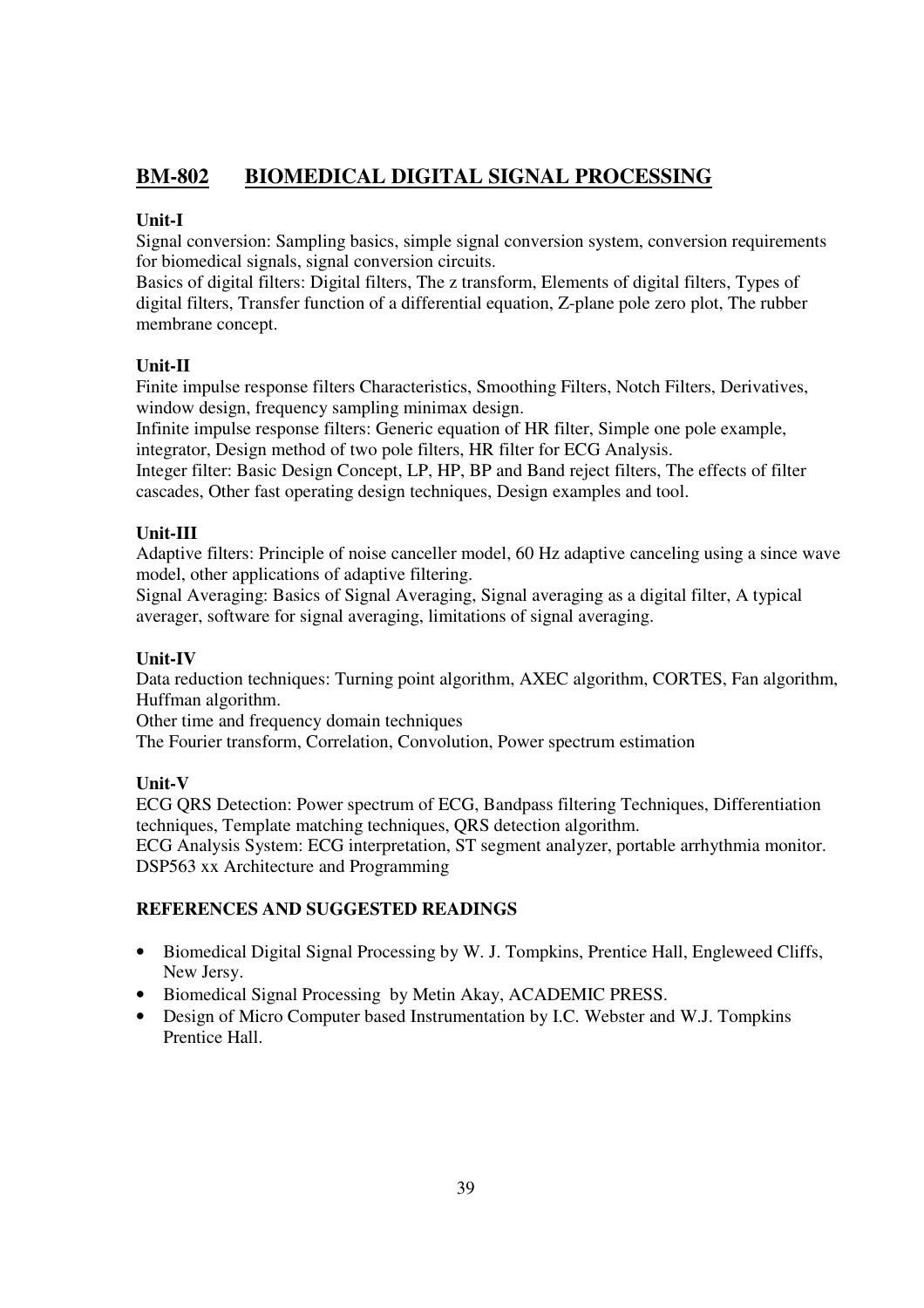## **BM-803 -1 NUCLEAR MEDICINE**

## **UNIT-I**

Basic Physics and Radiation Safety in Nuclear Medicine, Interaction of Radiation with Matter.

Types of radioactivity, units of radioactivity, Formation of Radionuclides.

Radiopharmacy: Basics. Technetium-99m Radiopharmaceuticals, Radiopharmaceuticals, Pharmacokinetics.

## **UNIT-II**

Single-Photon Emission Computed Tomography (SPECT) Elements of Gamma Camera, Positron Emission Tomography (PET): Combined PET/CT Imaging

## **UNIT-III**

Detectors: Nonscintillation Detectors, Nonimaging Scintillation Detectors, 52 Radiation Dosimetry: Definitions and Basic Quantities. Formulations, Models, and Measurements.

## **UNIT-IV**

Image Analysis, Reconstruction and Quantitation in Nuclear Medicine Fundamentals of Image Processing in Nuclear Medicine. Emission Tomography and Image Reconstruction Quantitative SPECT Imaging Quantitative Cardiac SPECT Imaging

## **UNIT-V**

Radiotherapy: Metabolic radiotherapy, Radioimmunitherapy, Local radiotherapy, Targeted radiotherapy, alpha immunotherapy, neutron capture therapy, dose and mechanism

- Essential Nuclear Medicine Physics by Rachel A. Powsner and Edward R. Powsner, Blackwell Publishing, 2006
- Basic Sciences of Nuclear Medicine by Khalil, Springer publications
- Text book of Nuclear medicine by A.F.G. Roche
- Medical radiation Physics by William Hendey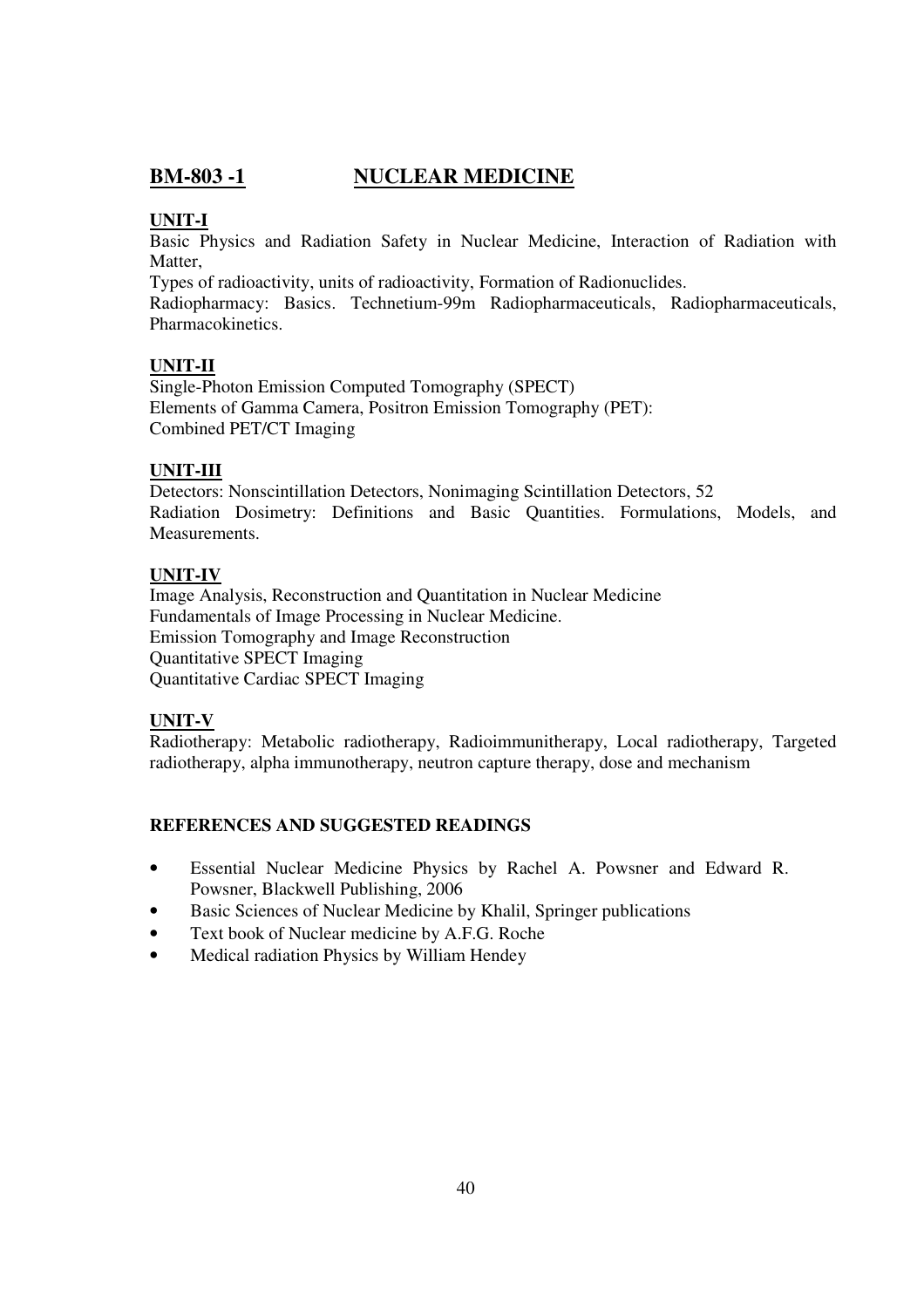## **BM-803-2 ARTIFICIAL NEURAL NETWORKS**

## **Unit-I**

Neural Networks-1(Introduction & Architecture)

Neuron, Nerve structure and synapse, Artificial Neuron and its model, activation functions,

Neural network architecture: single layer and multilayer feed forward networks, recurrent networks. Various learning techniques; perception and convergence rule,

Auto-associative and hetro-associative memory.

## **Unit-II**

Neural Networks-II (Back propagation networks)

Architecture: perception model, solution, single layer artificial neural network, multilayer perception model; back propagation learning methods, effect of learning rule co-efficient ;back propagation algorithm, factors affecting back propagation training, applications.

## **Unit-III**

Fuzzy Logic-I (Introduction)

Basic concepts of fuzzy logic, Fuzzy sets and Crisp sets, Fuzzy set theory and operations, Properties of fuzzy sets, Fuzzy and Crisp relations, Fuzzy to Crisp conversion.

## **Unit-IV**

Fuzzy Logic –II (Fuzzy Membership, Rules)

Membership functions, interference in fuzzy logic, fuzzy if-then rules, Fuzzy implications and Fuzzy algorithms, Fuzzyfications & Defuzzificataions, Fuzzy Controller, Industrial applications.

## **Unit-V**

Genetic Algorithm (GA)

Basic concepts, working principle, procedures of GA, flow chart of GA, Genetic representations, (encoding) Initialization and selection, Genetic operators, Mutation, Generational Cycle, applications.

- Artificial Neural Network by B. Rangnarayana, Prentice Hall
- An Introduction to Neural Networks by J. A. Anderson- Anderson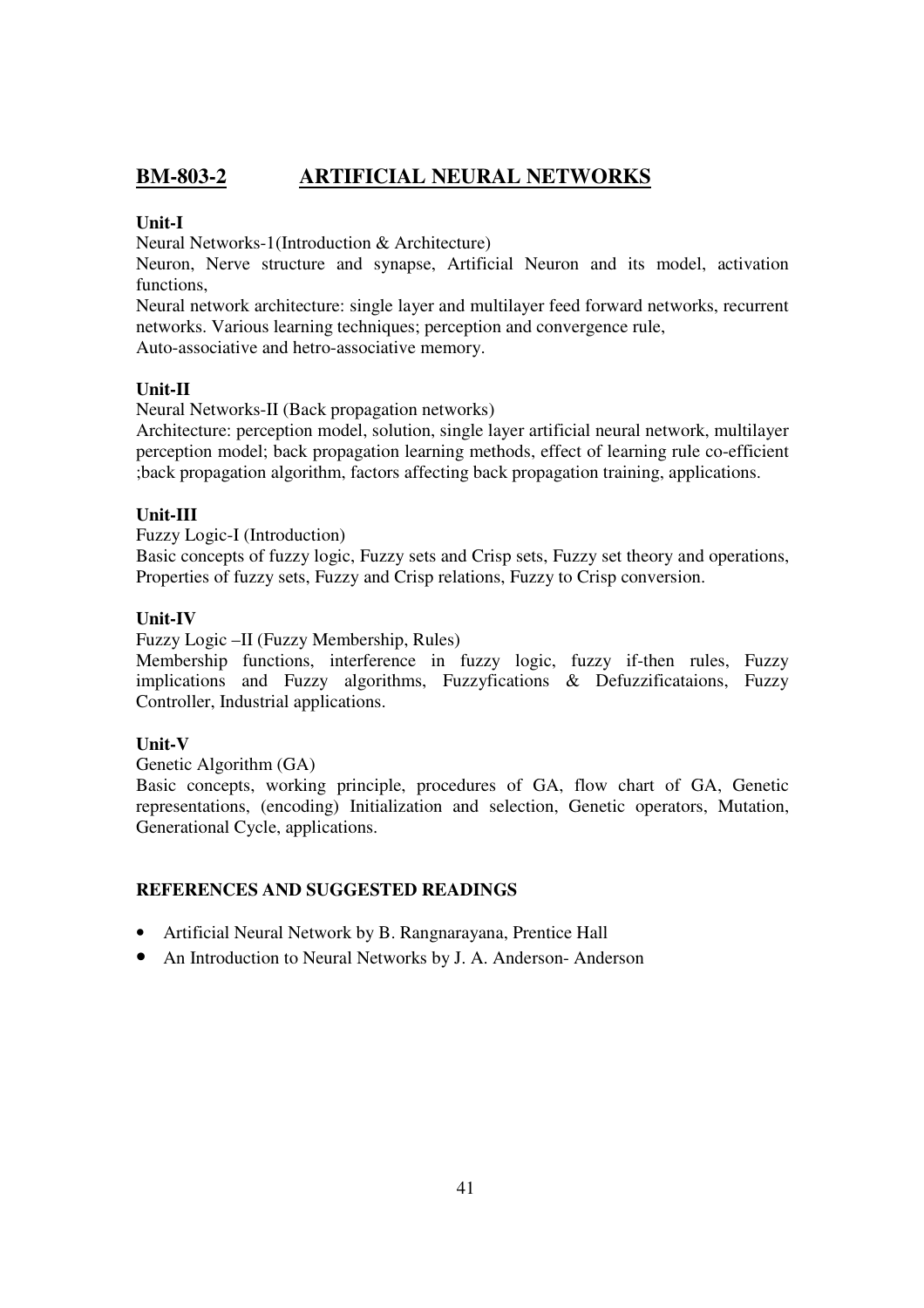## **BM- 803-3 VLSI DESIGN**

## **Unit-I**

Introduction to integrated circuit analog IC, SSI, MSI, LSI, VLSI.

IC fabrication techniques: A brief review of basic lab process, oxidation, diffusion, ion implantation, exitaxy metallization, Photolithography, Photo mask making. Bipolar technology: Basic TTL, ECL, IIL circuit and their characteristics.

## **Unit-II**

Review of MOSFET/ IGFET technologies, MOS/ IGFET devices, enhancement mode and developmental mode devices their characteristics, scaling effect.

## **Unit-III**

MOS basic circuits: inverter, NAND, NOR, AND, OR, inverter circuit. Design considerations, layout micron and submicron technologies, parasitic effect, physical limitations, and circuit simulation.

## **Unit-IV**

Standard digital ICS: Combinational and sequential circuits, design of standard cells for LSI, VLSI circuits, use of CAD software, memory circuit, ASICs.

## **Unit-V**

Programmable logic devices: PLKA, PAL, PGA, FPGA, VLSI testings.

- Basic VLSI design by D.A. Pucknell and Eshraghian, PHI, 2000
- Modern VLSI design- System on Silicon by Wayne Wolf, 2<sup>nd</sup> ed Addition Weseley, 2000. VLSI Design techniques for Analog and Digital Circuits, by R.L. Geiger, P.E. Allen and N.R. Strader, MH, 1990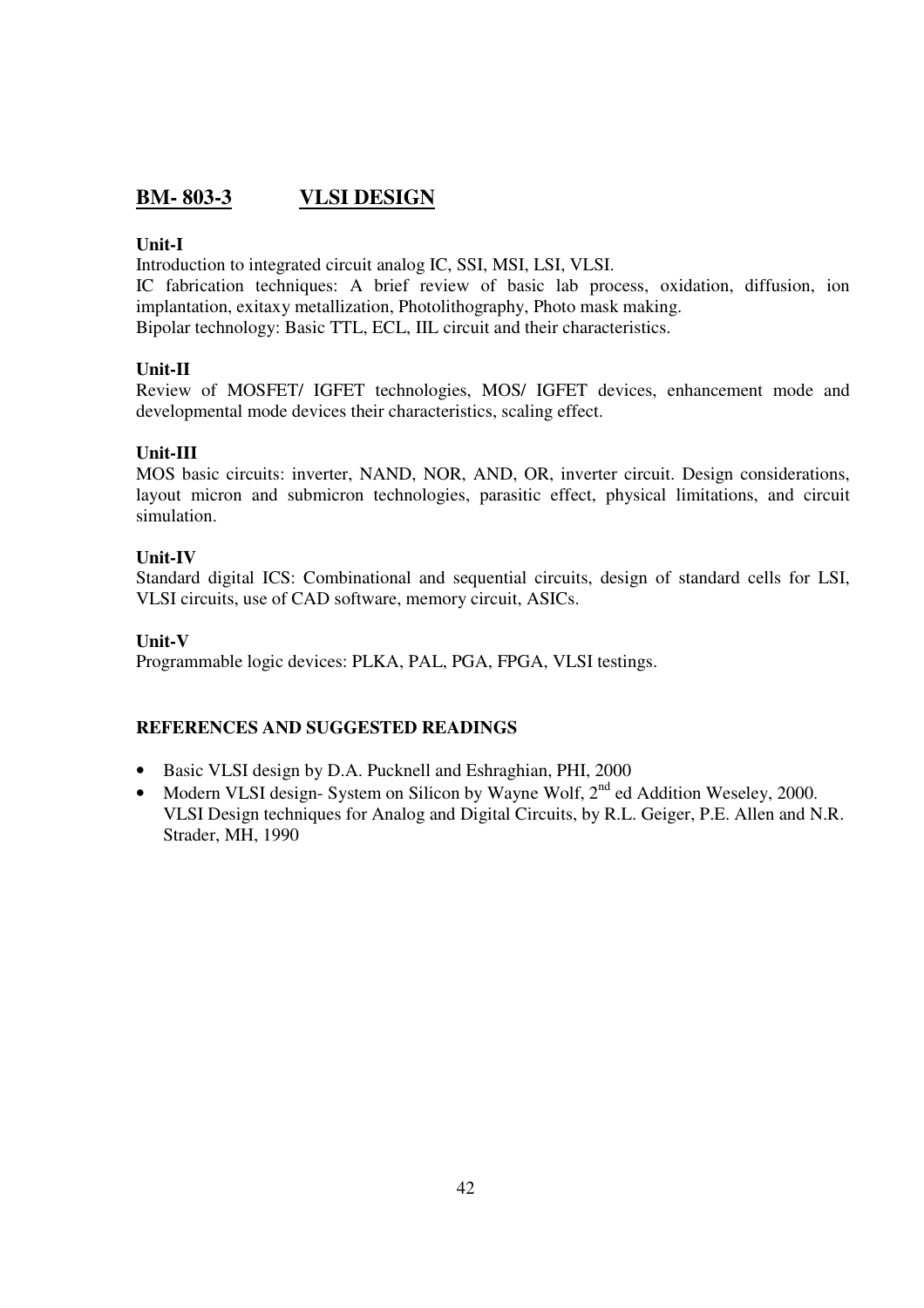## **BM-804-1 LASERS AND FIBRE OPTICS IN MEDICINE**

## **Unit-I**

Introduction to Fiber Optics: Basic fiber links, Application ,Principal of Light: Introduction, E M spectrum, Light as wave, Light as a Particle, Speed of Light, Internal and external Reflections, Snell Law, Optical Fibre, Numerical Aerture, Fresnal Reflections.

## **Unit-II**

Optic Fiber and its Properties: Introduction, Basic Fiber construction, Propagation Of Light, Modes of Operation, Refractive index Profile, Type of Fibers, Dispersion, Data Rate and Band width, Attenuation, Losses.

Connectors, Splices and Couplers: Introduction, Splices: Mechanical, Fusion, Protection of splices, Connectors: SMA, STC, Bionic etc, Coupling Stan, TEE types.

## **Unit-III**

Optical Sources and Photo Detectors: Introduction: Creation of Photons, LED, The Injection Laser Diode (ILD),Characteristics of LED and ILD.

Photodetectors.- Introduction, PIN, Photodiode, Avalanche photodiode, Photodiode Parameters, Detector noise. Speed of Response, SNR.

Modulation Scheme for Fiber optics transmission: Introduction, Digital Modulation, Analog Modulation Schemes, Multiplexing.

## **Unit-IV**

Introduction to Lasers: Laser Physics: Introduction, principal components of Laser system, Laser Emission: Sequence of events, Characteristics of Laser Light and Basic Technology, Mode of emission.

Laser Tissue Interaction: Introduction: The Eye, Skin, and other tissue. Terminology: Spectral Band Designations, Energy and Power irradiant and Radiant Exposure, Fluence. Thermal Diffusion, Fibers and contact Tips. Type of Laser-Laser tissue. Interaction: -Photocoagulation, Photothermal ablation, photochemical ablation. Photo disruption, photochemical interaction.

## **Unit-V**

Laser systems:-Introduction, Type of lasers-Solid state Lasers, Gas lasers, and dye Lasers, Lasers used in Medical Practice-Ruby laser, Co<sub>2</sub> Lasers, Nd :YAG Laser and related Solid state Laser.

Laser Application in Medical Practice. Introduction, General Surgery, Dermatology, Ophthalmology, Cardiovascular & Chest Surgery, Gynecologic Laser, Neuro Surgery, Tumor Surgery, Urology, and Otolaryngology &neck and head surgery.

- Therapeutic Lasers—Theory and practice by G.David Baxter, Churchill Livingstone Pub.
- Medical Lasers and their Safe Use by David H. Shiney, Stephen and L. Trokel, Springer Verlag Pub.
- Elements of Fibre Optics by S.L. Wymer, Prentice hall.
- Laser and Optical Fibers in Medicine by Katzer and Abraham, academic Press Publications.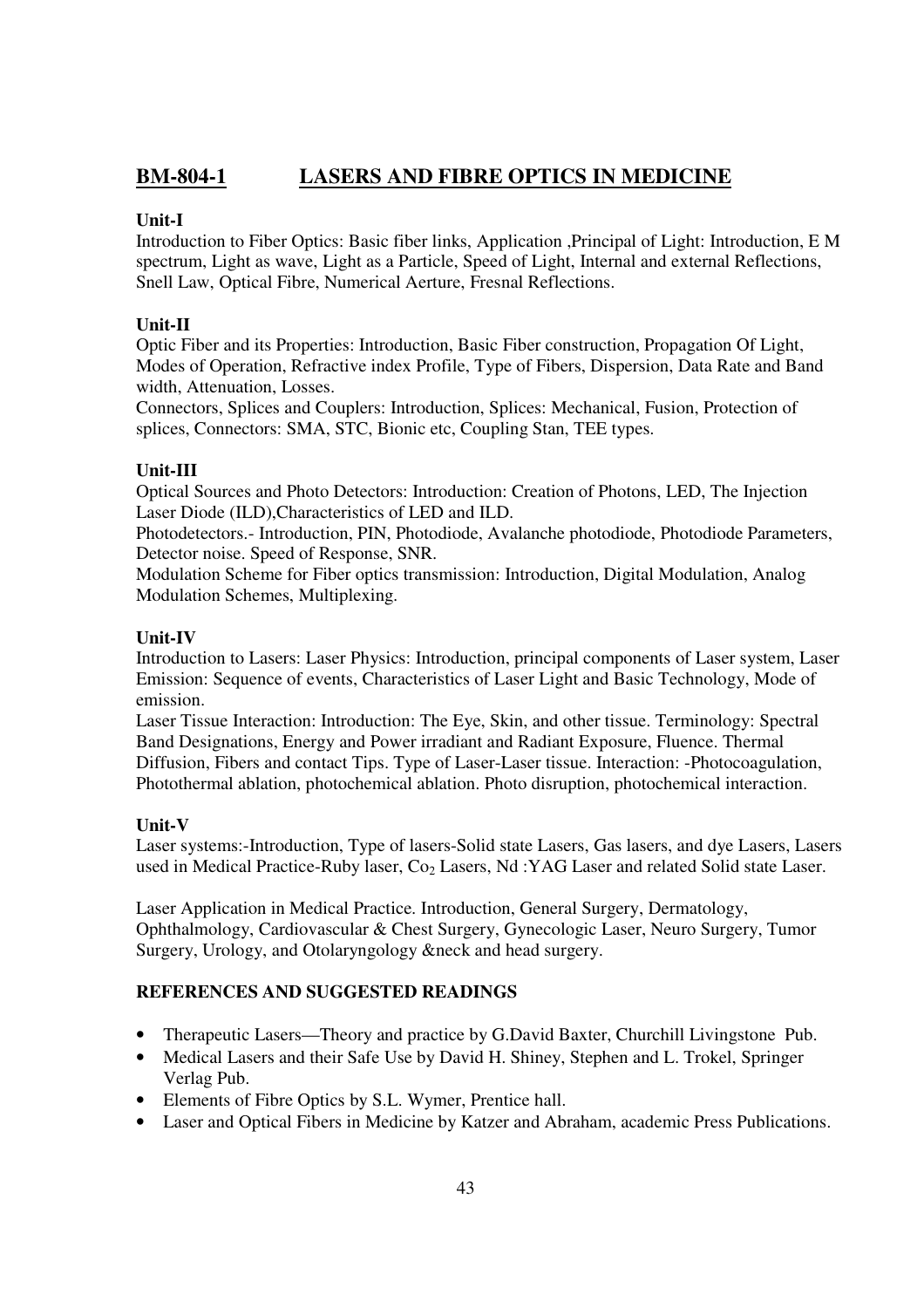## **BM 804-2 ADVANCED BIOMEDICAL DIGITAL SIGNAL PROCESSING**

## **Unit-I**

Frequency domain analysis, spectral analysis, homomorphic filtering.

## **Unit-II**

Time series analysis, linear prediction, AR, MA, ARMA models, Levinson and Derbon Method, Burg method.

## **Unit-III**

Spectral estimation, autoregressive method. Adaptive filtering, general structure of adaptive noise cancellation, improved adaptive filtering.

## **Unit-IV**

Signal classification and recognition, statical signal classification, linear discremenant, KLE, Direct feature selection and ordering, time wrapping.

## **Unit-V**

Time frequency and wavelet representation of signals.

- Biomedical Signal Processing by Arnon Cohen, CRC press (Vol I and II)
- Detection and Estimation of Biomedical Signals by M. Akay, Academic press, 1993
- Biomedical Signal Processing by M. Akay, Academic Press 1994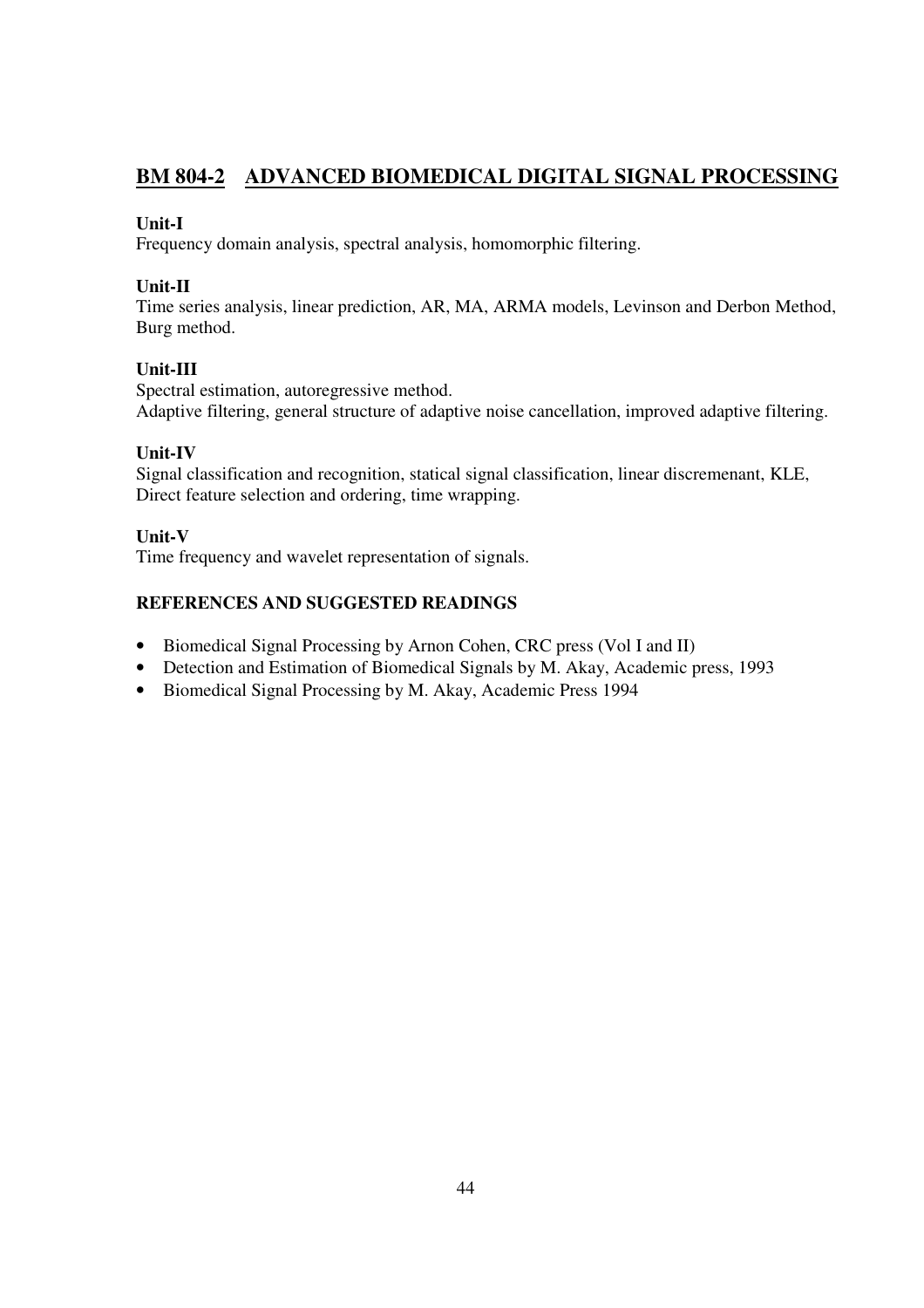## **BM 804-3 BIOMEDICAL NANOTECHNOLOGY**

## **UNIT -I**

Introduction of Nano-Science and Nano Technology. Scope and applications of Nano-Technology in Biomedicine and Biomedical imaging systems.

Introduction to Physics of Solid State: Size dependence of properties; crystal and amorphous, face centered cubic nanoparticles, lattice vibrations, Excitons.

## **UNIT-II**

Properties of Nano particles, Metal Nano clusters: Magic Numbers; Theoretical Modelling of Nanopraticles; geometric structure; electronic structure; Reactivity; Fluctuations Magnetic Clusters; Bulle to Nano structure . Optical Properties; Luninscence.

#### **UNIT-III**

Growth Techniques of Nanomaterials: Chemical Vapour deposition(CVD), Sol-Gel Technique, Sonochemical method, Vapor-Liquid –Solid (VLS) method of nanowires.

Characterization techniques for nanoparticles: Crystallography, particle size determination, surface structure, Scanning Prob Microscopy (SPM), Atomic Force Microscopy (AFM), Field Ion Microscopy, Scanning Electron Microscopy, Transmission Elecrtron Microscopy (TEM)

Optical Spectroscopy,.

## **UNIT-IV**

Applications of Nanotechnology in drug delivery system, implants and prosthesis, biomemetics. Techniques for nanofabrication. Role of nanocomponents as sensors for biodefense.

#### **UNIT-V**

Role of Nanotechnology tools in Biomedicine. High throughput screening (HTPS) and diagnostics techniques and their applications in cancer, genetic diseases, infectious diseases and epidemiology studies. Introduction to MEMS and NEMS. Social and economical aspects of Biomedical nanotechnology. Potential risks and toxicities of nanomaterials and their regulation path.

- C.P.Poole Jr F.J. Owens, "Introduction to Nanotechnology".
- Neelina H. Malsch, Biomedical nanotechnology, CRC PRESS, Taylor & Francis title, 2005
- Handbook of Nanostructured Materials & Nanotechnology" vol.-5. Academic Press 2000
- A.K.Bandyopadhyay, "Nano Materials" New Age International.